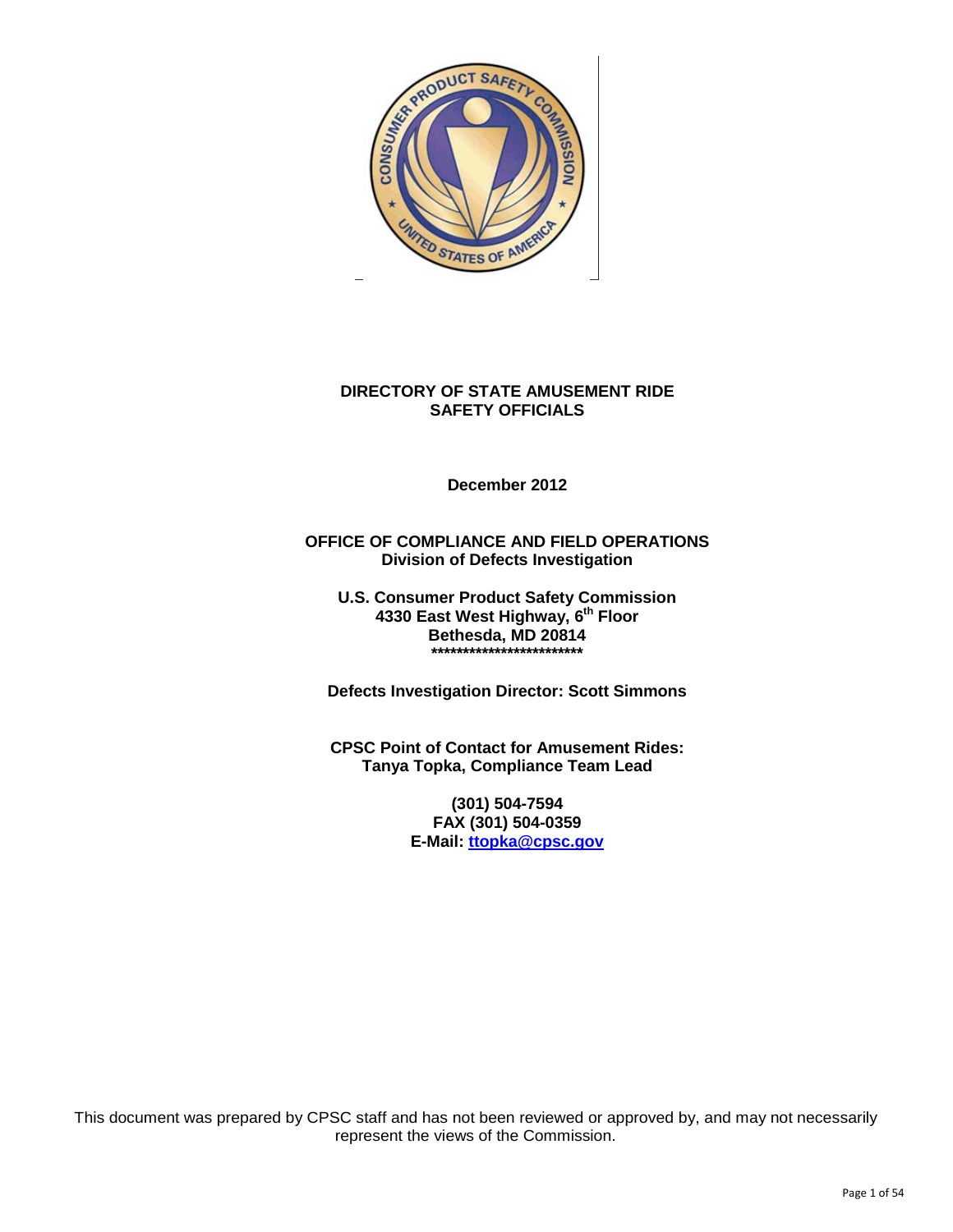#### **Introduction**

The U.S. Consumer Product Safety Commission (Commission) is an independent federal regulatory agency established by Congress in the Consumer Product Safety Act to protect the public against unreasonable risks of injury and death from consumer products. The Defects Investigation Division within the Office of Compliance is responsible for, among other things, identifying defects in consumer products which present substantial product hazards and developing recalls designed to remove such products from both consumers and the chain of distribution.

The Commission has jurisdiction only over mobile amusement rides, i.e. those rides transported from location to location. According to the best available information, eight states do not have state administered inspection programs for mobile rides; and eight states and the District of Columbia do not have state administered inspection programs for fixed-site rides. While authority under each state's legislation differs, the main purpose is to prevent deaths and injuries on amusement rides through the early identification of unsafe and defective rides.

This *Directory* identifies the individual state offices dedicated to ride safety to encourage communication among the states and the federal government. The high level of expertise developed by state amusement ride officials and their willingness to promote knowledge within this area have been invaluable in identifying unsafe mobile amusement rides and preventing future deaths and injuries on a national level.

The CPSC staff engages in the following activities to foster amusement ride safety:

- 1. Serving as a clearinghouse for safety information on ride incidents identified by Commission investigators and state and local ride officials. We transmit this information to state and local officials periodically or as needed.
- 2. Working on voluntary safety standards for mobile amusement rides through the Council for Amusement & Recreational Equipment Safety (CARES), the National Association of Amusement Ride Safety Officials (NAARSO), the Outdoor Amusement Business Association (OABA), and Amusement Industry Manufacturers & Suppliers International, Ltd. (AIMS International, Ltd.).
- 3. Developing technical expertise for mobile amusement rides.
- 4. Undertaking investigations to identify specific mobile rides which may contain defects. As complaints or incidents are received, our technical staff evaluates them and staff takes appropriate follow-up actions to promote safety.
- 5. Compliance staff at the Commission notifies state officials of recalls, safety alerts, and information that promote safety nationwide. As well as, providing information on deaths and injuries associated with mobile amusement rides.
- 6. Assisting individual states with legislative efforts.

Tanya Topka, Compliance Team Lead, Defects Investigation Division, Office of Compliance, is responsible for coordinating the Commission's mobile amusement ride safety activities. If you have any questions concerning the program, please contact her at (301) 504-7594 or ttopka@cpsc.gov.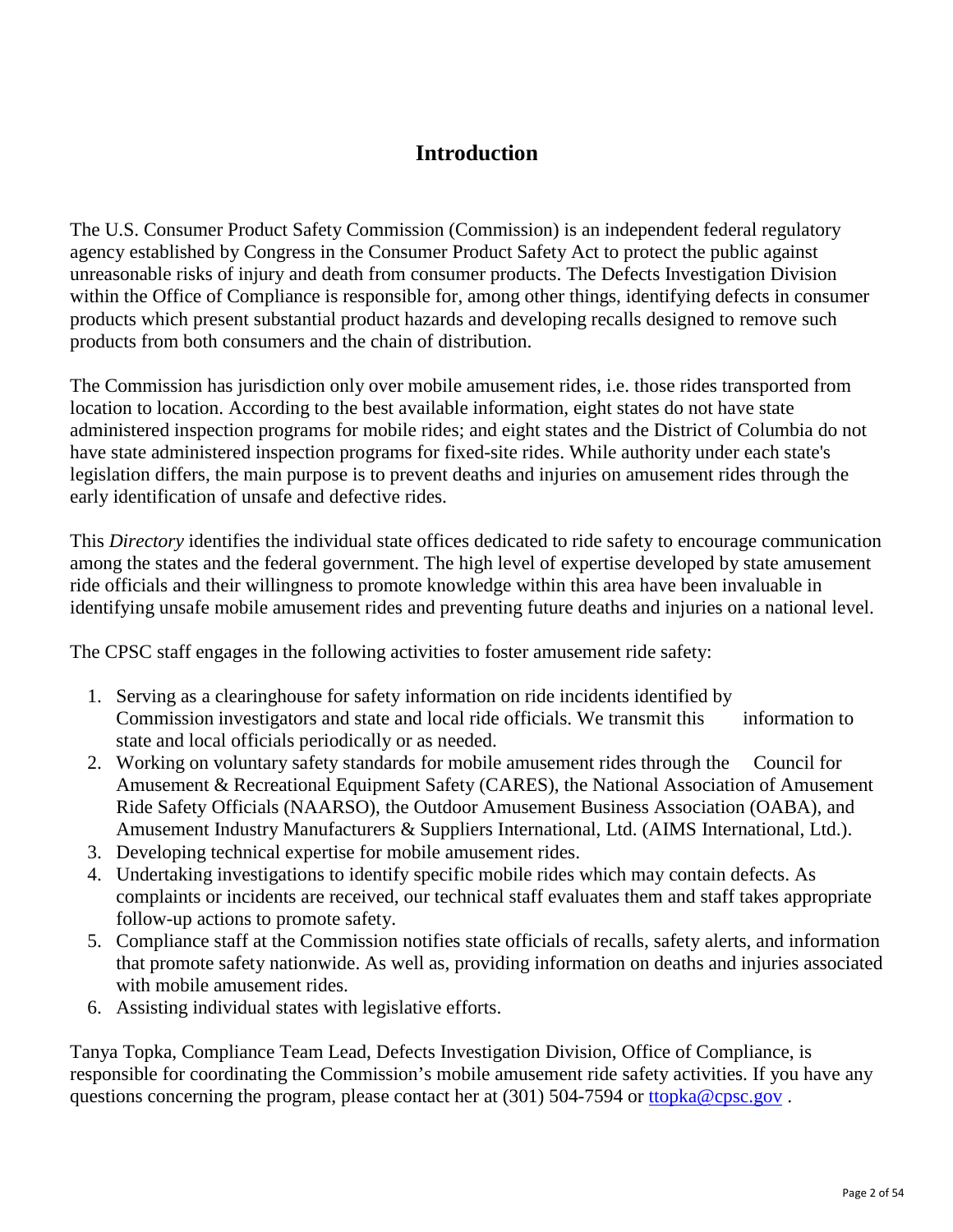#### **Alabama**

| <b>CONTACT:</b>                    | <b>Richard Burleson, Director ACDRS</b>                                |
|------------------------------------|------------------------------------------------------------------------|
|                                    | <b>State Department of Health Injury</b><br><b>Prevention Division</b> |
|                                    | 201 Monroe Street, Suite 988<br>Montgomery, AL 36104                   |
| TELEPHONE:                         | $(334)$ 206-2953                                                       |
| <b>FAX:</b>                        | $(334)206 - 3723$                                                      |
| <b>STATUTE:</b>                    | None                                                                   |
| <b>PERMITS</b><br><b>LICENSES:</b> | None                                                                   |
|                                    |                                                                        |
| <b>INSPECTIONS:</b>                | None                                                                   |
| <b>WEBSITE:</b>                    |                                                                        |
| <b>EMAIL:</b>                      | richard.burleson@adph.state.al.us                                      |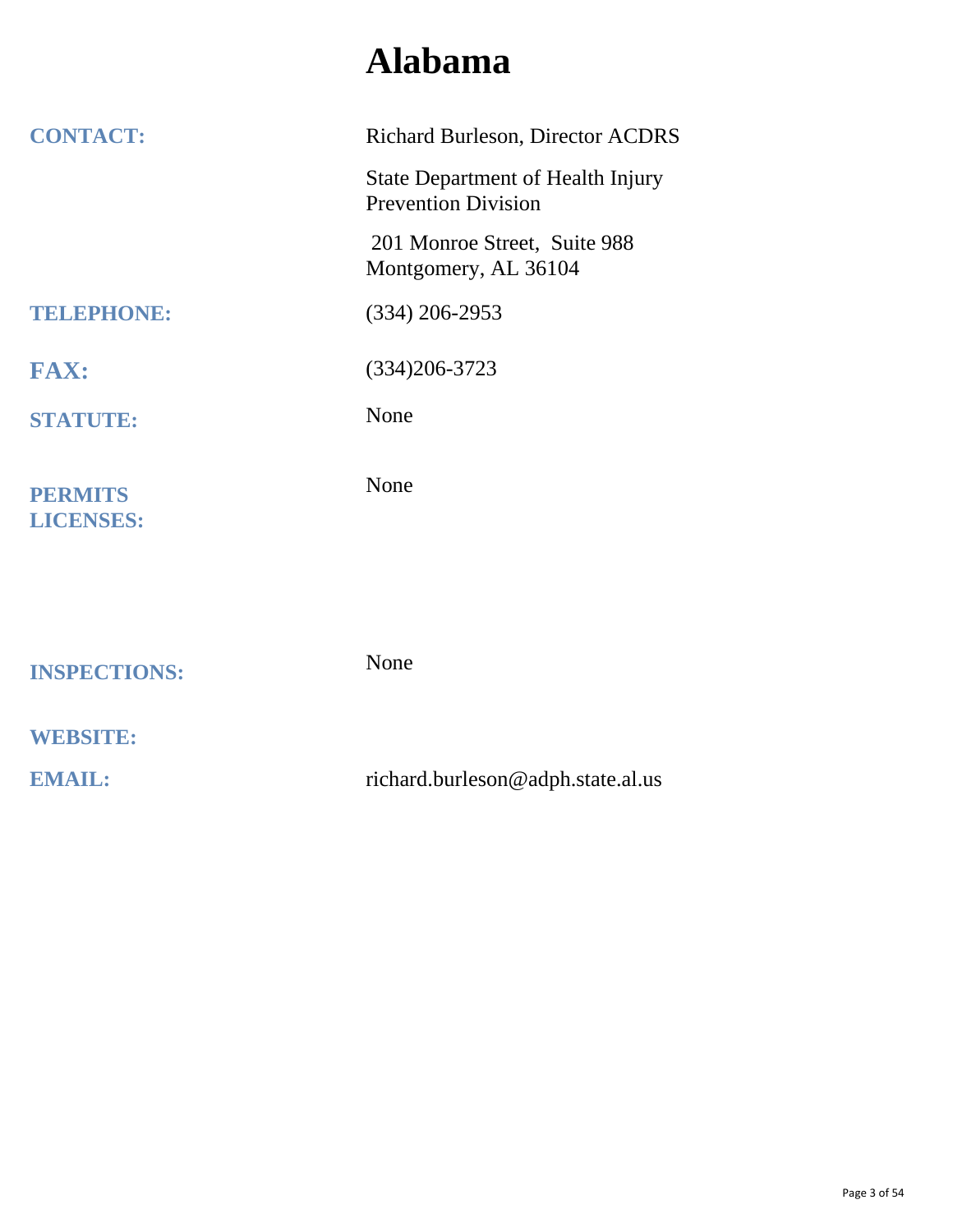## **Alaska**

| <b>CONTACT:</b>                    | Al Nagel, Program Manager                                                                                                                                          |
|------------------------------------|--------------------------------------------------------------------------------------------------------------------------------------------------------------------|
|                                    | Department of Labor Mechanical Inspection                                                                                                                          |
|                                    | 3301 Eagle Street, Suite 302<br>Anchorage, AK 99503                                                                                                                |
| TELEPHONE:                         | $(907)$ 269-4925                                                                                                                                                   |
| <b>FAX:</b>                        | $(907)$ 269-4632                                                                                                                                                   |
| <b>STATUTE:</b>                    | Sec. As 05.20.070 & 8 AAC 78.290 Sec. 05.20.010 - 120<br>and 8 AAC 78.010-900 Compliance with Administrative Act                                                   |
| <b>PERMITS</b><br><b>LICENSES:</b> | \$1 million liability insurance policy required for both<br>tramways and amusement rides. Minimum 10 days<br>notification to Department before operation can begin |
| <b>INSPECTIONS:</b>                | Performed by the Alaska Department of Labor                                                                                                                        |
| <b>WEBSITE:</b>                    | www.labor.state.ak.us/lss/mihome.htm                                                                                                                               |
| <b>EMAIL:</b>                      | anchorage.lss-mi@alaska.gov                                                                                                                                        |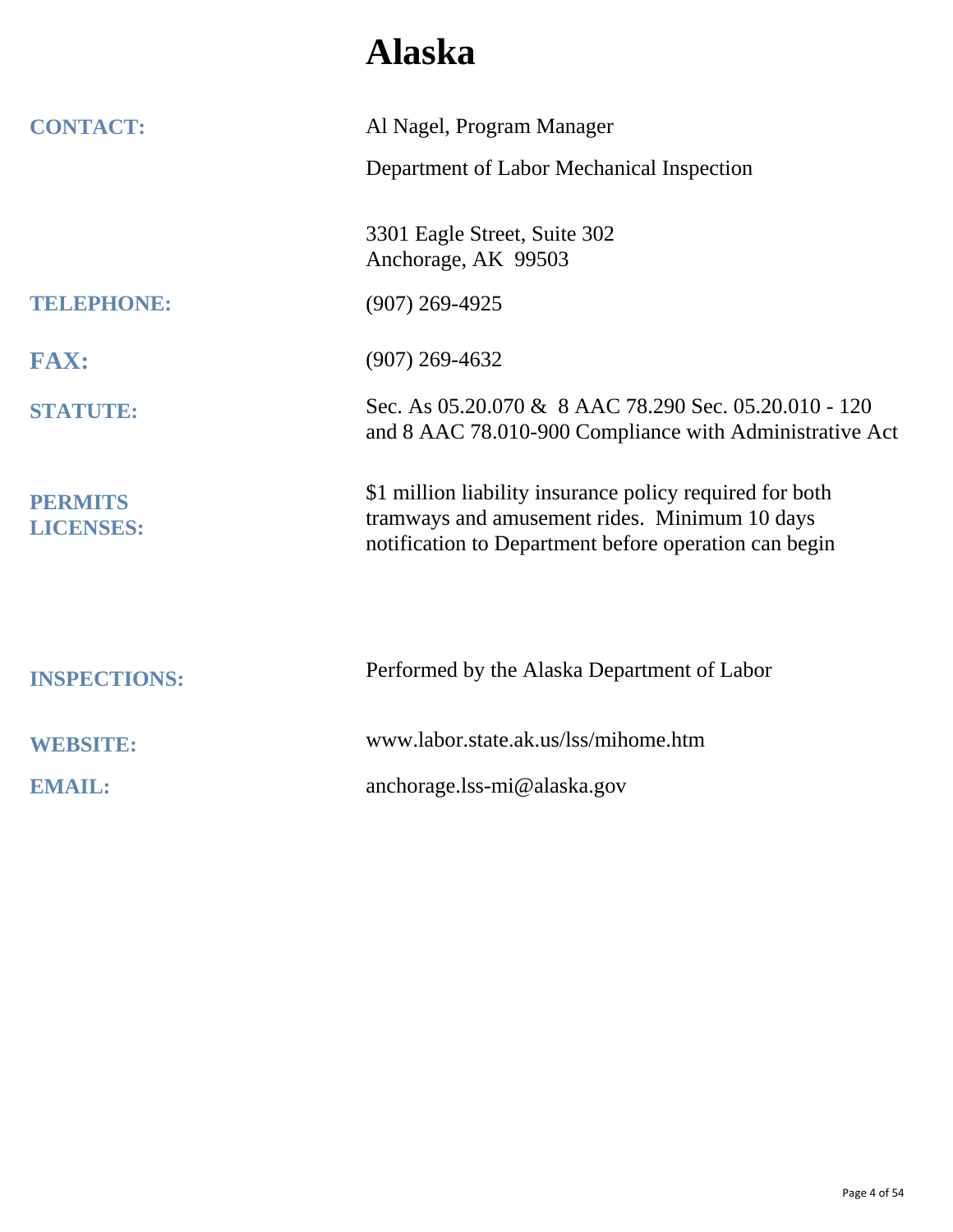#### **Arizona**

| <b>CONTACT:</b>                    | None<br>None                                                                                                                                                                                                                      |
|------------------------------------|-----------------------------------------------------------------------------------------------------------------------------------------------------------------------------------------------------------------------------------|
| <b>TELEPHONE:</b>                  |                                                                                                                                                                                                                                   |
| <b>FAX:</b>                        |                                                                                                                                                                                                                                   |
| <b>STATUTE:</b>                    | None                                                                                                                                                                                                                              |
| <b>PERMITS</b><br><b>LICENSES:</b> | None                                                                                                                                                                                                                              |
| <b>INSPECTIONS:</b>                | By private agency or insurance company. Inspection of rides<br>at State Fairs in Tucson and Phoenix. Inspection on tribal<br>lands with funding by Navajo Nation. Contact: Herman<br>Shorty, P.O. Box 2372, Window Rock, AZ 86515 |
| <b>WEBSITE:</b>                    |                                                                                                                                                                                                                                   |
| <b>EMAIL:</b>                      |                                                                                                                                                                                                                                   |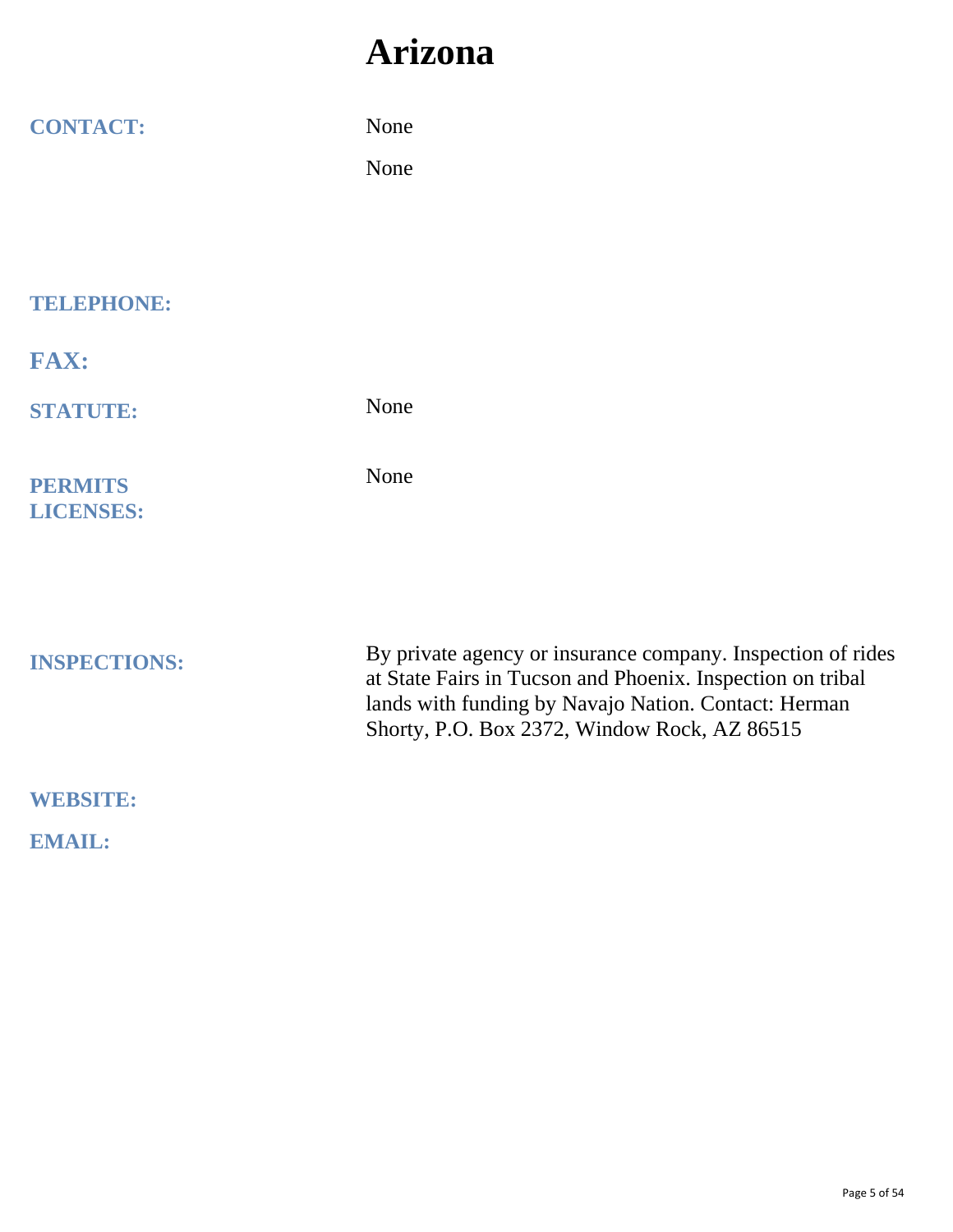### **Arkansas**

| <b>CONTACT:</b>                    | <b>Charles Ferguson</b>                                                                                                                                                                                                                                                                                                                                                                                                                                                                                                                                                                |
|------------------------------------|----------------------------------------------------------------------------------------------------------------------------------------------------------------------------------------------------------------------------------------------------------------------------------------------------------------------------------------------------------------------------------------------------------------------------------------------------------------------------------------------------------------------------------------------------------------------------------------|
|                                    | Department of Labor, Occupational Safety,<br>and Health                                                                                                                                                                                                                                                                                                                                                                                                                                                                                                                                |
|                                    | Little<br>10421 W. Markham<br>Rock, AR 72205                                                                                                                                                                                                                                                                                                                                                                                                                                                                                                                                           |
| <b>TELEPHONE:</b>                  | $(501) 682 - 9091$                                                                                                                                                                                                                                                                                                                                                                                                                                                                                                                                                                     |
| <b>FAX:</b>                        | $(501)$ 682-4532                                                                                                                                                                                                                                                                                                                                                                                                                                                                                                                                                                       |
| <b>STATUTE:</b>                    | Act No. 631 of the 1995 Arkansas General Assembly,<br>Amusement Ride Law, Arkansas code Annotated 23-89-501<br>et.seq.                                                                                                                                                                                                                                                                                                                                                                                                                                                                 |
| <b>PERMITS</b><br><b>LICENSES:</b> | Proof of Liability insurance and a current Safety Inspection<br>by ADOL must be kept on site. The fee for inspection is on<br>a graduated scale.                                                                                                                                                                                                                                                                                                                                                                                                                                       |
| <b>INSPECTIONS:</b>                | State inspections must be made at the time of set up. Notice<br>must be given to the Arkansas Dept of Labor of the intent to<br>operate an amusement ride and such notice must be given a<br>minimum of four working days prior to the operation of the<br>ride. The notice must be in writing and specify the location,<br>date and time of intended operation. One million dollars<br>liability insurance is required. Inspections include mobile<br>rides, go-kart, bungee, water parks, inflatables, climbing<br>walls, and fixed amusement sites. NAARSO certified<br>Inspectors. |
| <b>WEBSITE:</b>                    | www.arkansas.gov/labor                                                                                                                                                                                                                                                                                                                                                                                                                                                                                                                                                                 |
| <b>EMAIL:</b>                      | charles.ferguson@arkansas.gov                                                                                                                                                                                                                                                                                                                                                                                                                                                                                                                                                          |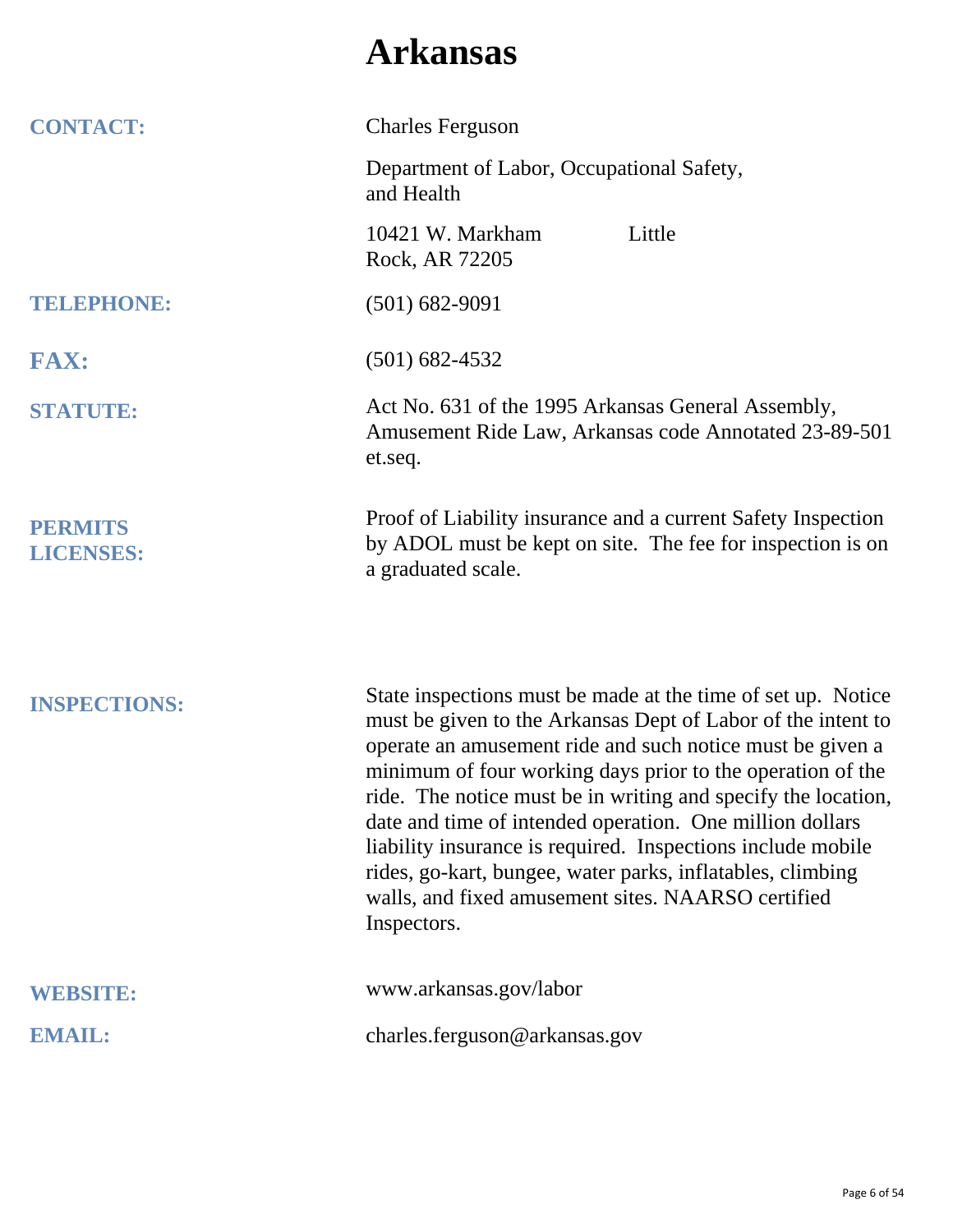## **California**

| <b>CONTACT:</b>                    | Nancy Medeiros, Senior Engineer                                                                                                                                                                                                                                                                                                                                                                                                    |
|------------------------------------|------------------------------------------------------------------------------------------------------------------------------------------------------------------------------------------------------------------------------------------------------------------------------------------------------------------------------------------------------------------------------------------------------------------------------------|
|                                    | Department of Industrial Relations<br>Division of Occupational Safety and Health                                                                                                                                                                                                                                                                                                                                                   |
|                                    | 2424 Arden Way, Suite 340<br>Sacramento, CA 95825                                                                                                                                                                                                                                                                                                                                                                                  |
| <b>TELEPHONE:</b>                  | $(916)$ 263-3511                                                                                                                                                                                                                                                                                                                                                                                                                   |
| <b>FAX:</b>                        | $(916)$ 263-3576                                                                                                                                                                                                                                                                                                                                                                                                                   |
| <b>STATUTE:</b>                    | California Labor Code - Portable Amusement Rides - Part 8<br>and Permanent Amusement Rides - Part 8.1 Part 3 Chapter<br>4 - Arail Passenger Tramways                                                                                                                                                                                                                                                                               |
| <b>PERMITS</b><br><b>LICENSES:</b> | AR - Operating permit expires March 1 of each year. PT -<br><b>Annual Operating Permit</b>                                                                                                                                                                                                                                                                                                                                         |
| <b>INSPECTIONS:</b>                | Aerial Passenger Tramway & Mobile rides inspected by the<br>Occupational Safety & Health Division. Tramways are<br>inspected twice a year. Mobile rides are inspected at least<br>once a year. Permanent Ride inspections annualy by State<br>and Qualified Safety Inspector [twice]. State inspection<br>requirements for Bungee Jumping Operations. Bungee<br>Jumping is considered an amusement and all sites are<br>inspected. |
| <b>WEBSITE:</b>                    | www.dir.ca.gov/dosh/AROffices.htm#http://www.dir.ca.gov/                                                                                                                                                                                                                                                                                                                                                                           |
| <b>EMAIL:</b>                      | nmedeiros@dir.ca.gov                                                                                                                                                                                                                                                                                                                                                                                                               |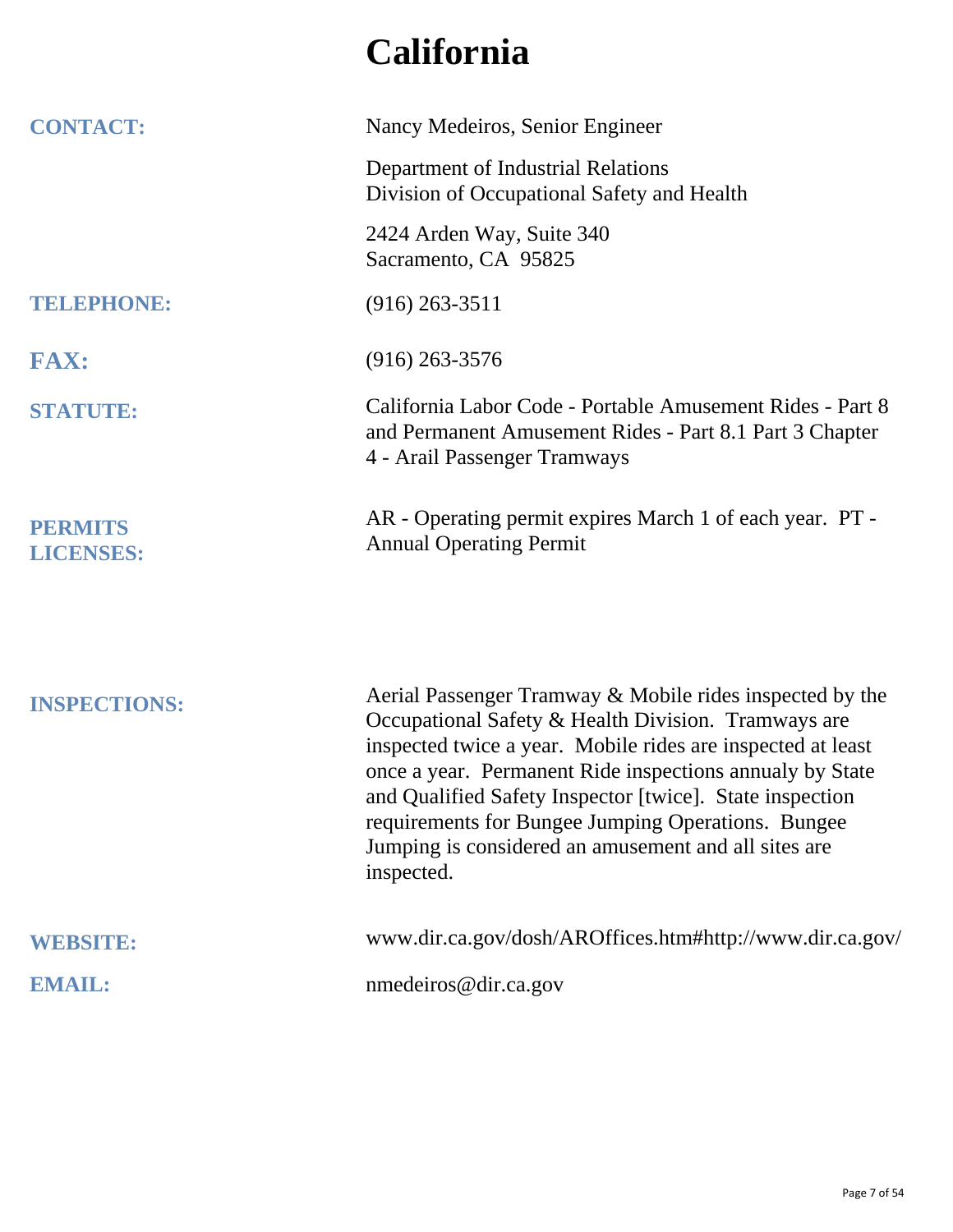## **Colorado**

| <b>CONTACT:</b>                    | <b>Scott Narreau</b>                                                                                                                                                                     |
|------------------------------------|------------------------------------------------------------------------------------------------------------------------------------------------------------------------------------------|
|                                    | Division of Public Safety                                                                                                                                                                |
|                                    | 633 17th Street, Suite 500<br>Denver, CO 80202                                                                                                                                           |
| TELEPHONE:                         | $(303)$ 318-8495                                                                                                                                                                         |
| <b>FAX:</b>                        | $(303)$ 318-8488                                                                                                                                                                         |
| <b>STATUTE:</b>                    | Colorado revised statute of 1973 8-1-107 1G; 8-1-140; 8-1-<br>141; 8-1-101-2d                                                                                                            |
| <b>PERMITS</b><br><b>LICENSES:</b> | Registrations of rides are required by all owners of both<br>fixed site and mobile rides. Registration is required for all<br>amusement devices for the particular year. Inflatables are |
| <b>INSPECTIONS:</b>                | Inspection performed by insurance company or private firm.                                                                                                                               |
| <b>WEBSITE:</b>                    | www.colorado.gov/cs/satellite/cdle-oilpublicsafety/cdle/1248                                                                                                                             |
| <b>EMAIL:</b>                      | scott.narreau@state.co.us                                                                                                                                                                |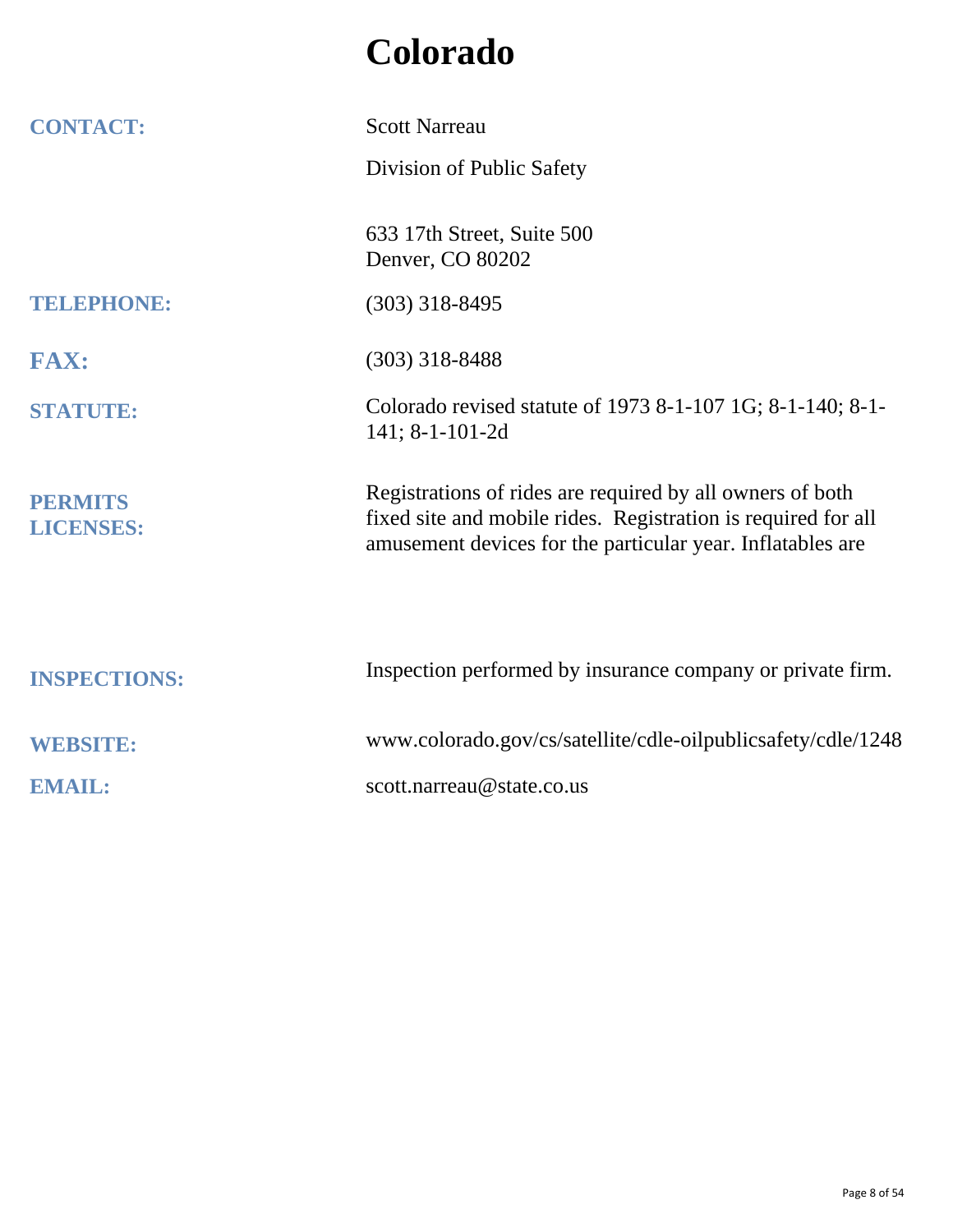#### **Connecticut**

| <b>CONTACT:</b>                    | <b>Barry Rickert</b>                                                                                                                                                                                                            |
|------------------------------------|---------------------------------------------------------------------------------------------------------------------------------------------------------------------------------------------------------------------------------|
|                                    | Office of State Fire Marshal Department of<br><b>Public Safety</b>                                                                                                                                                              |
|                                    | 1111 Country Club Road,<br><b>P.O.</b><br>Box 2794 Middletown, CT 06457                                                                                                                                                         |
| <b>TELEPHONE:</b>                  | $(860) 685 - 8222$                                                                                                                                                                                                              |
| <b>FAX:</b>                        | $(860) 685 - 8359$                                                                                                                                                                                                              |
| <b>STATUTE:</b>                    | Regulations - Sections 29-129 through 29-143a Chapter 532<br>of the Connecticut General Statute                                                                                                                                 |
| <b>PERMITS</b><br><b>LICENSES:</b> | Application for inspection needs to be submitted 15 days<br>prior opening date to allow for scheduling of inspection                                                                                                            |
| <b>INSPECTIONS:</b>                | Inspection: Annual inspection by professional engineer [PE]<br>Re-inspection of mobile carnival rides at each new site.<br>Annual inspection of permanent sites. Amusement parks are<br>inspected once annually before opening. |
| <b>WEBSITE:</b>                    |                                                                                                                                                                                                                                 |
| <b>EMAIL:</b>                      | barry.rickert@ct.gov                                                                                                                                                                                                            |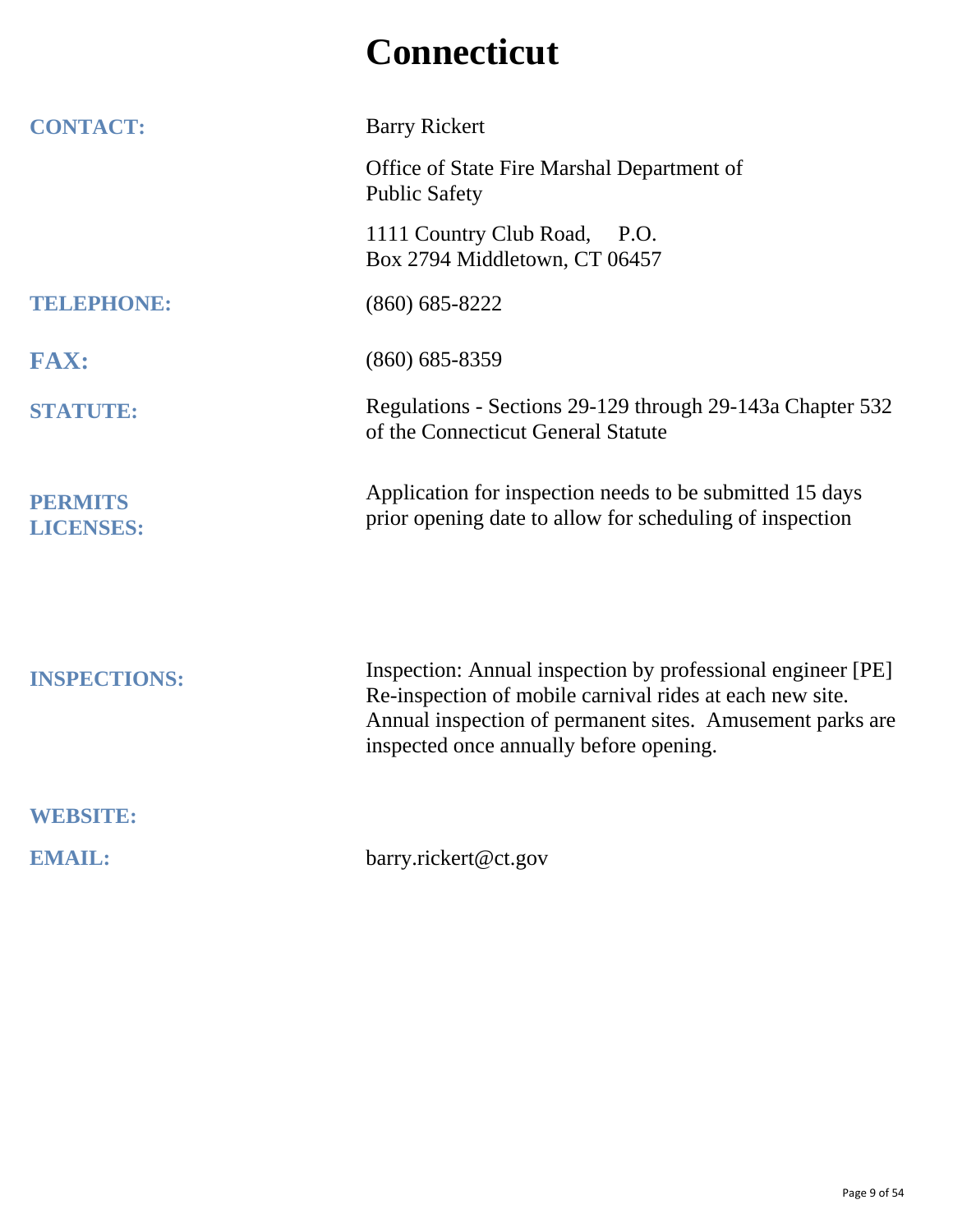#### **Delaware**

| <b>CONTACT:</b>                    | Michael Chionchio, Assistant State Fire Marshall                                                                                                                                                                                                                                                                         |
|------------------------------------|--------------------------------------------------------------------------------------------------------------------------------------------------------------------------------------------------------------------------------------------------------------------------------------------------------------------------|
|                                    | <b>Office of State Fire Marshal</b>                                                                                                                                                                                                                                                                                      |
|                                    | 1537 Chestnut Grove Road<br>Dover, DE 19904                                                                                                                                                                                                                                                                              |
| <b>TELEPHONE:</b>                  | $(302)$ 739-5665                                                                                                                                                                                                                                                                                                         |
| <b>FAX:</b>                        | $(302)$ 739-3696                                                                                                                                                                                                                                                                                                         |
| <b>STATUTE:</b>                    | Ttiel 16, Chapter 64, Section 6404A; authorizes regulations<br>for Bungee Jumping. Regulations effective March 30, 1993.<br>Legislation effective June 1, 1985: Title 16 of Deleware<br>Code Chapter 64; covers mobile and fixed site amusement<br>rides. Yearly permit which must be obtained by June 1 of<br>each year |
| <b>PERMITS</b><br><b>LICENSES:</b> | Electrical inspections required for each carnival/fair or show<br>"set up"                                                                                                                                                                                                                                               |
| <b>INSPECTIONS:</b>                | Third party deemed as insurance carrier. Re-inspection of<br>mobile carnival rides at each new site. Insurance inspections<br>rather than state; no specific guidelines for inspection                                                                                                                                   |
| <b>WEBSITE:</b>                    | www.statefiremarshal.delware.gov                                                                                                                                                                                                                                                                                         |
| <b>EMAIL:</b>                      | michael.chionchio@state.de.us                                                                                                                                                                                                                                                                                            |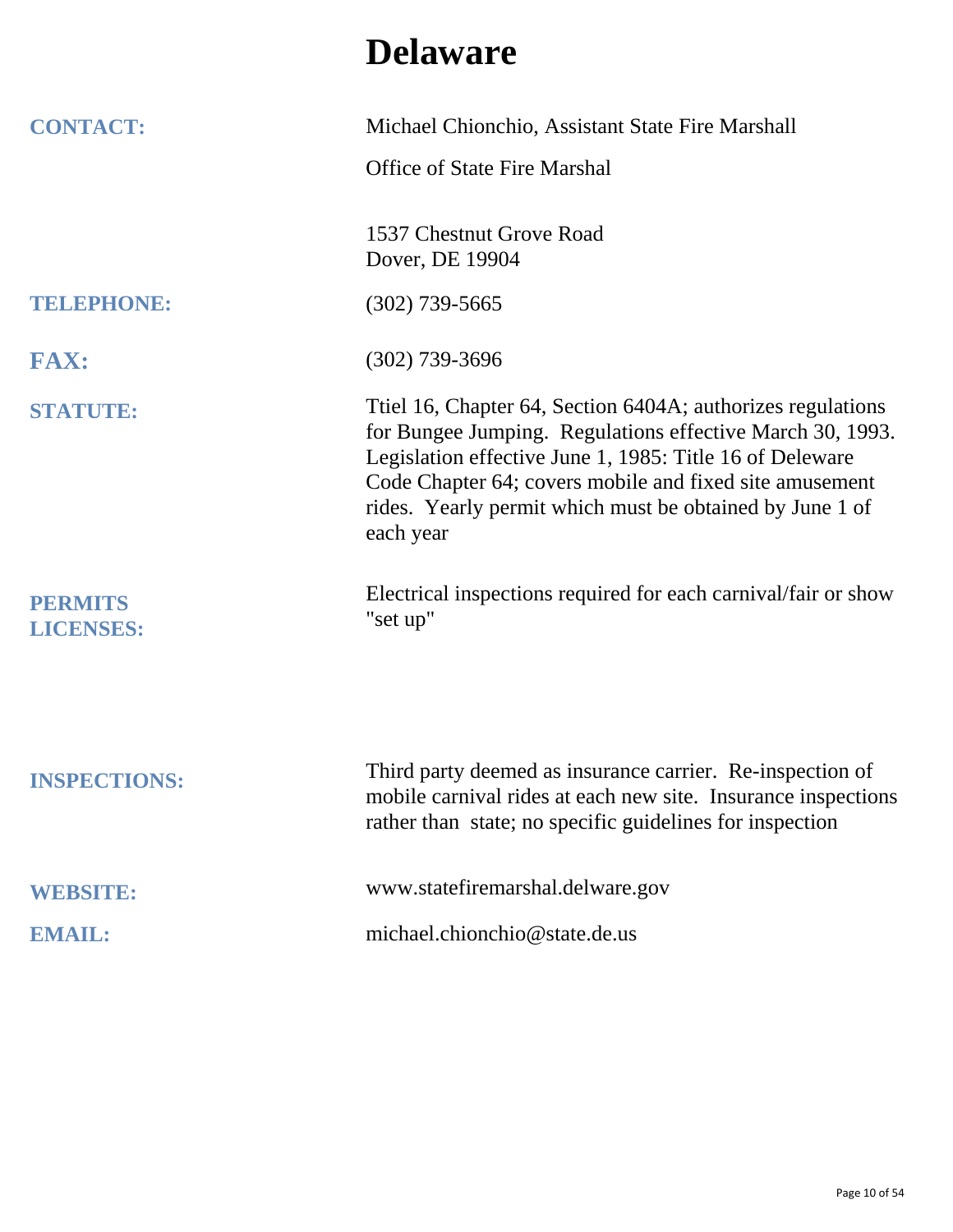## **District of Columbia**

| <b>CONTACT:</b>                    | Garret Whitescarver, Construction Inspections Supervisor                                                                     |
|------------------------------------|------------------------------------------------------------------------------------------------------------------------------|
|                                    | Department of Consumer and Regulatory<br><b>Affairs</b>                                                                      |
|                                    | 1100 4th Street SW, 4th Floor<br>Washington, DC 20024                                                                        |
| TELEPHONE:                         | $(202)$ 481-3536                                                                                                             |
| <b>FAX:</b>                        |                                                                                                                              |
| <b>STATUTE:</b>                    | DC Construction Code of 1992                                                                                                 |
| <b>PERMITS</b><br><b>LICENSES:</b> | Licenses required for carnival before the rides begin<br>operating                                                           |
|                                    |                                                                                                                              |
| <b>INSPECTIONS:</b>                | D.C. inspects amusement rides operating at carnivals,<br>circuses and neighborhood festivals in the District of<br>Columbia. |
| <b>WEBSITE:</b>                    | www.dcra.dc.gov#http://www.dcra.dc.gov#                                                                                      |
| <b>EMAIL:</b>                      | garret.whitescarver@dc.gov                                                                                                   |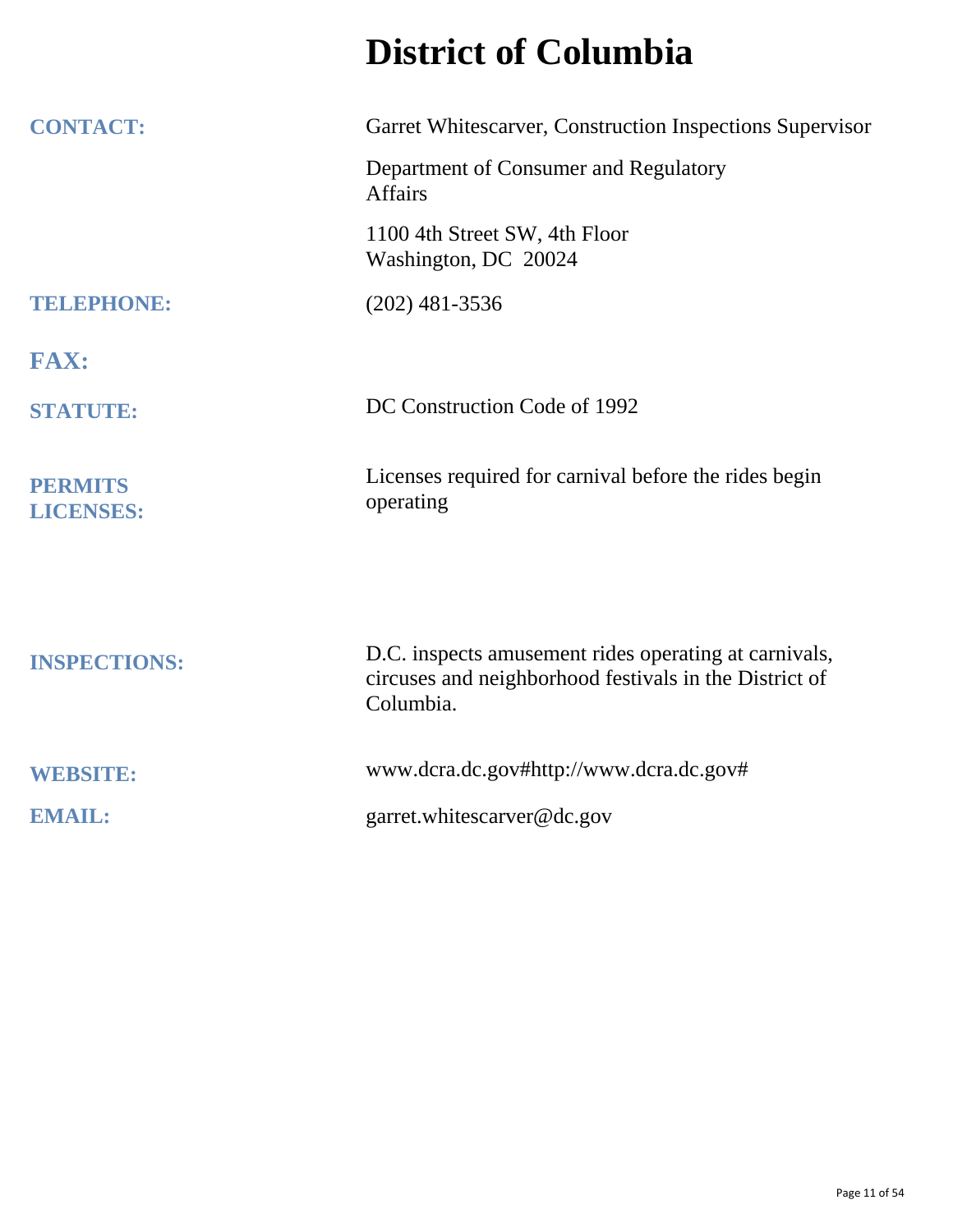## **Florida**

| <b>CONTACT:</b>                    | <b>Allan Harrison</b>                                                                                                                                                                                                                                           |
|------------------------------------|-----------------------------------------------------------------------------------------------------------------------------------------------------------------------------------------------------------------------------------------------------------------|
|                                    | Department of Agriculture Bureau of Fair<br><b>Ride Inspections</b>                                                                                                                                                                                             |
|                                    | 3125 Conner Blvd., Suite N<br>Tallahassee, FL 32399                                                                                                                                                                                                             |
| <b>TELEPHONE:</b>                  | $(850)$ 921-1530                                                                                                                                                                                                                                                |
| <b>FAX:</b>                        | $(850)$ 921-1539                                                                                                                                                                                                                                                |
| <b>STATUTE:</b>                    | Florida Statute $616.242(2)$ delegates the authority for<br>enforcement                                                                                                                                                                                         |
| <b>PERMITS</b><br><b>LICENSES:</b> | Governs all mobile rides. Safety inspection is state law.<br>Rides inspected are inspected every time they are set up.<br>Water park, permanent park and go-cart tracks are inspected                                                                           |
| <b>INSPECTIONS:</b>                | Inspects any mobile ride and fixed sites without full-time<br>safety inspectors. Bungee Jumping operations are inspected.<br>Does not inspect permanent facilities that employ 1000 or<br>more full time employees and maintain permanent safety<br>inspectors. |
| <b>WEBSITE:</b>                    | fairrides@freshfromflorida.com#mailto:fairrides@freshfromf                                                                                                                                                                                                      |
| <b>EMAIL:</b>                      | allan.harrison@freshfromflorida.com                                                                                                                                                                                                                             |
|                                    |                                                                                                                                                                                                                                                                 |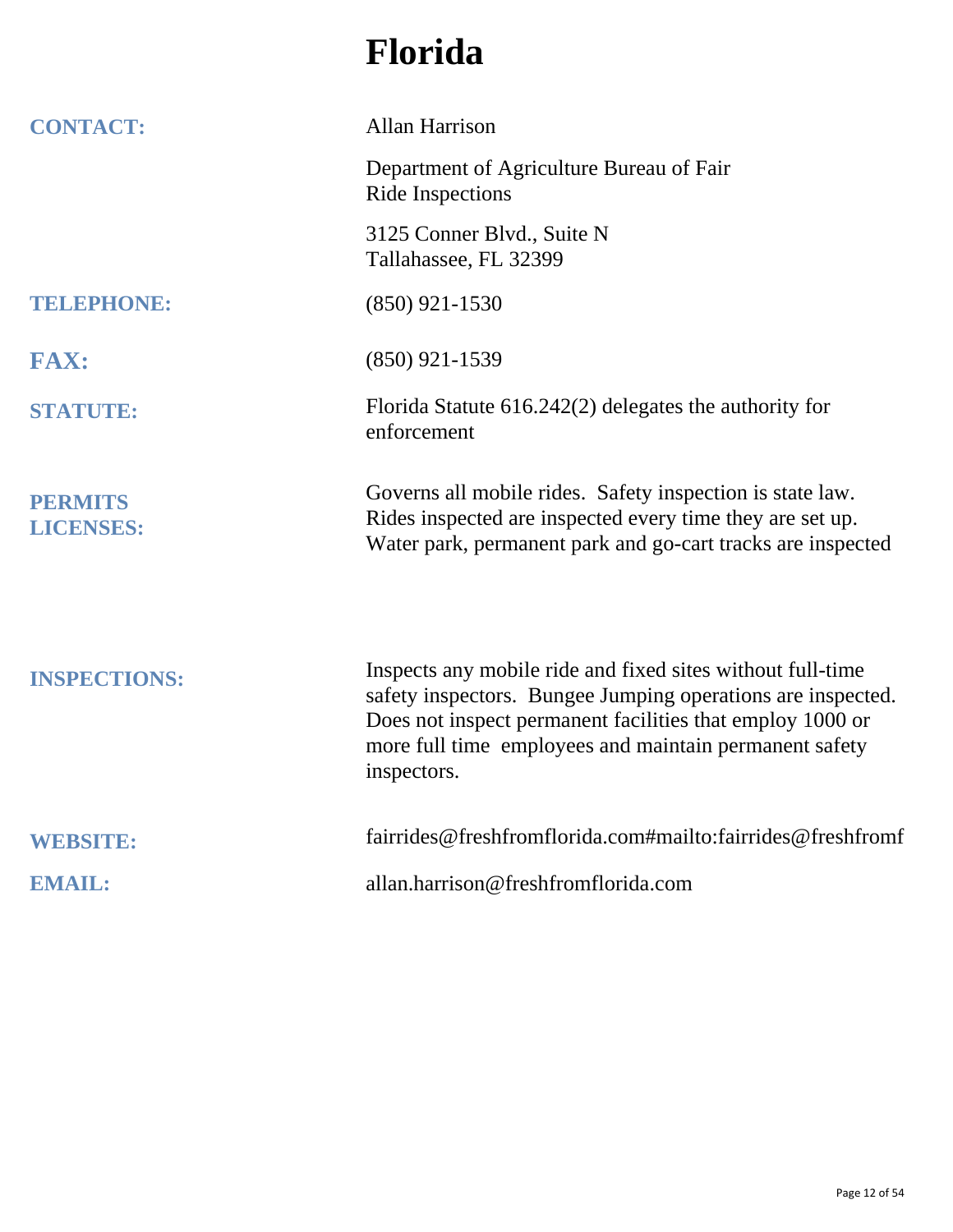## **Georgia**

| <b>CONTACT:</b>                    | Paul Welch                                                                                                                                                                                                                                                                                                                   |
|------------------------------------|------------------------------------------------------------------------------------------------------------------------------------------------------------------------------------------------------------------------------------------------------------------------------------------------------------------------------|
|                                    | Department of Labor Safety Engineering<br>Section                                                                                                                                                                                                                                                                            |
|                                    | 1700 Century Circle<br>Atlanta,<br>GA 30345                                                                                                                                                                                                                                                                                  |
| <b>TELEPHONE:</b>                  | $(404)$ 679-0690                                                                                                                                                                                                                                                                                                             |
| <b>FAX:</b>                        | $(404)$ 982-3405                                                                                                                                                                                                                                                                                                             |
| <b>STATUTE:</b>                    | (Stationary) Amusement Rides Title 34 Chapter 12 Effective<br>January 1, 1986. (Mobile) Carnival Rides Title 34 Chapter<br>13 Effective January 1, 1987. Tramways and Skilifts are<br>covered under Amusement Rides. Chapter 300-8-3 Rules of<br>Georgia Department of Labor Safety Regulations and<br><b>Bungee Jumping</b> |
| <b>PERMITS</b><br><b>LICENSES:</b> | Permits are required annually for all amusement devices<br>prior to issuance of a permit the manager/operator must file<br>proof of insurance in the amount of at least \$500,000.00                                                                                                                                         |
| <b>INSPECTIONS:</b>                | Rides are inspected at first 'set up' each year, and spot<br>checked several times thereafter.                                                                                                                                                                                                                               |
| <b>WEBSITE:</b>                    | www.dol.state.ga.us                                                                                                                                                                                                                                                                                                          |
| <b>EMAIL:</b>                      | paul.welch@dol.state.ga.us                                                                                                                                                                                                                                                                                                   |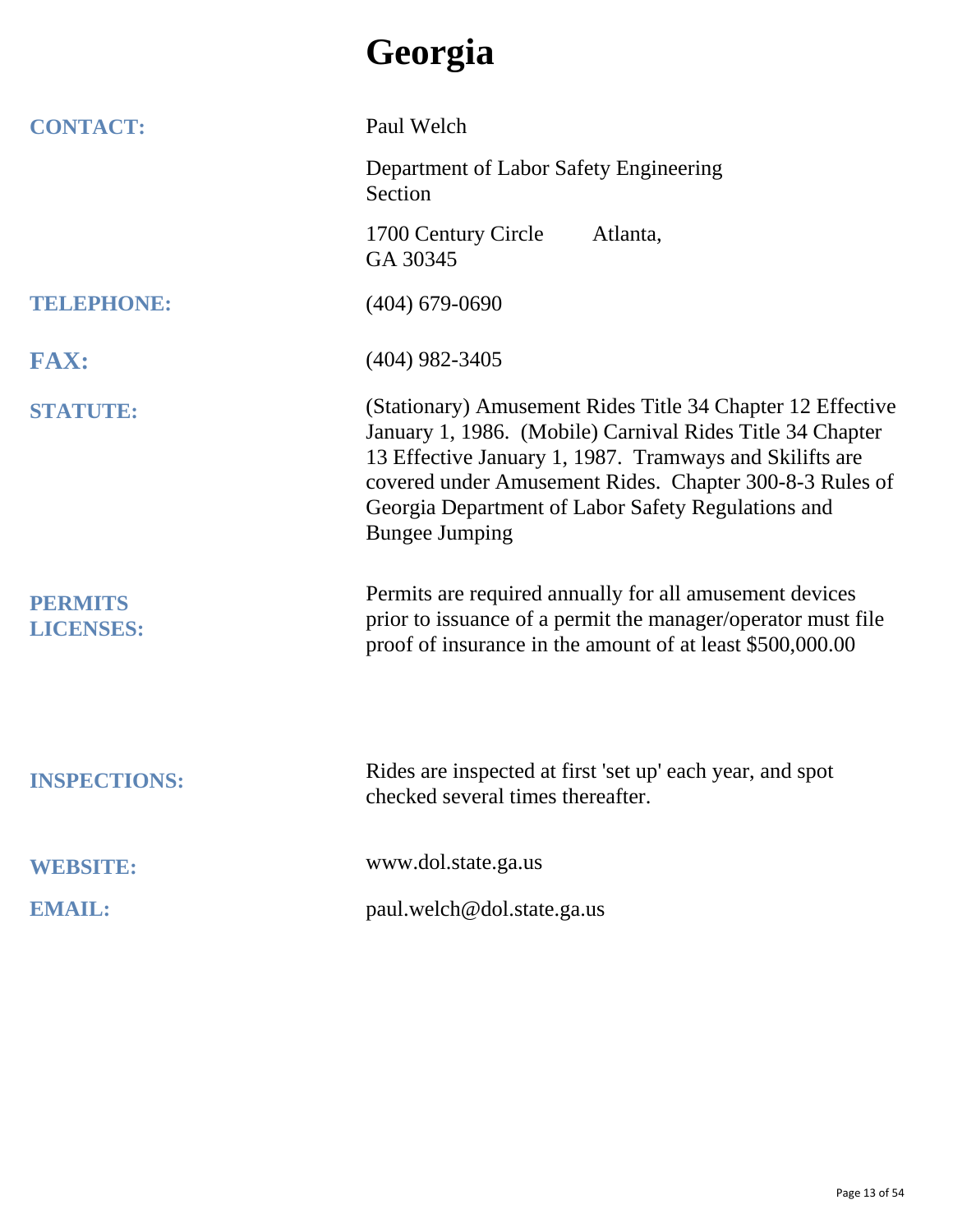## **Hawaii**

| <b>CONTACT:</b>                    | Jennifer Shishido                                                                                                                          |
|------------------------------------|--------------------------------------------------------------------------------------------------------------------------------------------|
|                                    | Department of Labor and Industrial<br><b>Relations Division of Occupational Safety</b>                                                     |
|                                    | 830 Punchbowl Street, Room 423<br>Honolulu, HI 96813                                                                                       |
| <b>TELEPHONE:</b>                  | $(808) 586 - 9141$                                                                                                                         |
| <b>FAX:</b>                        | $(808) 586 - 9150$                                                                                                                         |
| <b>STATUTE:</b>                    | Chapter 397, Hawaii Revised Statutes, Boiler and Elevator<br>Safety Law. Chapter 250 of Occupational Safety and Health<br><b>Standards</b> |
| <b>PERMITS</b><br><b>LICENSES:</b> | Certificate of Inspection is attached to ride after each<br>inspection                                                                     |
|                                    |                                                                                                                                            |
| <b>INSPECTIONS:</b>                | Rides inspected every six months by state                                                                                                  |
| <b>WEBSITE:</b>                    | www.hawaii.gov/labor/hiosh                                                                                                                 |
| <b>EMAIL:</b>                      | dlir.hiosh.elevators@hawaii.gov                                                                                                            |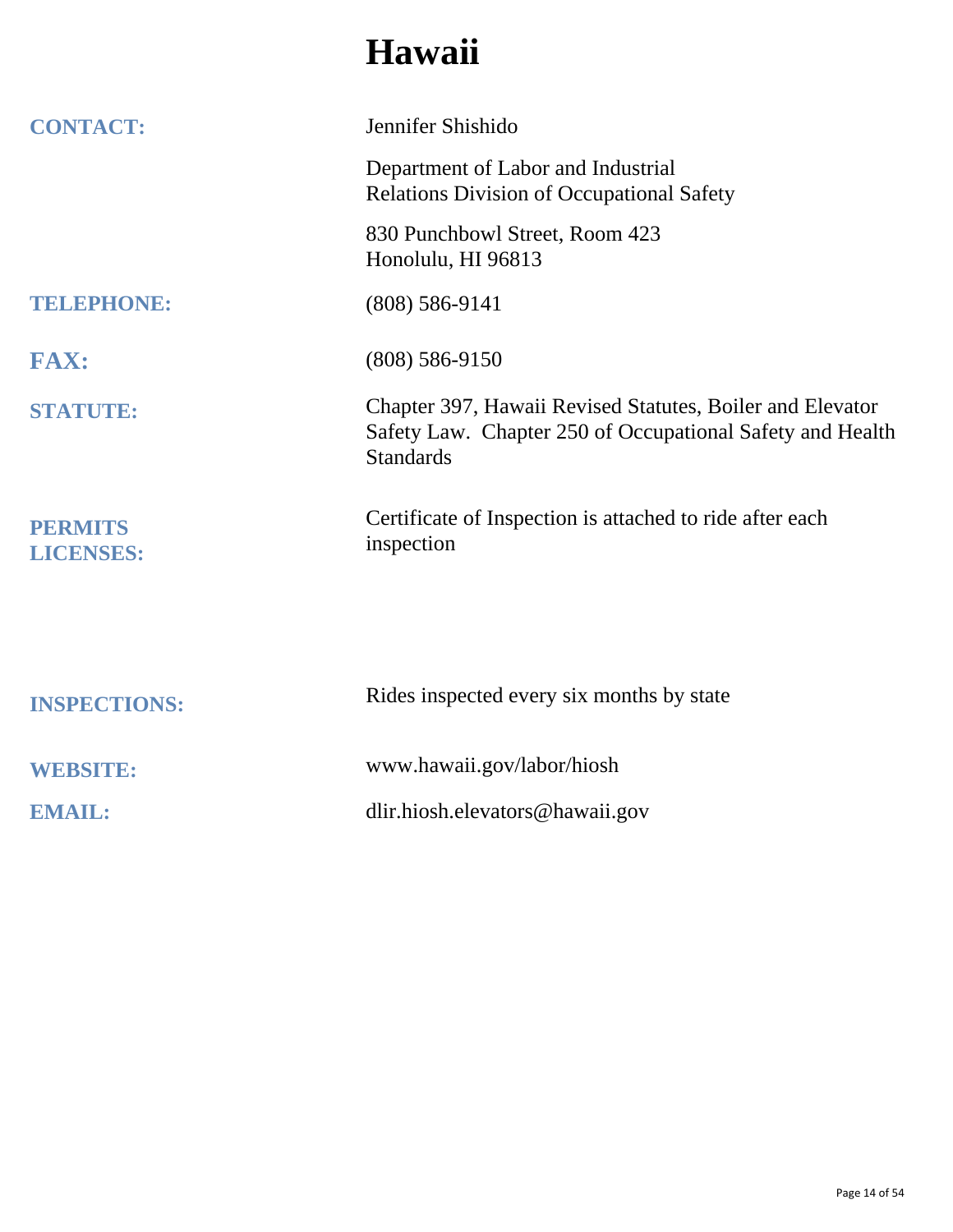## **Idaho**

| <b>CONTACT:</b>                    | <b>Steve Keys, Ops Manager</b>                                                                               |
|------------------------------------|--------------------------------------------------------------------------------------------------------------|
|                                    | Division of Building Safety                                                                                  |
|                                    | 1090 E. Water Tower Street<br>Meridan, ID 83642                                                              |
| TELEPHONE:                         | $(208)$ 332-8986                                                                                             |
| <b>FAX:</b>                        | $(208)$ 334-2683                                                                                             |
| <b>STATUTE:</b>                    | Electrical Inspections ONLY. Idaho Cide: Title 54 Chapter<br>10                                              |
| <b>PERMITS</b><br><b>LICENSES:</b> | Permits and inspection required for each set up or annually,<br>prior to first show, for permanent locations |
|                                    |                                                                                                              |
| <b>INSPECTIONS:</b>                | Permits and inspection required for each set up or annually,<br>prior to first show, for permanent locations |
| <b>WEBSITE:</b>                    | www.dbs.idaho.gov                                                                                            |
| <b>EMAIL:</b>                      | skeys@dbs.idaho.gov                                                                                          |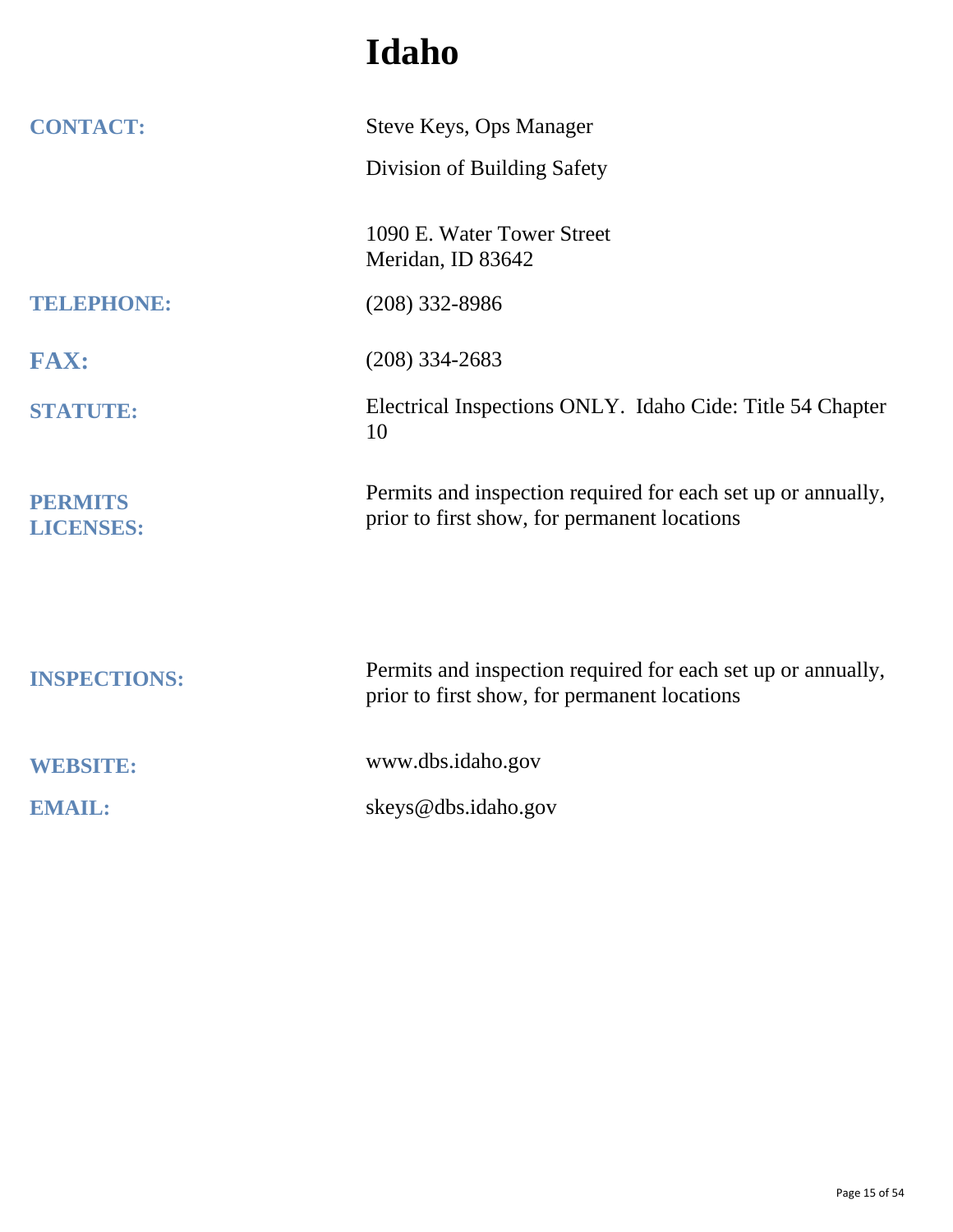## **Illinois**

| <b>CONTACT:</b>                    | Douglas Rathbun                                                                                                                                                        |
|------------------------------------|------------------------------------------------------------------------------------------------------------------------------------------------------------------------|
|                                    | Department of Labor Carnival and<br><b>Amusement Ride Inspection Division</b>                                                                                          |
|                                    | #1 W. Old State Capital Plaza,<br>Room 300, Springfield, IL 62701                                                                                                      |
| TELEPHONE:                         | $(217) 782 - 9347$                                                                                                                                                     |
| <b>FAX:</b>                        | $(217) 782 - 0596$                                                                                                                                                     |
| <b>STATUTE:</b>                    | Illinois Carnival & Amusement Rides Safety Act. Illinois<br>Compiled Statutes 430 ILCS 85/2-1 et seq.                                                                  |
| <b>PERMITS</b><br><b>LICENSES:</b> | Permits and Licenses: Title 56: Labor and Employment Chap<br>XIII: Carnivall-Amusement Safety Board, Part 6000:<br>Carnival & Amusement Ride Inspection Law. Fixed and |
| <b>INSPECTIONS:</b>                | Annual inspection of amusement rides, amusement<br>attractions, ski lifts, rope tows, go-carts & bungee cord<br>devices. Follow-up inspections are unannounced         |
| <b>WEBSITE:</b>                    | www.state.il.us/agency/idol/laws/law85.htm                                                                                                                             |
| <b>EMAIL:</b>                      | doug.rathbun@illinois.gov                                                                                                                                              |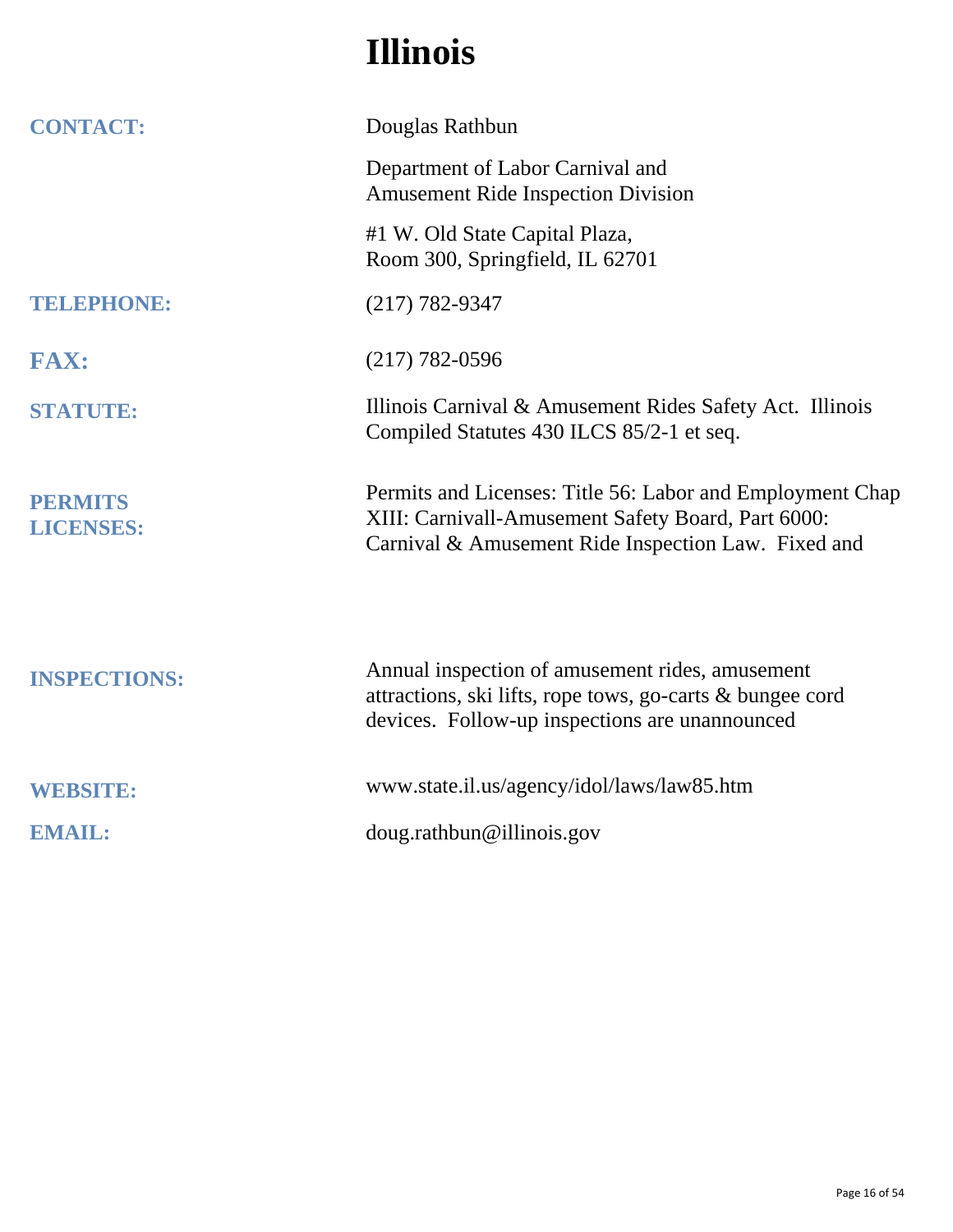### **Indiana**

| <b>CONTACT:</b>                    | Thomas Hendricks, Section Chief                                                                                               |
|------------------------------------|-------------------------------------------------------------------------------------------------------------------------------|
|                                    | <b>Office of State Building Commissioner</b><br><b>Amusement Ride Division</b>                                                |
|                                    | 302 West Washington Street,<br>Room E243 Indianapolis, IN 46204                                                               |
| <b>TELEPHONE:</b>                  | $(317)$ 232-2670                                                                                                              |
| <b>FAX:</b>                        | $(317)$ 232-6609                                                                                                              |
| <b>STATUTE:</b>                    | Indiana Amusement revised Code Title 685 IAC 1                                                                                |
| <b>PERMITS</b><br><b>LICENSES:</b> | Are required                                                                                                                  |
|                                    |                                                                                                                               |
| <b>INSPECTIONS:</b>                | Rides are inspected on first "setup" each year. They are then<br>subject to inspection each addittional time they are "setup" |
| <b>WEBSITE:</b>                    | www.in.gov/legislative/iac/iac_                                                                                               |
| <b>EMAIL:</b>                      | thendricks@dhs.in.gov                                                                                                         |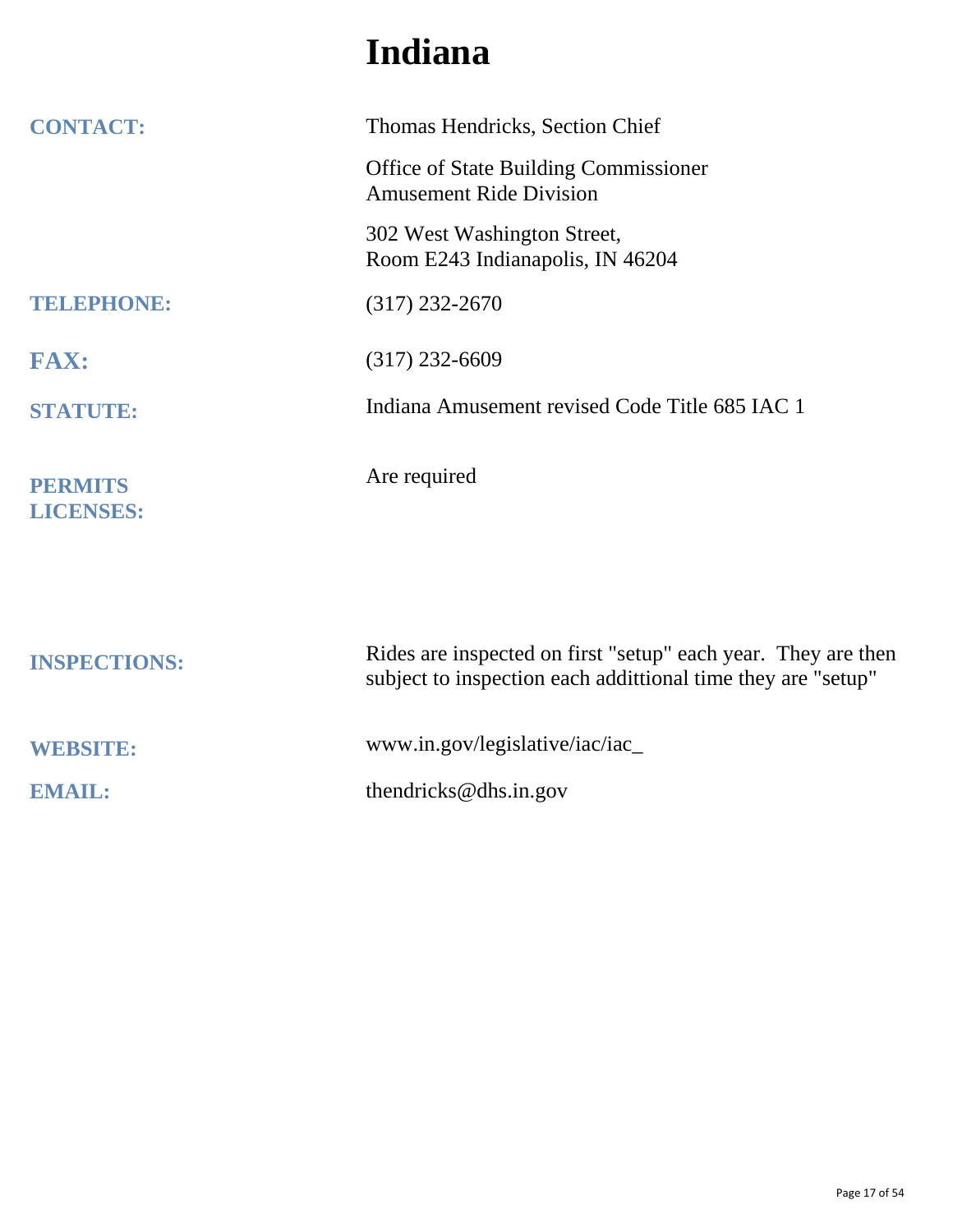#### **Iowa**

| <b>CONTACT:</b>                    | James Borwey, Manager                                                                                                                                                            |
|------------------------------------|----------------------------------------------------------------------------------------------------------------------------------------------------------------------------------|
|                                    | Division of Labor                                                                                                                                                                |
|                                    | 1000 E. Grand Avenue<br>Des<br>Moines, IA 50319                                                                                                                                  |
| TELEPHONE:                         | $(515)$ 281-3647                                                                                                                                                                 |
| <b>FAX:</b>                        | $(515)$ 242-5076                                                                                                                                                                 |
| <b>STATUTE:</b>                    | State Code - Chapter 88A, "Safety Inspection of Amusement<br>Rides"                                                                                                              |
| <b>PERMITS</b><br><b>LICENSES:</b> | Amusement ride operators must submit a completed permit<br>application package no later than May 1 of each year.<br>Operating an amusement ride without the required permit is a |
| <b>INSPECTIONS:</b>                | Each ride must pass inspection before the first time it is<br>operated in Iowa each year. Additional inspections may<br>occur at the discretion of the Labor Commissioner.       |
| <b>WEBSITE:</b>                    | www.iowaworkforce.org/amusement.htm                                                                                                                                              |
| <b>EMAIL:</b>                      | james.borwey@iwd.iowa.gov                                                                                                                                                        |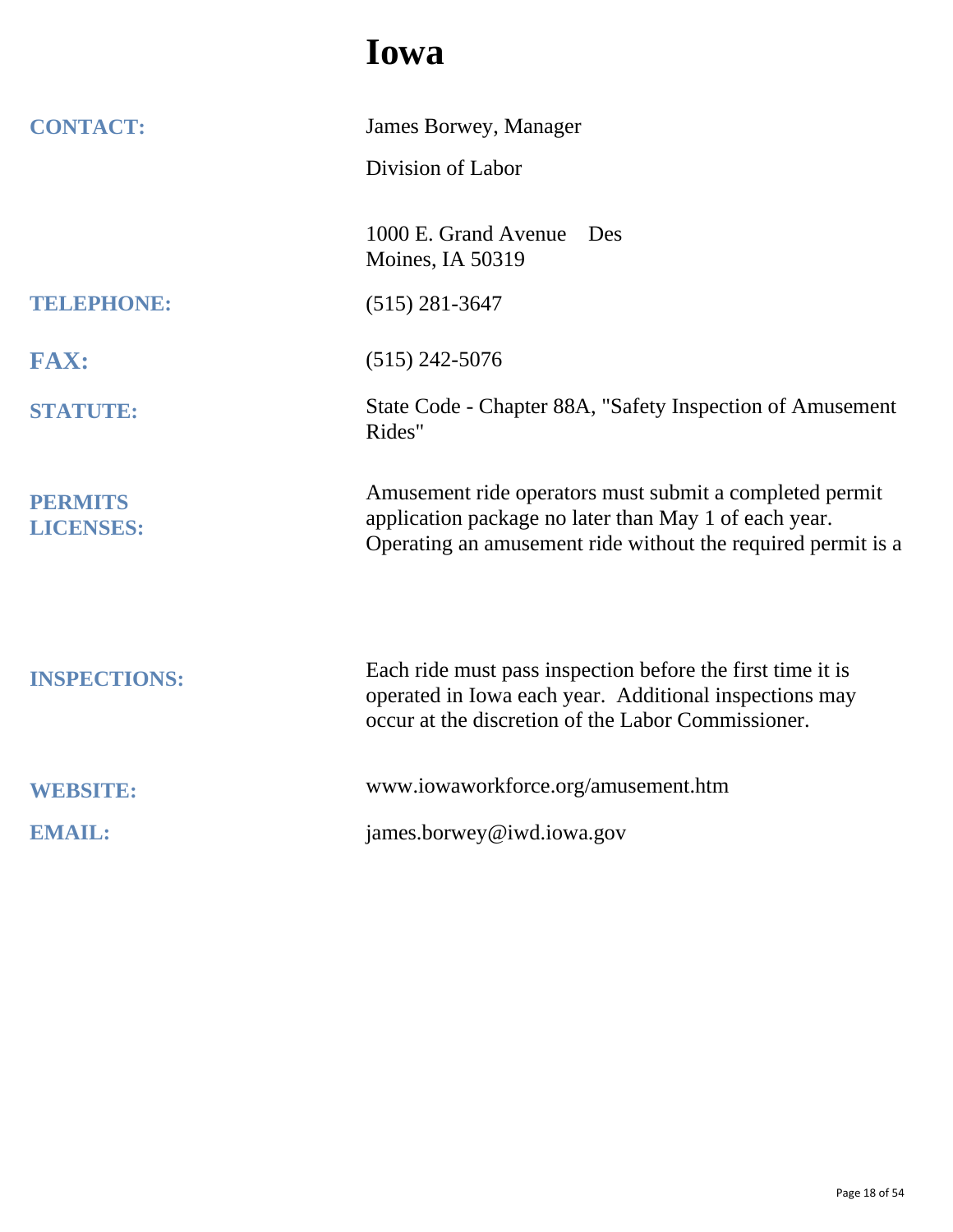#### **Kansas**

| <b>CONTACT:</b>                    | Herb Holmberg, Safety Consultant                                                                                                         |
|------------------------------------|------------------------------------------------------------------------------------------------------------------------------------------|
|                                    | Kansas Department of Labor                                                                                                               |
|                                    | 1000 SW Jackson, Suite 230<br>Topeka, KS 66612                                                                                           |
| <b>TELEPHONE:</b>                  | $(785)$ 296-4386                                                                                                                         |
| <b>FAX:</b>                        | $(785)$ 296-8645                                                                                                                         |
| <b>STATUTE:</b>                    | Article 55-Amusement Ride Regulations                                                                                                    |
| <b>PERMITS</b><br><b>LICENSES:</b> | Record Retention Policy. Random records audit.                                                                                           |
| <b>INSPECTIONS:</b>                | NAARSO Inspectors. Owner of ride shall affix a copy of the<br>most current inspection results to the ride in a weatherproof<br>covering. |
| <b>WEBSITE:</b>                    | www.dol.ks.gov#http://www.dol.ks.gov#                                                                                                    |
| <b>EMAIL:</b>                      | herb.holmberg@dol.ks.gov                                                                                                                 |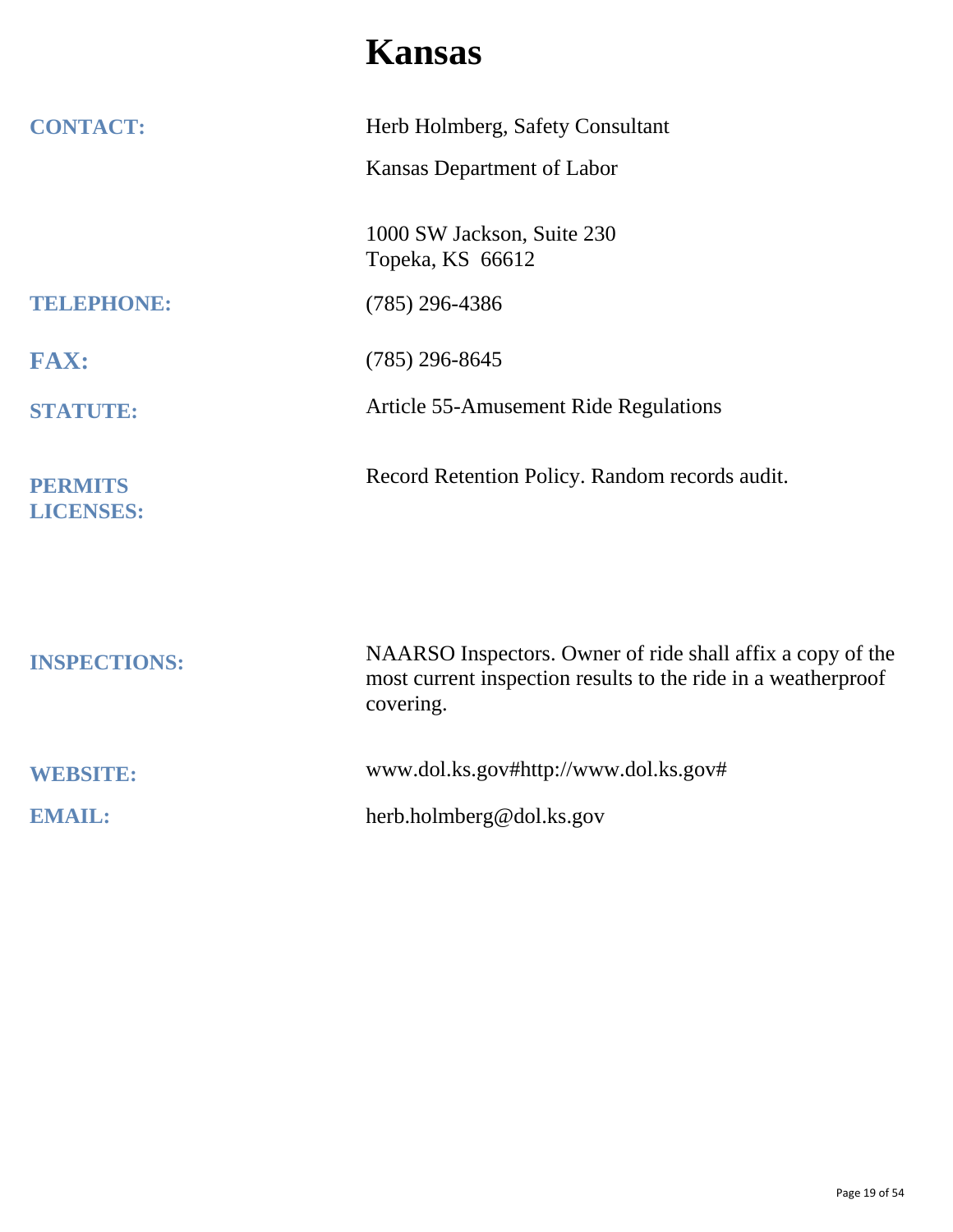# **Kentucky**

| <b>CONTACT:</b>                    | Chad Halsey, Administrative Branch Manager                                                                                                                            |
|------------------------------------|-----------------------------------------------------------------------------------------------------------------------------------------------------------------------|
|                                    | Department of Agriculture Division of<br><b>Regulation and Inspection</b>                                                                                             |
|                                    | 107 Corporate Drive<br>Frankfort, KY 40601                                                                                                                            |
| <b>TELEPHONE:</b>                  | $(502) 573 - 0282$                                                                                                                                                    |
| <b>FAX:</b>                        | $(502)$ 573-0303                                                                                                                                                      |
| <b>STATUTE:</b>                    | KRS Chapter 247, effective July 5, 1988.302 KAR 16.08E<br>special regulations for "bungee jumping" operations                                                         |
| <b>PERMITS</b><br><b>LICENSES:</b> | Permit, good for one year. Fees depend on type of device.                                                                                                             |
|                                    |                                                                                                                                                                       |
| <b>INSPECTIONS:</b>                | One annual inspection required by state. Mobile $&$ fixed site<br>amusements, ski lifts, water slides, air inflatables, and go-cart<br>establishments are all covered |
| <b>WEBSITE:</b>                    | www.kyagr.com                                                                                                                                                         |
| <b>EMAIL:</b>                      | chad.halsey@ky.gov                                                                                                                                                    |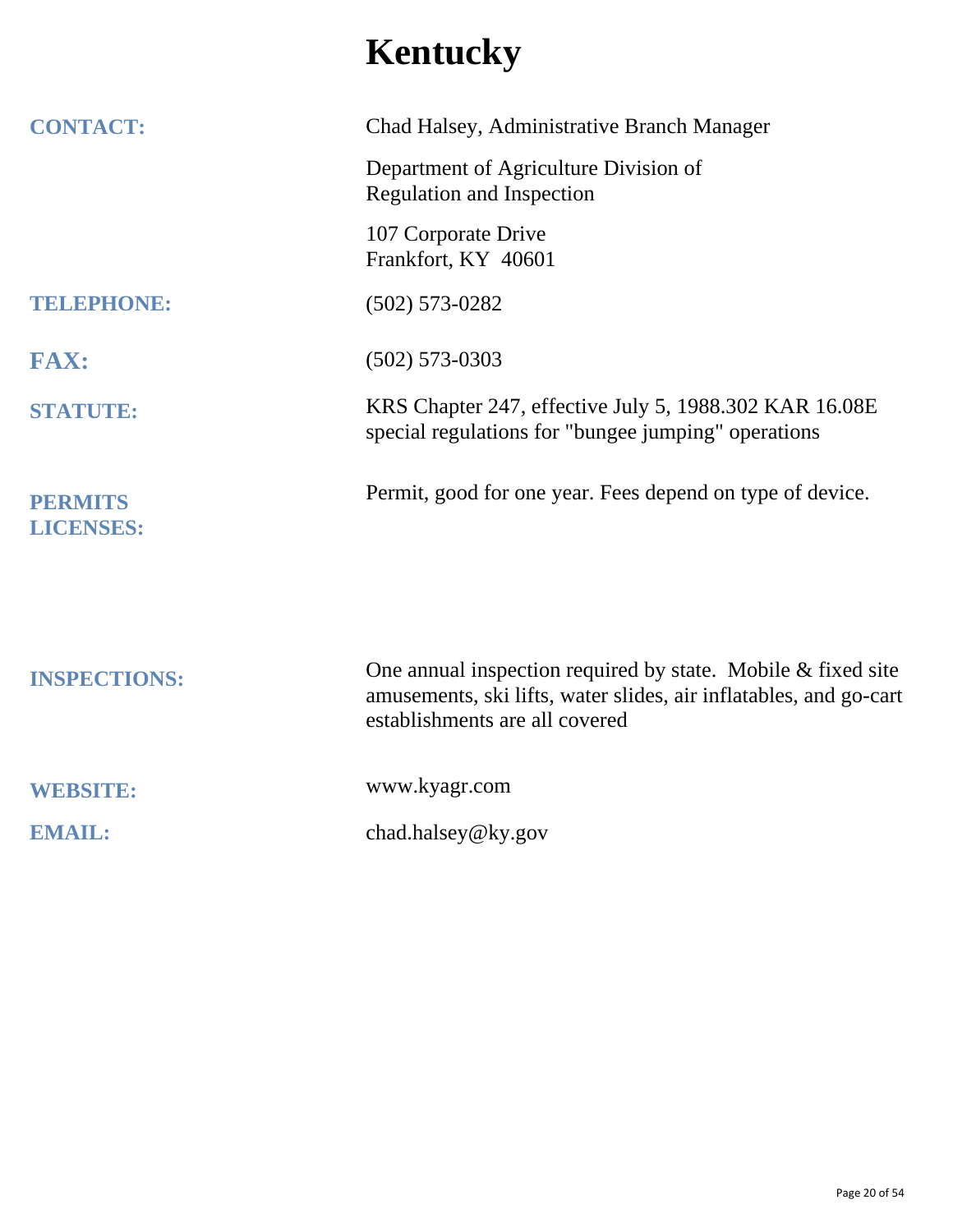## **Louisiana**

| <b>CONTACT:</b>                    | <b>Bill Owens, Mechanical Section Manager</b>                                                                                                      |
|------------------------------------|----------------------------------------------------------------------------------------------------------------------------------------------------|
|                                    | <b>State Fire Marshals Office Mechanical</b><br><b>Safety Division</b>                                                                             |
|                                    | 8181 Independence Blvd., Baton<br>Rouge, LA 70806                                                                                                  |
| <b>TELEPHONE:</b>                  | $(225)$ 925-4297                                                                                                                                   |
| <b>FAX:</b>                        | $(225)$ 925-3813                                                                                                                                   |
| <b>STATUTE:</b>                    | R.S. 40:1484 Louisiana Amusement Ride Safety Law                                                                                                   |
| <b>PERMITS</b><br><b>LICENSES:</b> | Permit issued and recorded on sticker which is placed on the<br>ride, after inspection by NAARSO - Level 1 - inspector \$20<br>fee                 |
| <b>INSPECTIONS:</b>                | Unannounced semi-annual inspection of stationary rudes.<br>Mobile rides inspected at each set up with follow-up<br>inspection to insure compliance |
| <b>WEBSITE:</b>                    | ww.lasfm.org                                                                                                                                       |
| <b>EMAIL:</b>                      | bill.owens@dps.la.gov                                                                                                                              |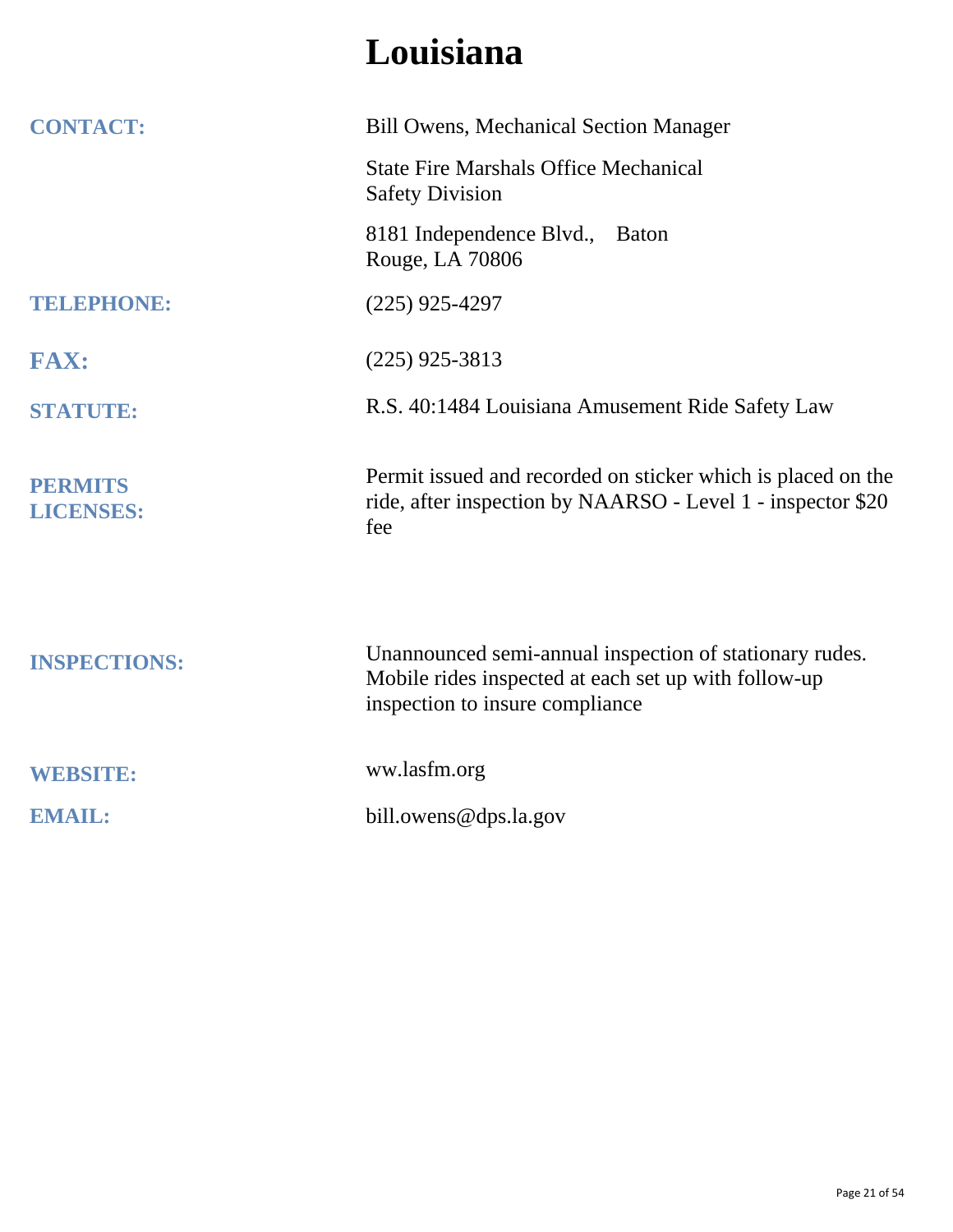#### **Maine**

| <b>CONTACT:</b>                    | Stephen Dixon, Inspector                                                                                                                                                                                         |
|------------------------------------|------------------------------------------------------------------------------------------------------------------------------------------------------------------------------------------------------------------|
|                                    | Department of Public Safety Office of State<br><b>Fire Marshal</b>                                                                                                                                               |
|                                    | State House Station 52,<br>Augusta, ME 04333                                                                                                                                                                     |
| <b>TELEPHONE:</b>                  | $(207)$ 626-3890                                                                                                                                                                                                 |
| <b>FAX:</b>                        | $(207)$ 287-6251                                                                                                                                                                                                 |
| <b>STATUTE:</b>                    | Title 8, Sec, 501 & 502 General law State of Maine                                                                                                                                                               |
| <b>PERMITS</b><br><b>LICENSES:</b> | Requires permits and registration for license                                                                                                                                                                    |
| <b>INSPECTIONS:</b>                | Annual on-site inspection of fairs, carnivals, circuses, etc.<br>upon entering state. Annual inspection of fixed site rides<br>prior to first operation. Inspected as complaints received or<br>incidents occur. |
| <b>WEBSITE:</b>                    | www.maine.gov/dps/fmo/index.htm#http://www.maine.gov/d                                                                                                                                                           |
| <b>EMAIL:</b>                      | stephen.w.dixon@maine.gov                                                                                                                                                                                        |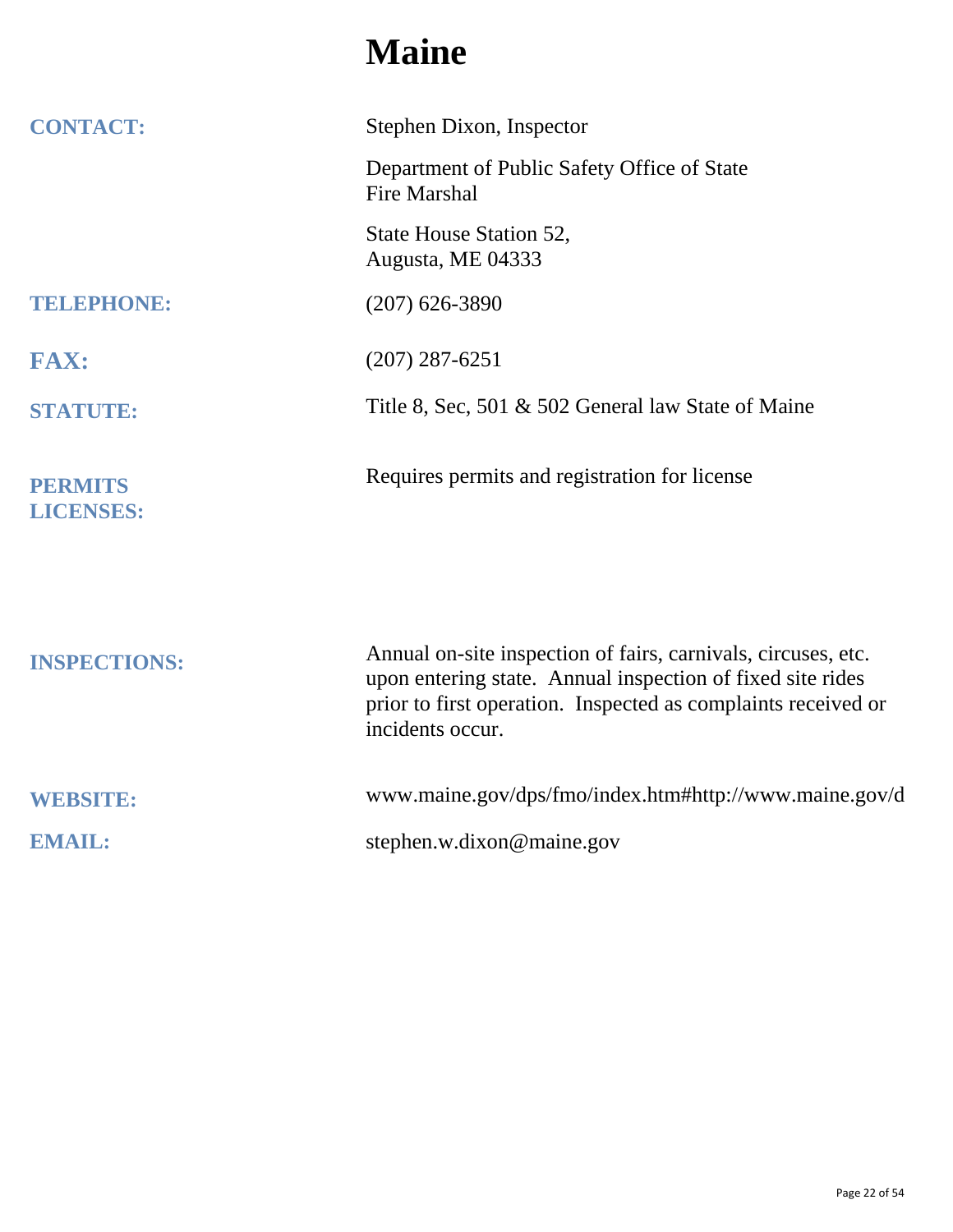## **Maryland**

| <b>CONTACT:</b>                    | <b>Rob Gavel</b>                                                                                                                                                                       |
|------------------------------------|----------------------------------------------------------------------------------------------------------------------------------------------------------------------------------------|
|                                    | Division of Labor & Industry                                                                                                                                                           |
|                                    | 1100 N. Eutaw Street,<br>Baltimore, MD 21201                                                                                                                                           |
| <b>TELEPHONE:</b>                  | $(410)$ 767-0909                                                                                                                                                                       |
| <b>FAX:</b>                        | $(410)$ 333-7721                                                                                                                                                                       |
| <b>STATUTE:</b>                    | Amusement Ride Safety, Buisness Regulations Article, Title<br>3. Annotated Code of Maryland. Code of Maryland<br>Regulations 09.12.62, 63, 64 & 65.                                    |
| <b>PERMITS</b><br><b>LICENSES:</b> | Certificate of Inspection required for each ride, each time<br>moved and reassembled. Certificate of Insurance required:<br>Not less than \$200,000 for non-mechanical rides \$350,000 |
| <b>INSPECTIONS:</b>                | Annual inspections of fixed site amusement parks. Mobile<br>rides inspected each time ride is moved and reassembled.                                                                   |
| <b>WEBSITE:</b>                    | www.dllr.state.md                                                                                                                                                                      |
| <b>EMAIL:</b>                      | Ardirect@dllr.state.md.us                                                                                                                                                              |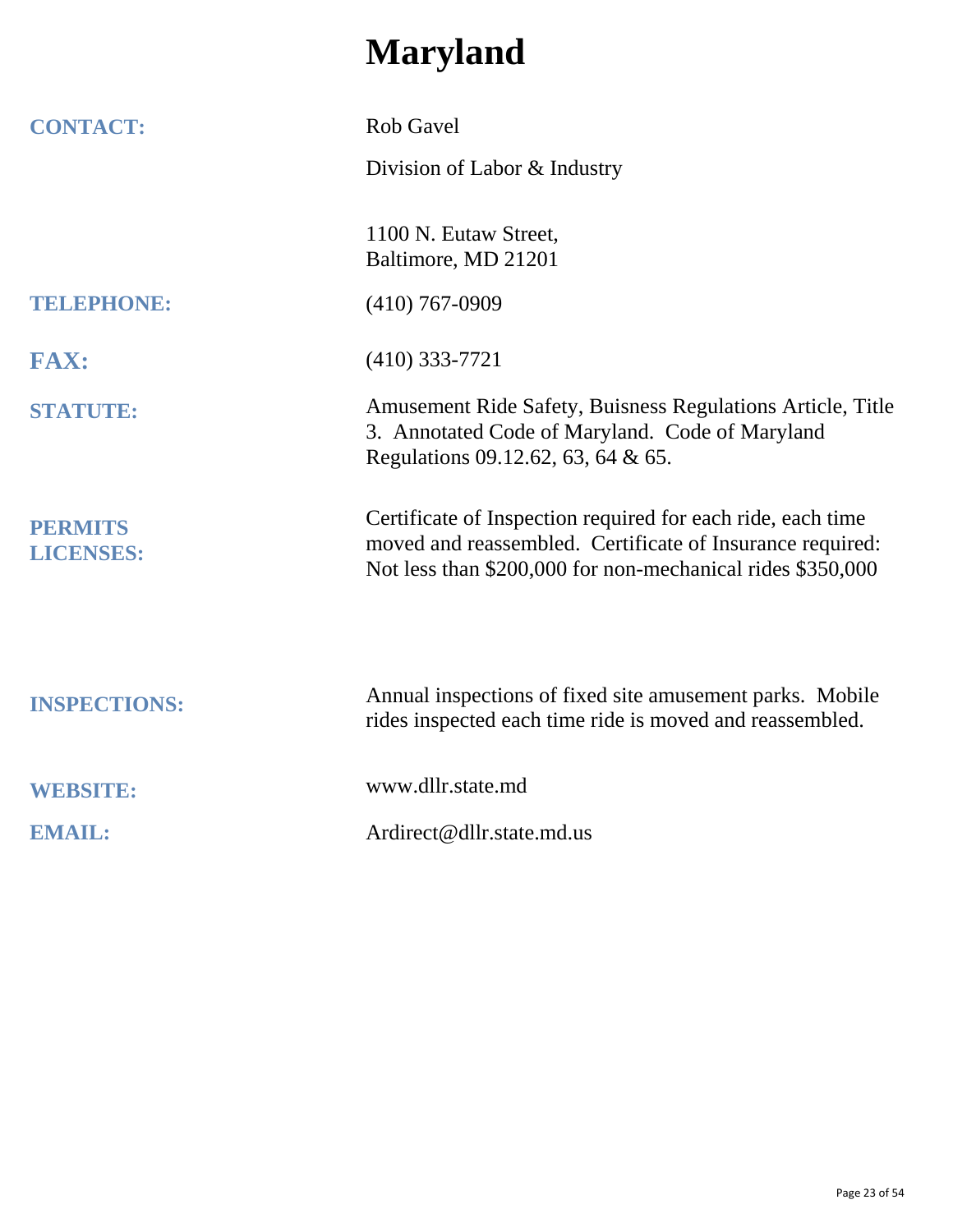#### **Massachusetts**

| <b>CONTACT:</b>                    | <b>Edward Kawa</b>                                                                                                                                                                                                                                                                                                                                                                                                                                                                                                                                                                |
|------------------------------------|-----------------------------------------------------------------------------------------------------------------------------------------------------------------------------------------------------------------------------------------------------------------------------------------------------------------------------------------------------------------------------------------------------------------------------------------------------------------------------------------------------------------------------------------------------------------------------------|
|                                    | Department of Public Safety Division of<br>Inspections                                                                                                                                                                                                                                                                                                                                                                                                                                                                                                                            |
|                                    | 1 Ashburton Place, Room 1301<br><b>Boston, MA 02108</b>                                                                                                                                                                                                                                                                                                                                                                                                                                                                                                                           |
| <b>TELEPHONE:</b>                  | $(617)$ 727-3200                                                                                                                                                                                                                                                                                                                                                                                                                                                                                                                                                                  |
| <b>FAX:</b>                        | $(617)$ 248-0813                                                                                                                                                                                                                                                                                                                                                                                                                                                                                                                                                                  |
| <b>STATUTE:</b>                    | Chapter 140, Section 205 (A), Regulations 520CMR5. Ski<br>Lifts operate under Chapter 143 Secction 71H-R                                                                                                                                                                                                                                                                                                                                                                                                                                                                          |
| <b>PERMITS</b><br><b>LICENSES:</b> | Annual permitting required for Mobile Sites                                                                                                                                                                                                                                                                                                                                                                                                                                                                                                                                       |
|                                    |                                                                                                                                                                                                                                                                                                                                                                                                                                                                                                                                                                                   |
| <b>INSPECTIONS:</b>                | Initial inspection performed by licensed insurance<br>representative approved by state Public Safety Office - if an<br>accident occurs or if anyone is injured a State Department<br>Engineer steps in. Annual and intermittent inspection of<br>mobile rides. Annual on-site inspection of fairs, carnivals,<br>circuses, etc. upon entering the state. Intermittent on-site<br>inspection of mobile rides as progress through state. Fixed<br>sites also inspected by insurance company, inspection is<br>reported to the Public Safety Office with no follow-up from<br>state. |
| <b>WEBSITE:</b>                    | www.access-board.gov/recreation/guides/amuse.htm                                                                                                                                                                                                                                                                                                                                                                                                                                                                                                                                  |
| <b>EMAIL:</b>                      | edward.kawa@state.ma.us                                                                                                                                                                                                                                                                                                                                                                                                                                                                                                                                                           |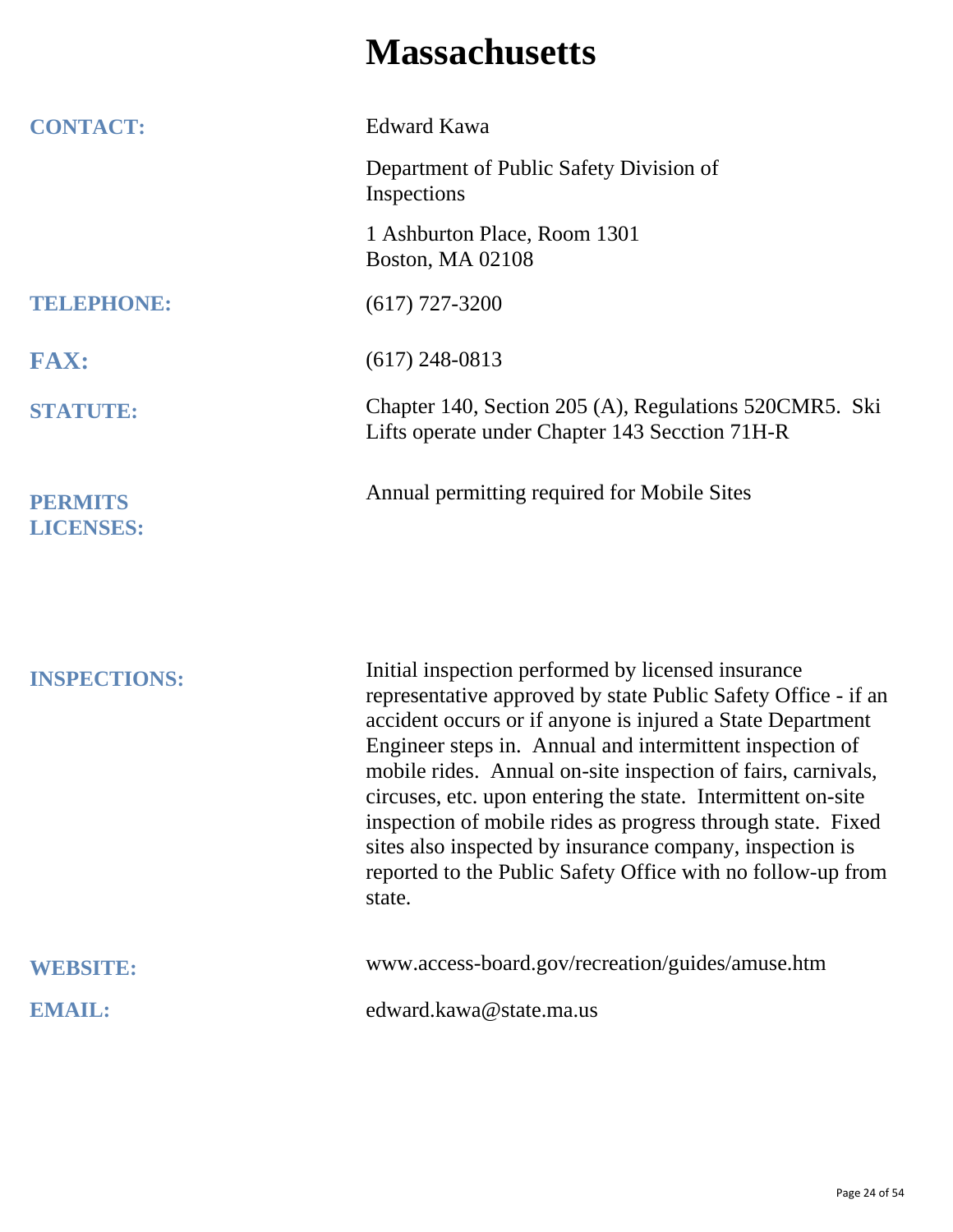## **Michigan**

| <b>CONTACT:</b>                    | <b>Mark Doman</b>                                                                                                                                                                |
|------------------------------------|----------------------------------------------------------------------------------------------------------------------------------------------------------------------------------|
|                                    | Michigan Department of Labor and<br><b>Economic Growth Commerical</b>                                                                                                            |
|                                    | P.O. Box 30018 Lansing, MI 48909                                                                                                                                                 |
| <b>TELEPHONE:</b>                  | $(517)$ 241-9273                                                                                                                                                                 |
| <b>FAX:</b>                        | $(517)$ 241-9296                                                                                                                                                                 |
| <b>STATUTE:</b>                    | Public Act 199 of 1962 carnivals & amusement rides. Public<br>Act 225 of 1996 ski areas                                                                                          |
| <b>PERMITS</b><br><b>LICENSES:</b> | Permits and Licenses: Obtained from Commercial Licensing<br>Division, P.O. Box 30018, Lansing, MI 48909. Ann Milben,<br>Licensing Administrator, (517) 241-9233 T (517) 373-1044 |
| <b>INSPECTIONS:</b>                | Annual inspection. Periodic inspections based upon past<br>history. Some cites in Michigan require a state inspection<br>before rides can operate                                |
| <b>WEBSITE:</b>                    | www.michigan.gov/amusement                                                                                                                                                       |
| <b>EMAIL:</b>                      | domand@michigan.gov                                                                                                                                                              |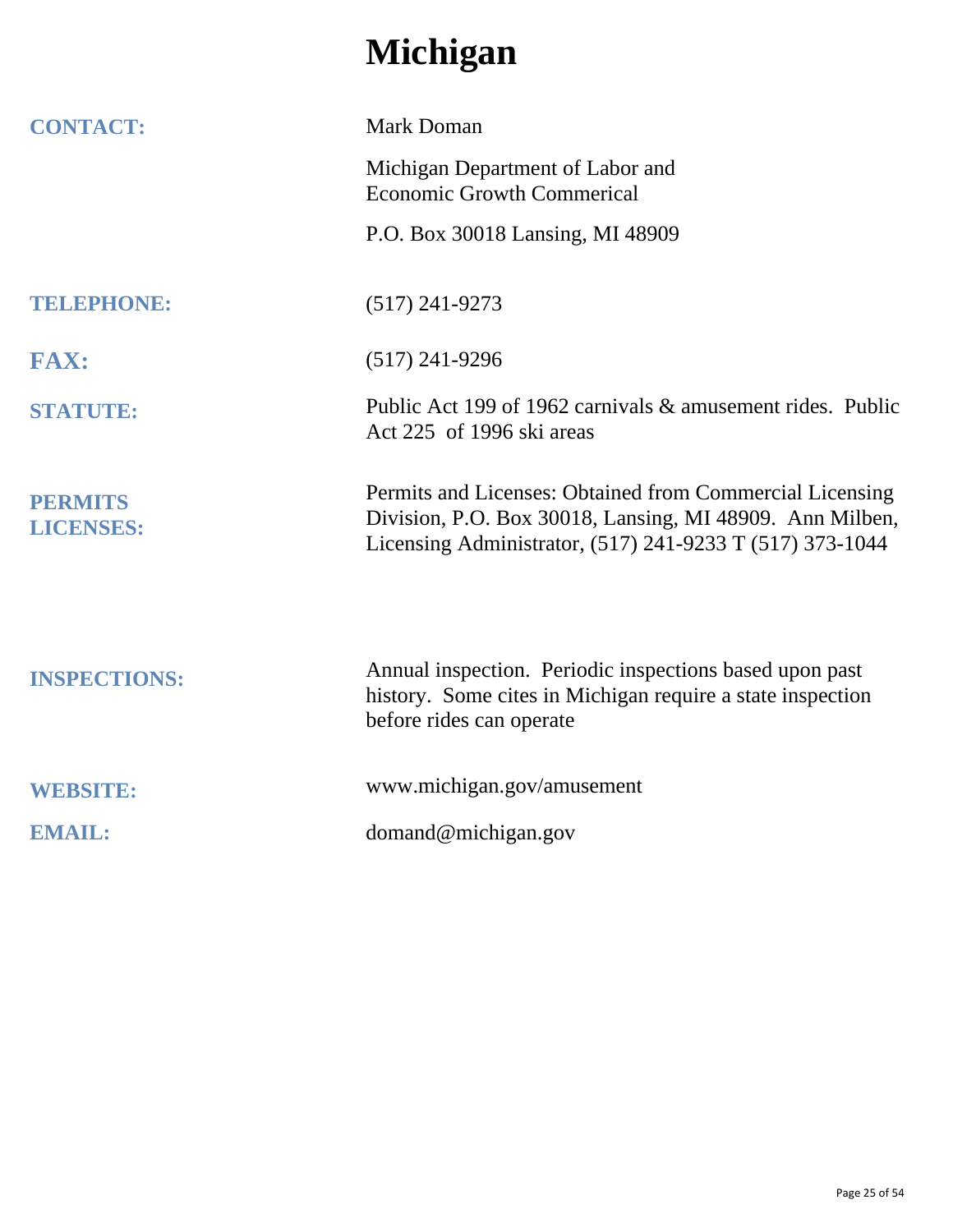#### **Minnesota**

| <b>CONTACT:</b>                    | John Schultz                                                                                                                                                  |
|------------------------------------|---------------------------------------------------------------------------------------------------------------------------------------------------------------|
|                                    | Department of Labor & Industry Code<br>Administration & Inspection Services                                                                                   |
|                                    | 443 Lafayette Road,<br>St. Paul,<br><b>MN 55155</b>                                                                                                           |
| <b>TELEPHONE:</b>                  | $(651)$ 284-5821                                                                                                                                              |
| <b>FAX:</b>                        | $(651)$ 284-5737                                                                                                                                              |
| <b>STATUTE:</b>                    | Minnesota Statutes Chapter 184B (7 Sections)                                                                                                                  |
| <b>PERMITS</b><br><b>LICENSES:</b> | None                                                                                                                                                          |
| <b>INSPECTIONS:</b>                | \$1 million minimum insurance per occurance. Require a<br>certificate of insurance or affadavit of inspection. \$2000 per<br>day civil penalty for violations |
| <b>WEBSITE:</b>                    | www.dli.mn.gov                                                                                                                                                |
| <b>EMAIL:</b>                      | john.schultz@state.mn.us                                                                                                                                      |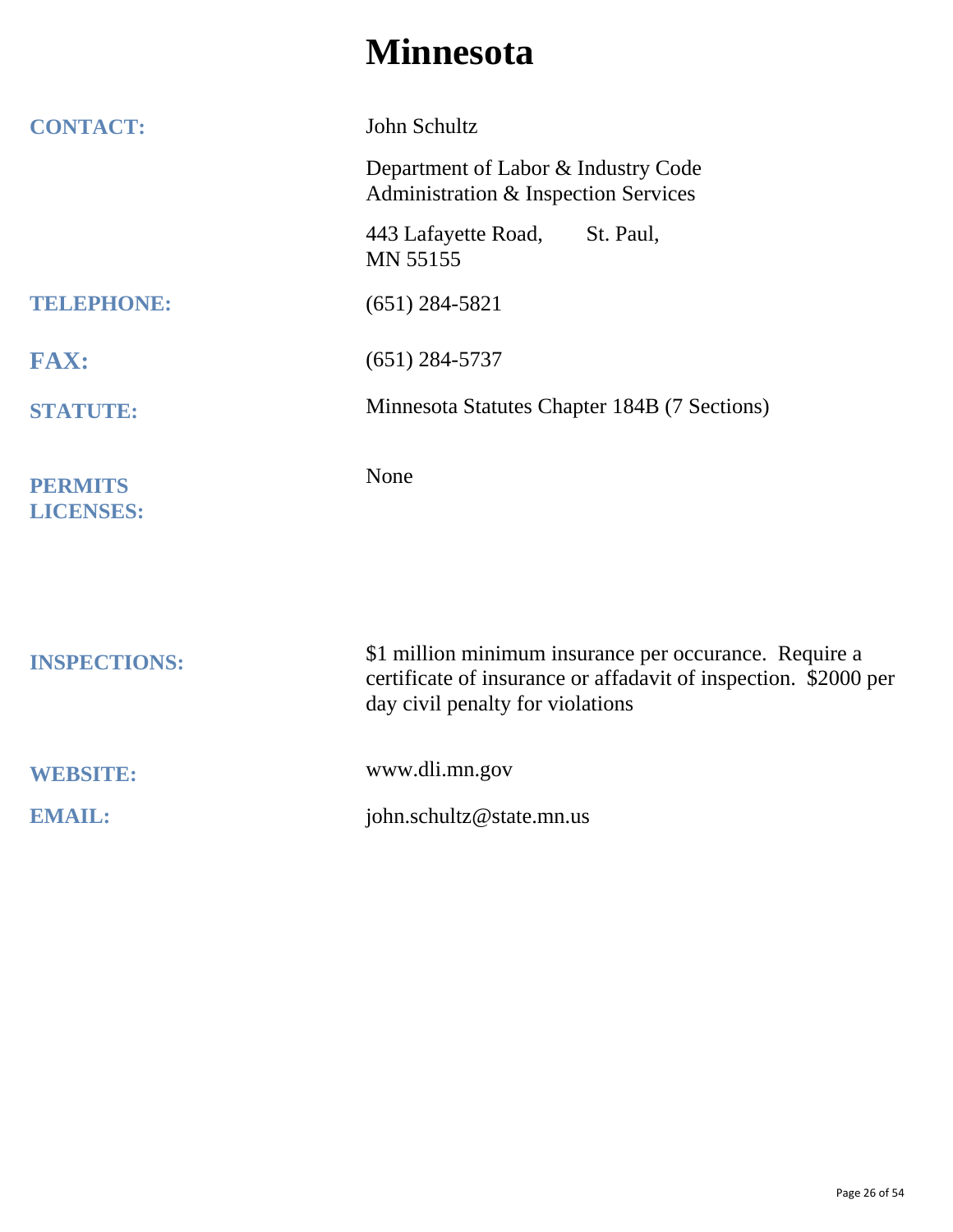## **Mississippi**

| <b>CONTACT:</b>     | <b>Bridgette Wiggins</b>                                                                                     |
|---------------------|--------------------------------------------------------------------------------------------------------------|
|                     | <b>Office of Attorney General Consumer</b><br><b>Protection Division</b>                                     |
|                     | P.O. Box 22947,<br>Jackson,<br>MD 39225                                                                      |
| <b>TELEPHONE:</b>   | $(601)$ 359-4279                                                                                             |
| <b>FAX:</b>         | $(601)$ 359-4231                                                                                             |
| <b>STATUTE:</b>     | None. State has no statue. Individual cities & municipalities<br>have jurisdiction in their respective areas |
| <b>PERMITS</b>      | A license is required for tax purposes                                                                       |
| <b>LICENSES:</b>    |                                                                                                              |
|                     |                                                                                                              |
| <b>INSPECTIONS:</b> | None                                                                                                         |
| <b>WEBSITE:</b>     |                                                                                                              |
| <b>EMAIL:</b>       | bwill@ago.state.ms.us                                                                                        |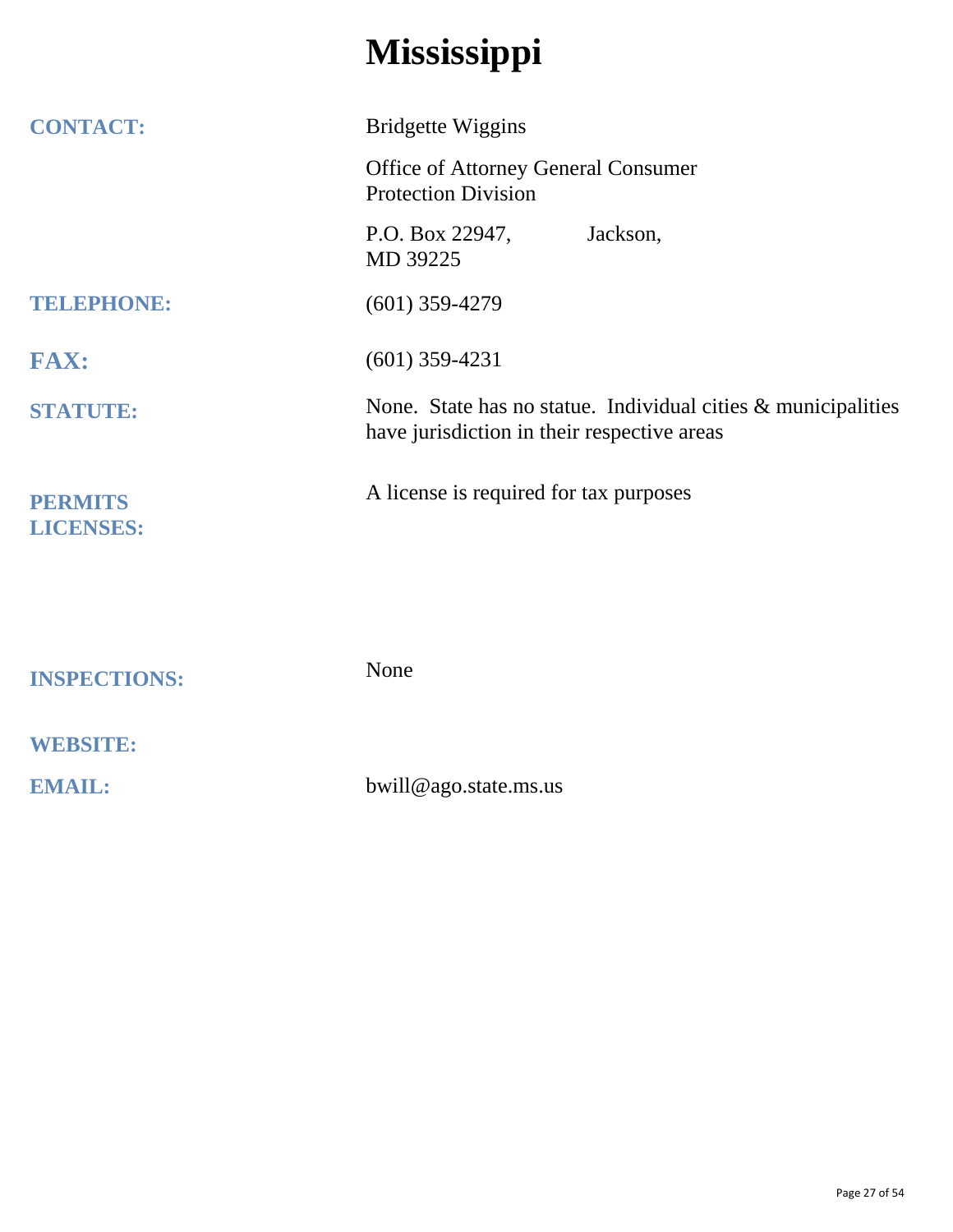## **Missouri**

| <b>CONTACT:</b>                    | Larry Watson                                                                                                                                     |
|------------------------------------|--------------------------------------------------------------------------------------------------------------------------------------------------|
|                                    | Division of Fire Safety                                                                                                                          |
|                                    | 204 Jefferson, Suite 1315<br>Jefferson City, MO 65101                                                                                            |
| <b>TELEPHONE:</b>                  | $(573) 751 - 5299$                                                                                                                               |
| <b>FAX:</b>                        | $(573)$ 526-5971                                                                                                                                 |
| <b>STATUTE:</b>                    | RSMO Chapter 316 Section 316.203 to 316.233                                                                                                      |
| <b>PERMITS</b><br><b>LICENSES:</b> | Permits required for all amusement rides and affixed to each<br>ride, annually. Proof of insurance of not less than \$1 million<br>per occurance |
| <b>INSPECTIONS:</b>                | Annual inspection by qualified inspector of each ride with<br>inspection stickers and permit affixed to rides                                    |
| <b>WEBSITE:</b>                    | www.dfs.dps.mo.gov                                                                                                                               |
| <b>EMAIL:</b>                      | larry.watson@dfs.dps.mo.gov                                                                                                                      |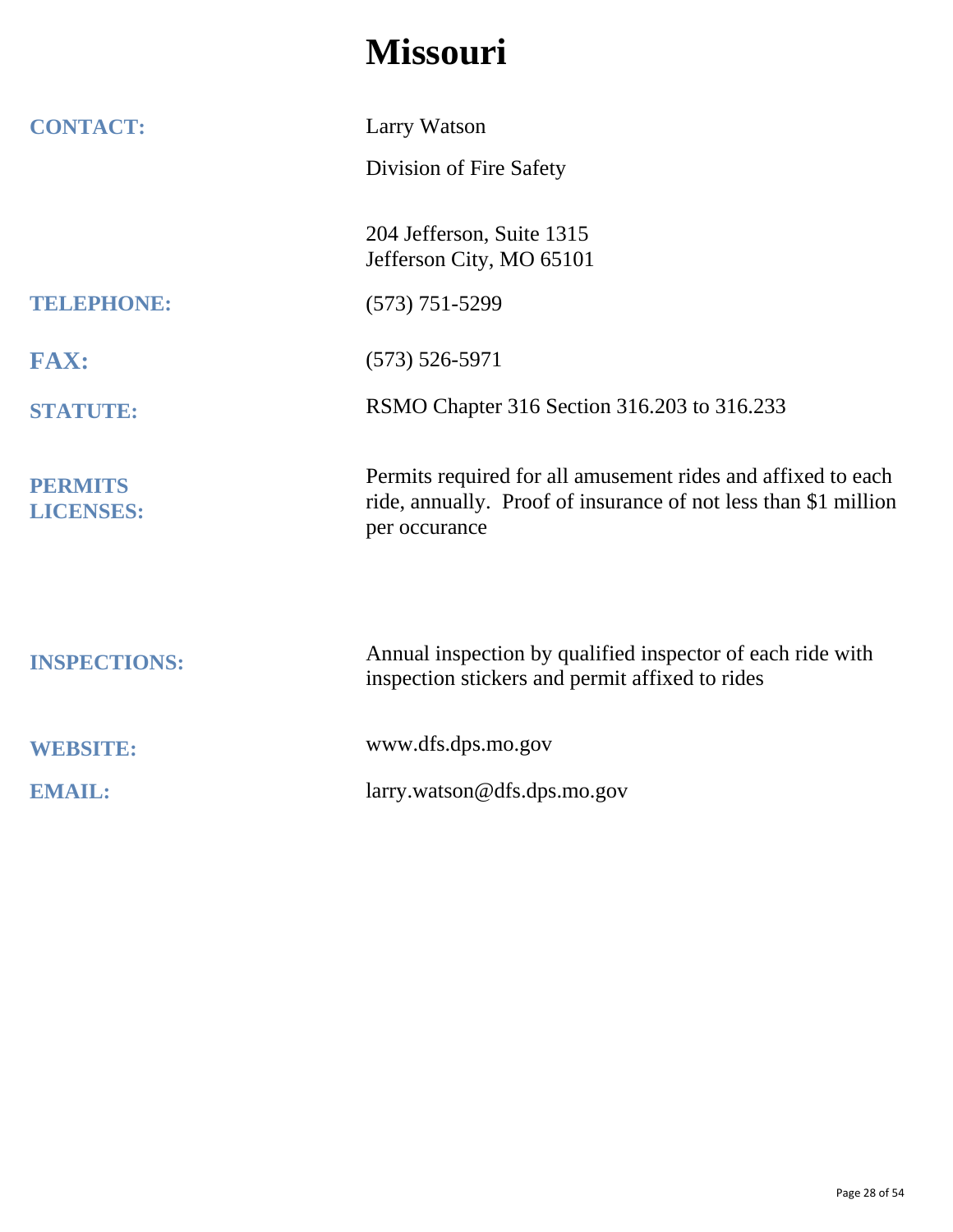### **Montana**

| <b>CONTACT:</b>                    | Melissa Tuemmler, Supervisor Food & Consumer Safety<br>Section |
|------------------------------------|----------------------------------------------------------------|
|                                    | Department of Public Health & Human<br>Services                |
|                                    | Cogswell Building 1400 Broadway<br>St., Helena, MT 59620-2951  |
| <b>TELEPHONE:</b>                  | $(406)$ 444-5309                                               |
| <b>FAX:</b>                        | $(406)$ 444-5055                                               |
| <b>STATUTE:</b>                    | None                                                           |
| <b>PERMITS</b><br><b>LICENSES:</b> | None                                                           |
|                                    |                                                                |
| <b>INSPECTIONS:</b>                | None                                                           |
| <b>WEBSITE:</b>                    | www.fcss.mt.gov#http://www.fcss.mt.gov#                        |
| <b>EMAIL:</b>                      | mtuemmler@mt.gov                                               |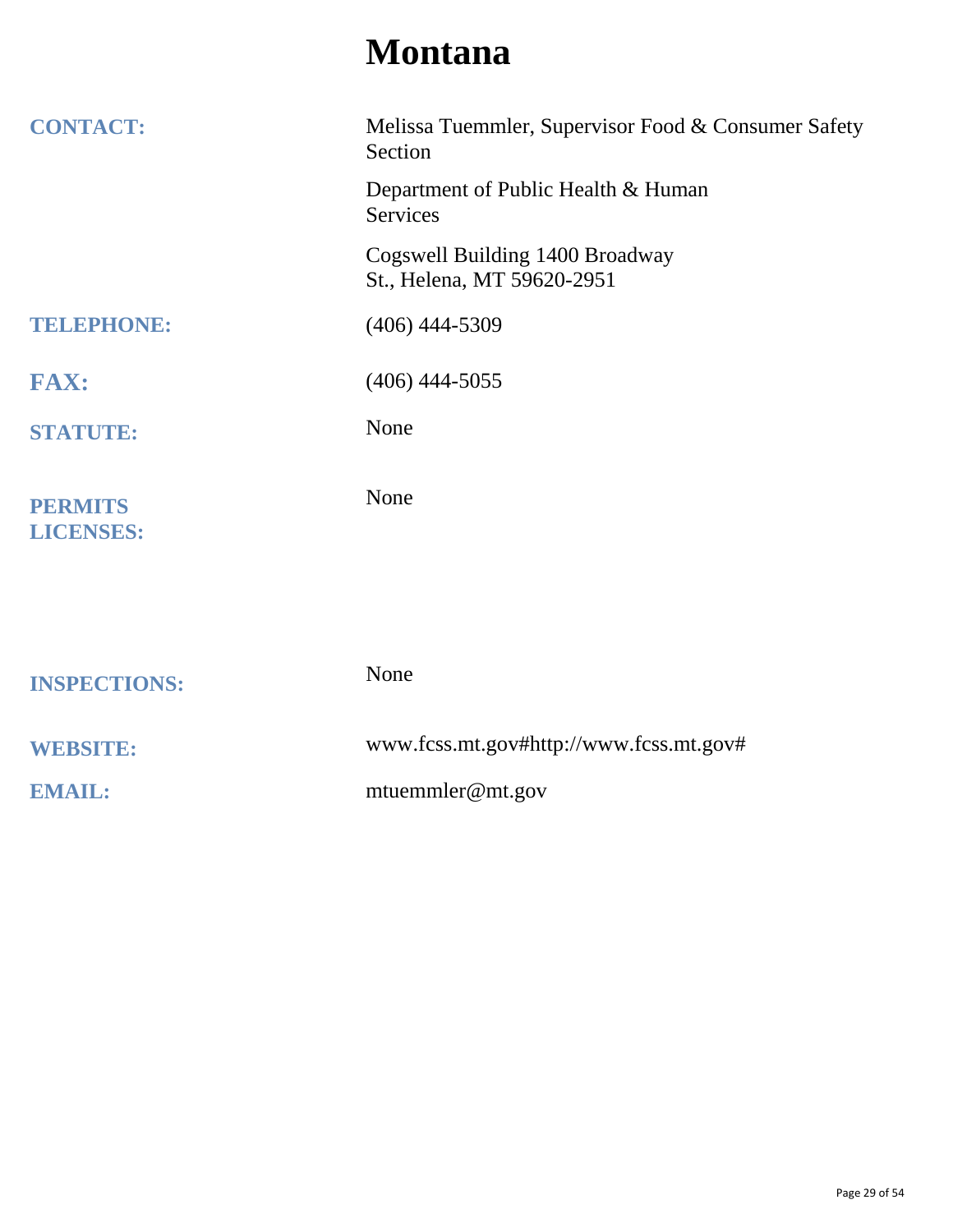## **Nebraska**

| <b>CONTACT:</b>                    | Gerald Brown, Elevator/Amusement Ride Manager                                                                                                                 |
|------------------------------------|---------------------------------------------------------------------------------------------------------------------------------------------------------------|
|                                    | Office of Safety                                                                                                                                              |
|                                    | 5723 F Street Omaha, NE 68117                                                                                                                                 |
| TELEPHONE:                         | $(402)$ 595-2523                                                                                                                                              |
| <b>FAX:</b>                        | $(402)$ 595-1360                                                                                                                                              |
| <b>STATUTE:</b>                    | Nebraska Amusement Ride Act Effective August 30, 1987;<br>Sections 48-1801 - 48-1820                                                                          |
| <b>PERMITS</b><br><b>LICENSES:</b> | Annual Permits issued upon completion of application<br>processes and inspection.                                                                             |
| <b>INSPECTIONS:</b>                | Inspected annually by the State Inspectors. Not done by<br>Insurance inspectors or private inspectors or outside state<br>inspectors. Nebraska DOL employees. |
| <b>WEBSITE:</b>                    | www.dol.nebraska.gov/resources/statutes/amusement%20ride                                                                                                      |
| <b>EMAIL:</b>                      | gerald.brown@nebraska.gov                                                                                                                                     |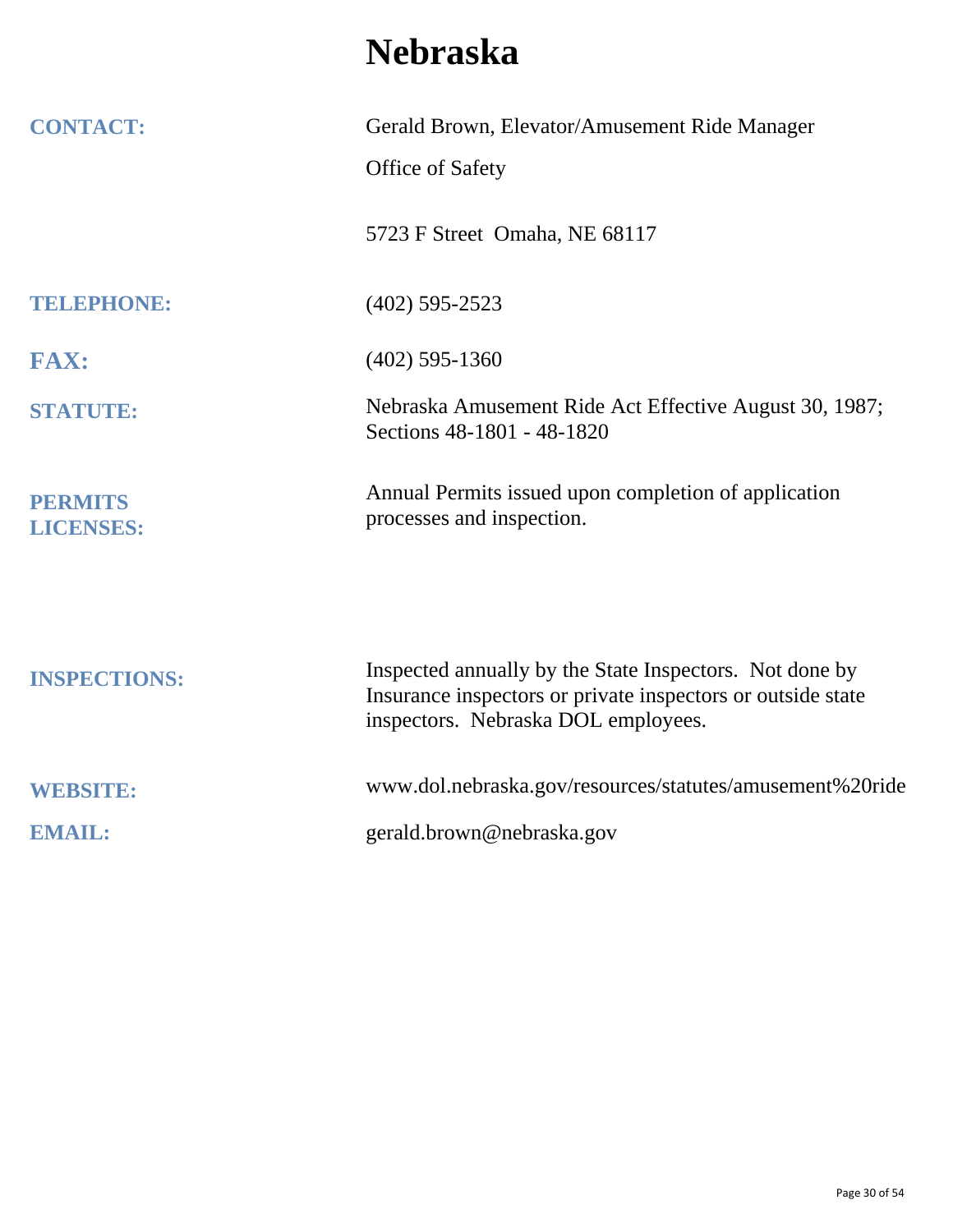### **Nevada**

| <b>CONTACT:</b>                    | David Durke, Civil Engineer                                               |
|------------------------------------|---------------------------------------------------------------------------|
|                                    | Department of Buildings Clark County<br><b>Building Inspector</b>         |
|                                    | 401 South 4th Street,<br>Las<br><b>Vegas, NV 89101</b>                    |
| <b>TELEPHONE:</b>                  | $(702)$ 455-3000                                                          |
| <b>FAX:</b>                        |                                                                           |
| <b>STATUTE:</b>                    | Chapter 22.16, "Amusement & Transportation Rides Code"<br>Adopted 5-23-91 |
| <b>PERMITS</b><br><b>LICENSES:</b> | By City                                                                   |
|                                    |                                                                           |
| <b>INSPECTIONS:</b>                | By city code inspectors                                                   |
| <b>WEBSITE:</b>                    |                                                                           |
| <b>EMAIL:</b>                      |                                                                           |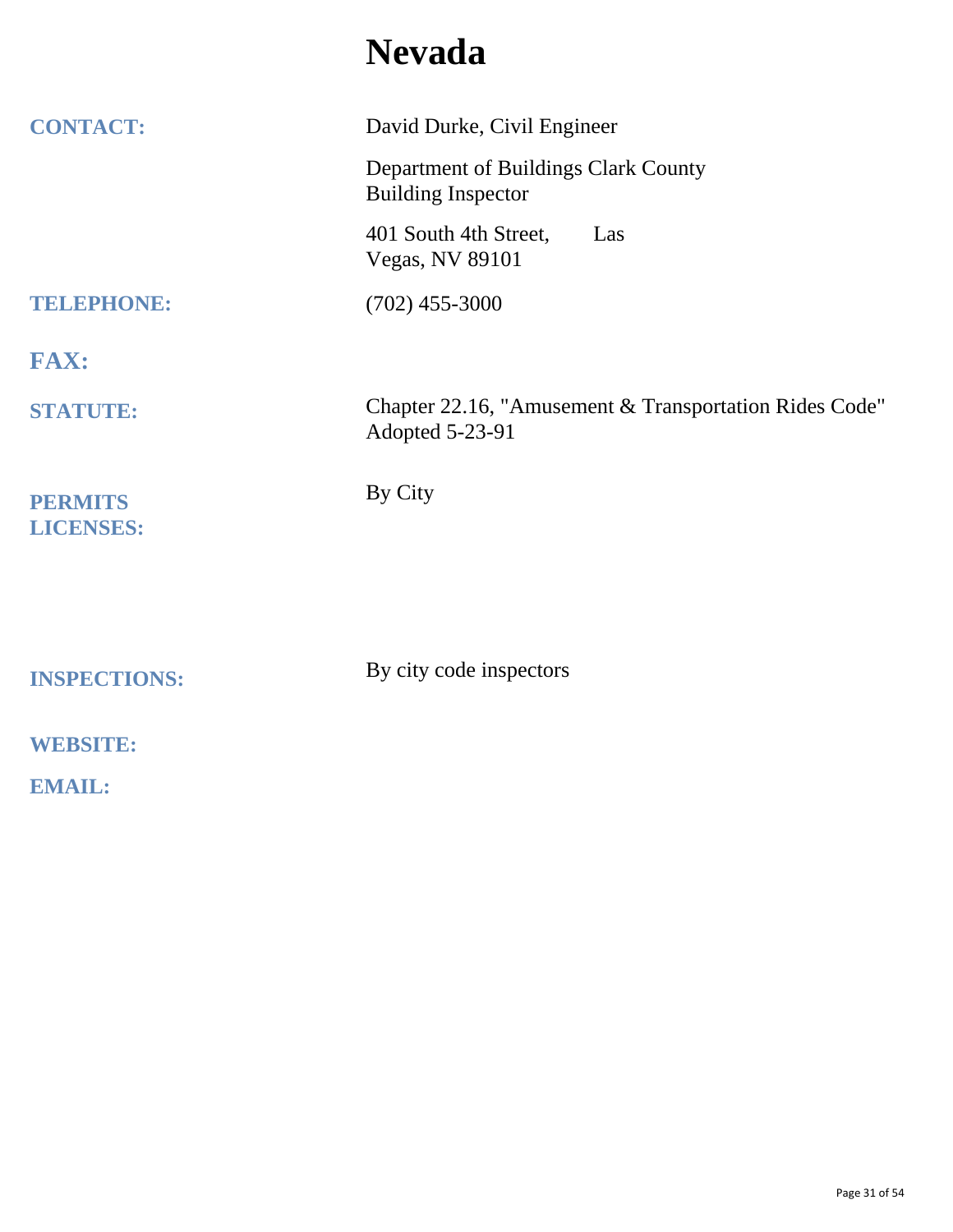## **New Hampshire**

| <b>CONTACT:</b>                    | W. Briggs Lockwood, Chief                                                                                                                                                                                |
|------------------------------------|----------------------------------------------------------------------------------------------------------------------------------------------------------------------------------------------------------|
|                                    | NH Department of Safety, Tramway &<br><b>Amusement Ride Safety</b>                                                                                                                                       |
|                                    | 33 Hazen Drive,<br>Concord,<br>NH 03305                                                                                                                                                                  |
| <b>TELEPHONE:</b>                  | $(603)$ 223-4289 x3                                                                                                                                                                                      |
| <b>FAX:</b>                        | $(603)$ 293-0586                                                                                                                                                                                         |
| <b>STATUTE:</b>                    | NH RSA 321-A Administrative Rules Saf-C 1400                                                                                                                                                             |
| <b>PERMITS</b><br><b>LICENSES:</b> | Registration/Licensed                                                                                                                                                                                    |
| <b>INSPECTIONS:</b>                | Prior to registration of an amusement ride or device, an<br>inspection is conducted by a State Inspector. Follow up                                                                                      |
|                                    | inspections are conducted on mobile rides when they<br>relocate. Occasional follow up inspections are conducted on<br>fixed site rides. All incidents and complaints investigated by<br>State Inspector. |
| <b>WEBSITE:</b>                    | www.nh.gov/safety/division/sf/tramway/index.html                                                                                                                                                         |
| <b>EMAIL:</b>                      | wbriggs.lockwood@dos.nh.gov                                                                                                                                                                              |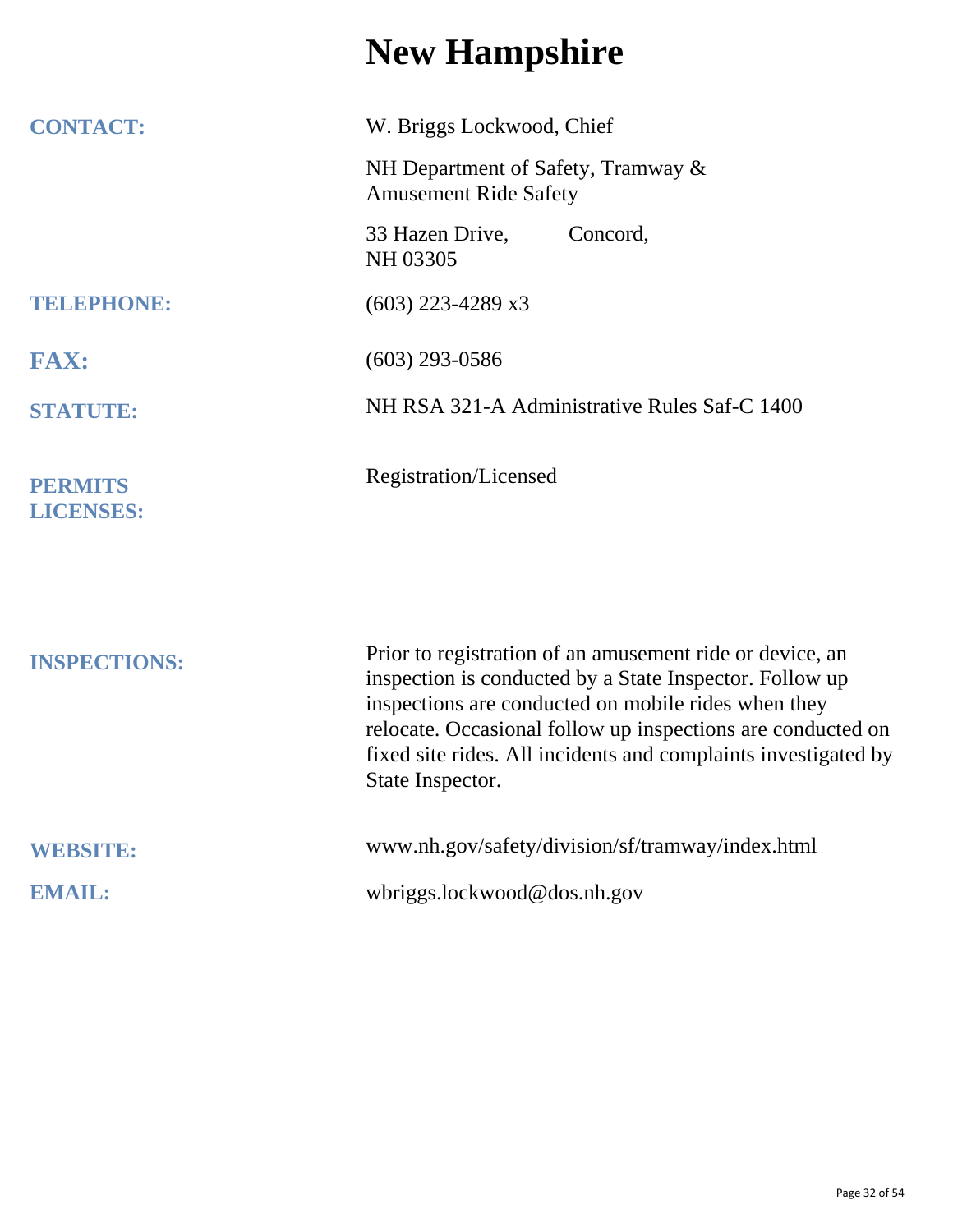## **New Jersey**

| <b>CONTACT:</b>                    | Michael D. Triplett, Supervisor of Enforcement                                                                                                                                                                                                                                                                                                                     |
|------------------------------------|--------------------------------------------------------------------------------------------------------------------------------------------------------------------------------------------------------------------------------------------------------------------------------------------------------------------------------------------------------------------|
|                                    | Department of Community Affairs Division<br>of Code Services Bureau of Codes &                                                                                                                                                                                                                                                                                     |
|                                    | 101 South Broad Street P.O. Box<br>816 Trenton, NJ 08625                                                                                                                                                                                                                                                                                                           |
| TELEPHONE:                         | $(609)$ 292-2097                                                                                                                                                                                                                                                                                                                                                   |
| <b>FAX:</b>                        | $(609)$ 984-7084                                                                                                                                                                                                                                                                                                                                                   |
| <b>STATUTE:</b>                    | Carnival and Amusement Ride Safety Act (New Jersey<br>Statutes 5:3-31 et seq.) and Carnival-Amusement Rides<br>Regulations (New Jersey Administrative Code Title 5,<br>Chapter 14) with substantive amendments effective March 6,<br>2000. Inflatables included in regulations, and considered<br>portable rides, except when located in a fixed park or facility. |
| <b>PERMITS</b><br><b>LICENSES:</b> | Each ride, mobile or fixed-site, requires an annual permit and<br>Certificate of Insurance \$1,000,000. Nondestructive testing<br>plan, ride operations and maintenance manuals must be filed                                                                                                                                                                      |
| <b>INSPECTIONS:</b>                | Full safety inspections by State inspector required prior to<br>season; carnivals must submit itinerary in advance for all<br>locations, except 1 or 2 family homes; mobile rides inspected<br>after set-up at each location; all rides also subject to random<br>inspection throughout season                                                                     |
| <b>WEBSITE:</b>                    | www.nj.gov/dca/divisions/codes/offices/rides.html#http://ww                                                                                                                                                                                                                                                                                                        |
| EMAIL:                             | michael.triplett@dca.state.nj.us or rides@dca.state.nj.us                                                                                                                                                                                                                                                                                                          |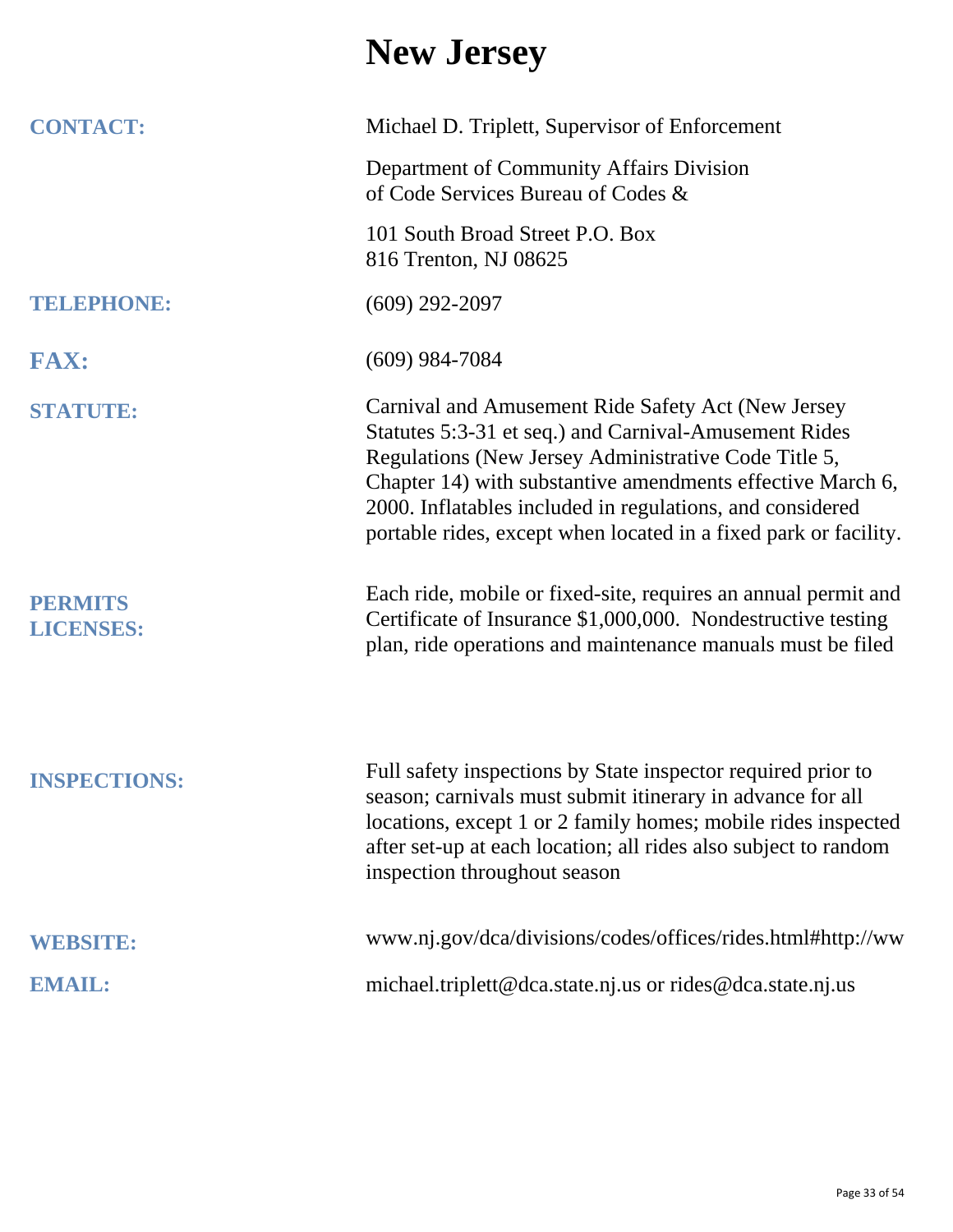#### **New Mexico**

| <b>CONTACT:</b>                    | <b>Carmen Gomez</b>                                                                                                                                  |
|------------------------------------|------------------------------------------------------------------------------------------------------------------------------------------------------|
|                                    | <b>Regulation and Licensing Department</b><br><b>Carnival Program</b>                                                                                |
|                                    | 1650 University NE, Suite 201<br>Albuquerque, NM 87102                                                                                               |
| TELEPHONE:                         | $(505)$ 841-8020                                                                                                                                     |
| <b>FAX:</b>                        | $(505)$ 827-7045                                                                                                                                     |
| <b>STATUTE:</b>                    | Section 527-25-1 to -6, New Mexico Statutes Annotated<br>1978 (Amended 1996) Carnival Ride Insurance Act                                             |
| <b>PERMITS</b><br><b>LICENSES:</b> | Inspections and insurance certificates are required to be filed<br>with the state for fixed site and mobile rides. Filing fee is<br>\$50.00 per ride |
|                                    |                                                                                                                                                      |
| <b>INSPECTIONS:</b>                | Annual inspections by NAARSO inspector and daily<br>inspections by the owner/operator                                                                |
| <b>WEBSITE:</b>                    | www.rld.state.nm.us/carnival                                                                                                                         |
| <b>EMAIL:</b>                      | carmen.gomez@state.nm.us                                                                                                                             |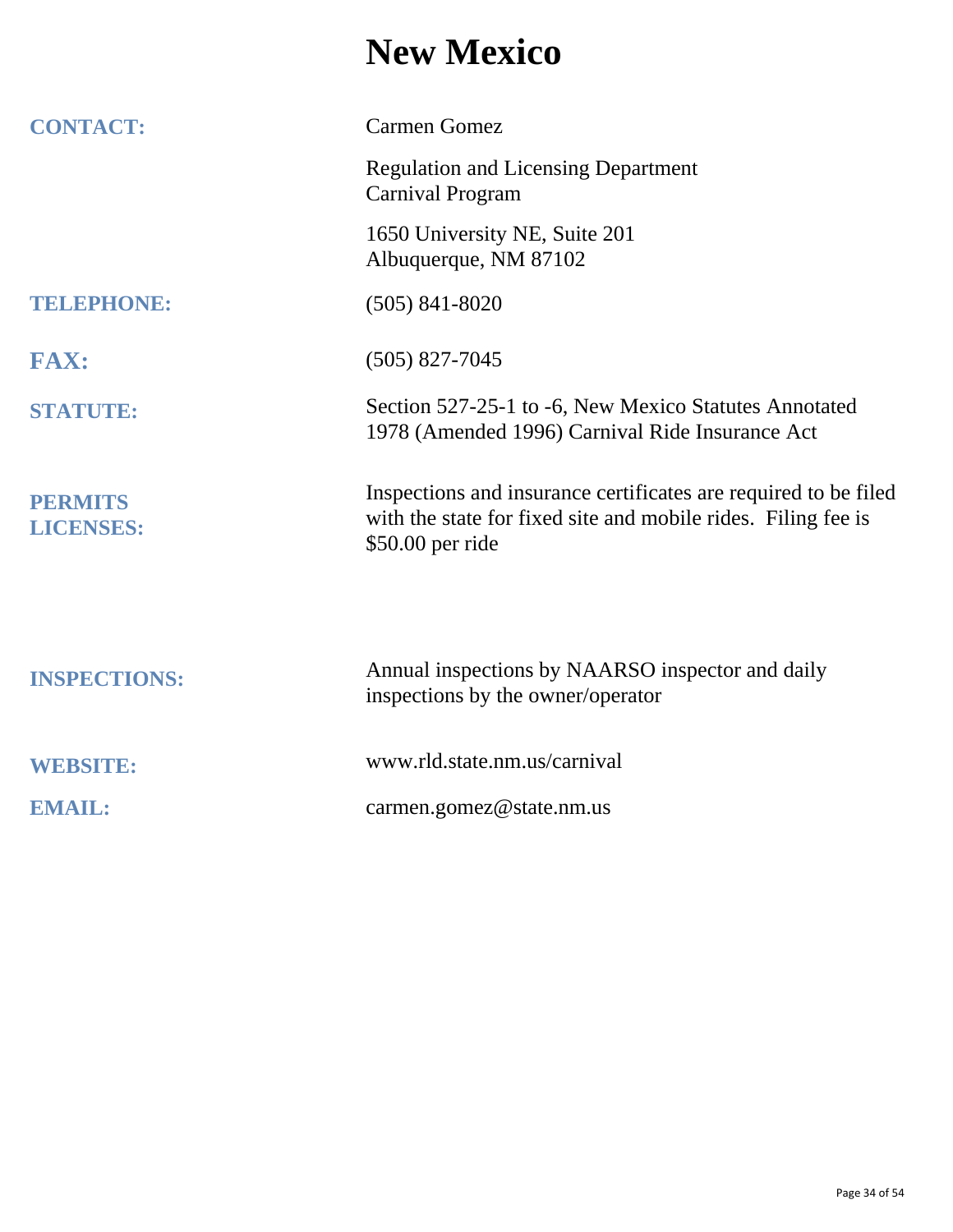#### **New York**

| <b>CONTACT:</b>                    | Maria Guizzotti                                                                                                                                                                   |
|------------------------------------|-----------------------------------------------------------------------------------------------------------------------------------------------------------------------------------|
|                                    | NYS Department of Labor, Division of<br>Safety & Health                                                                                                                           |
|                                    | 65 Court Street, Room 400<br>Buffalo, NY 14202                                                                                                                                    |
| TELEPHONE:                         | $(716)$ 847-7135                                                                                                                                                                  |
| <b>FAX:</b>                        | $(716)$ 847-7108                                                                                                                                                                  |
| <b>STATUTE:</b>                    | Section 202(b) - Labor Law and Code Rule 45 of Industrial<br>Code Rules. Industrial Code Rule 32 (Ski Lifts) Section<br>202(c)                                                    |
| <b>PERMITS</b><br><b>LICENSES:</b> | Permits required for mobile and fixed site amusements.<br>Certificate of Insurance require minimum \$1 million.<br>Permits: Each \$25 kiddee rides and \$50 adult rides           |
| <b>INSPECTIONS:</b>                | Annual on-site inspection of stationary amusement park<br>rides. Mobile rides must submit schedules in advance for<br>inspection at all stops. Since 1995, water slides inspected |
| <b>WEBSITE:</b>                    | www.labor.ny.gov#http://www.labor.ny.gov#                                                                                                                                         |
| <b>EMAIL:</b>                      | maria.guizzotti@labor.ny.gov                                                                                                                                                      |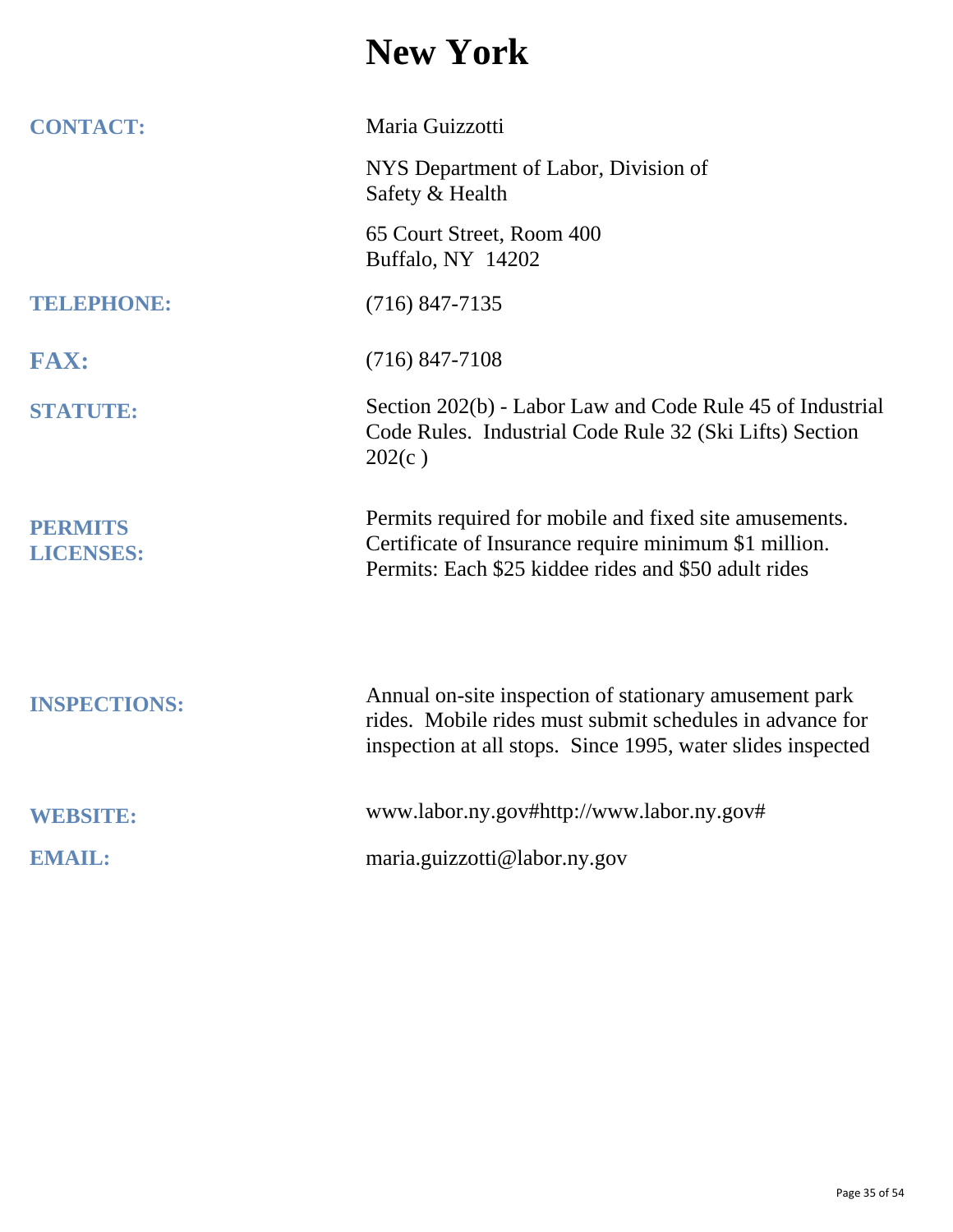## **North Carolina**

| <b>CONTACT:</b>                    | <b>Thomas Chambers</b>                                                                                                                                                                 |
|------------------------------------|----------------------------------------------------------------------------------------------------------------------------------------------------------------------------------------|
|                                    | Department of Labor Elevator and<br><b>Amusement Device Bureau</b>                                                                                                                     |
|                                    | Raleigh,<br>11 Hillsboro Street,<br>NC 27601                                                                                                                                           |
| <b>TELEPHONE:</b>                  | $(919) 807 - 2770$                                                                                                                                                                     |
| <b>FAX:</b>                        | $(919) 807 - 2777$                                                                                                                                                                     |
| <b>STATUTE:</b>                    | General Statutes of North Carolina Chapter 95 - Article 14b                                                                                                                            |
| <b>PERMITS</b><br><b>LICENSES:</b> | A permit number is issued which is recorded on a sticker and<br>attached to the ride following inspection                                                                              |
| <b>INSPECTIONS:</b>                | Semi-annual inspection of stationary rides. Unannounced<br>inspection. Every mobile ride inspected at each set-up.<br>Follow-up inspection to insure compliance with<br>recommendation |
| <b>WEBSITE:</b>                    | www.nclabor.com                                                                                                                                                                        |
| <b>EMAIL:</b>                      | tom.chambers@labor.nc.gov                                                                                                                                                              |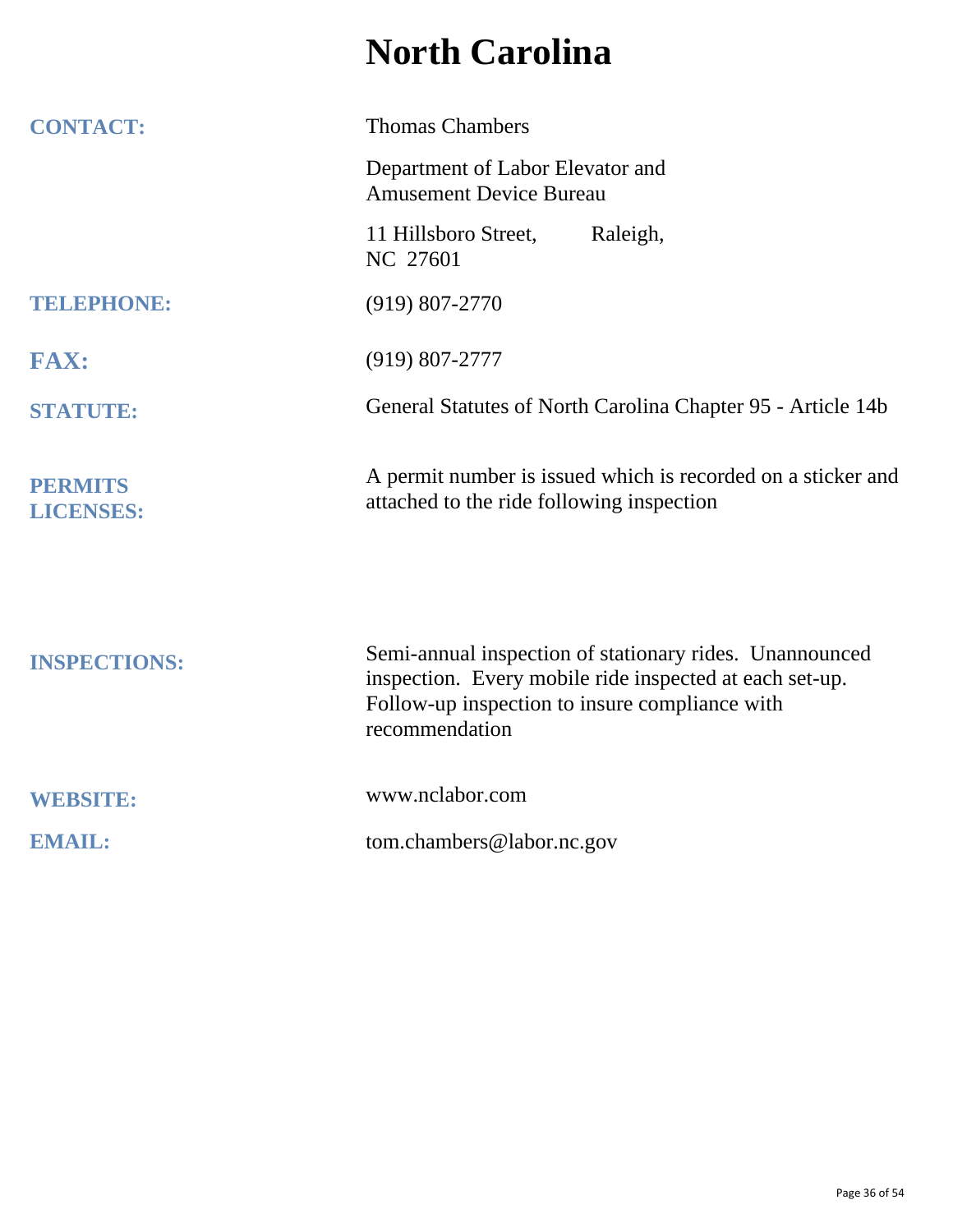#### **North Dakota**

| <b>CONTACT:</b>                    | North Dakota Attorney General                          |
|------------------------------------|--------------------------------------------------------|
|                                    | ND Attorney General's Office                           |
|                                    | 600 E. Boulevard Ave., Dept. 301,<br>Bismark, ND 58505 |
| TELEPHONE:                         | $(701)$ 328-2210                                       |
| <b>FAX:</b>                        |                                                        |
| <b>STATUTE:</b>                    | www.legis.nd.gov/cencode/t53c05-1.pdf                  |
| <b>PERMITS</b><br><b>LICENSES:</b> | None                                                   |
|                                    |                                                        |
| <b>INSPECTIONS:</b>                | None                                                   |
| <b>WEBSITE:</b>                    |                                                        |
| <b>EMAIL:</b>                      |                                                        |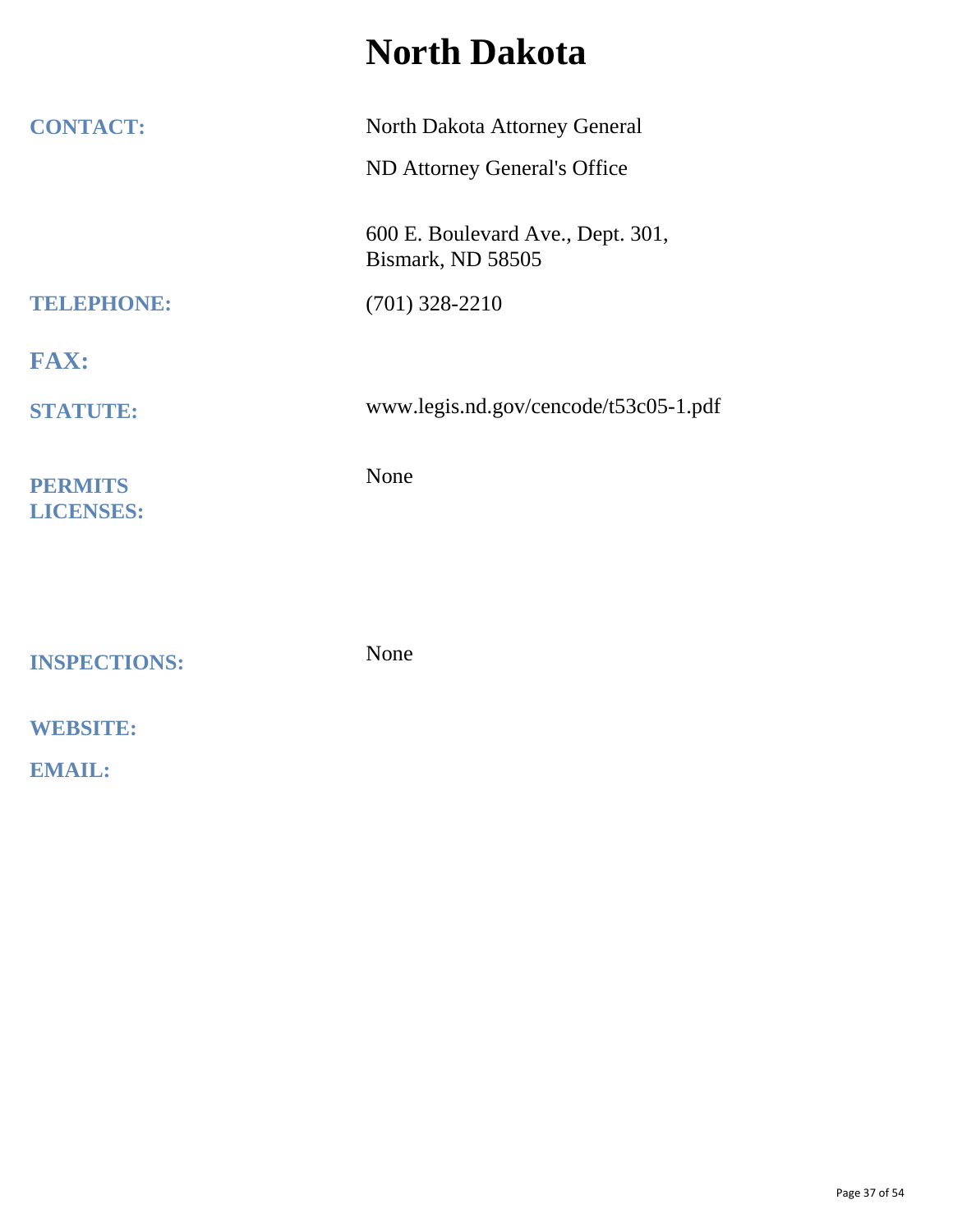## **Ohio**

| <b>CONTACT:</b>                    | Gary Hill                                                                                                                                                                                                                                                                                                                                                                                                                              |
|------------------------------------|----------------------------------------------------------------------------------------------------------------------------------------------------------------------------------------------------------------------------------------------------------------------------------------------------------------------------------------------------------------------------------------------------------------------------------------|
|                                    | Deparment of Agriculture Amusement Ride<br><b>Safety Division</b>                                                                                                                                                                                                                                                                                                                                                                      |
|                                    | 8995 East Main Street<br>Reynoldsburg, OH 43068                                                                                                                                                                                                                                                                                                                                                                                        |
| <b>TELEPHONE:</b>                  | $(614)$ 728-6330                                                                                                                                                                                                                                                                                                                                                                                                                       |
| <b>FAX:</b>                        | $(614)$ 728-6328                                                                                                                                                                                                                                                                                                                                                                                                                       |
| <b>STATUTE:</b>                    | Ohio Revised Code Section 1711.50 - 1711.99. Rides;<br>games; novelties; and side shows                                                                                                                                                                                                                                                                                                                                                |
| <b>PERMITS</b><br><b>LICENSES:</b> | A permit is issued annually for each mobile amusement ride<br>upon completion of a satisfactory safety inspection. Prior to<br>issurance of a license, the operator must file an Ohio                                                                                                                                                                                                                                                  |
| <b>INSPECTIONS:</b>                | Every ride is inspected prior to the issurance of the license.<br>Depending upon the firm's history, rides must be inspected at<br>each subsequent location. Rides found unsafe must be made<br>safe prior to operating again. Licenses are revoked upon<br>failure to maintain adequate insurance coverage and also if<br>the operator fails to make proper repairs. Operators are<br>required to update their Ohio itinerary current |
| <b>WEBSITE:</b>                    | www.agri.ohio.gov                                                                                                                                                                                                                                                                                                                                                                                                                      |
| <b>EMAIL:</b>                      | hill@agri.ohio.gov                                                                                                                                                                                                                                                                                                                                                                                                                     |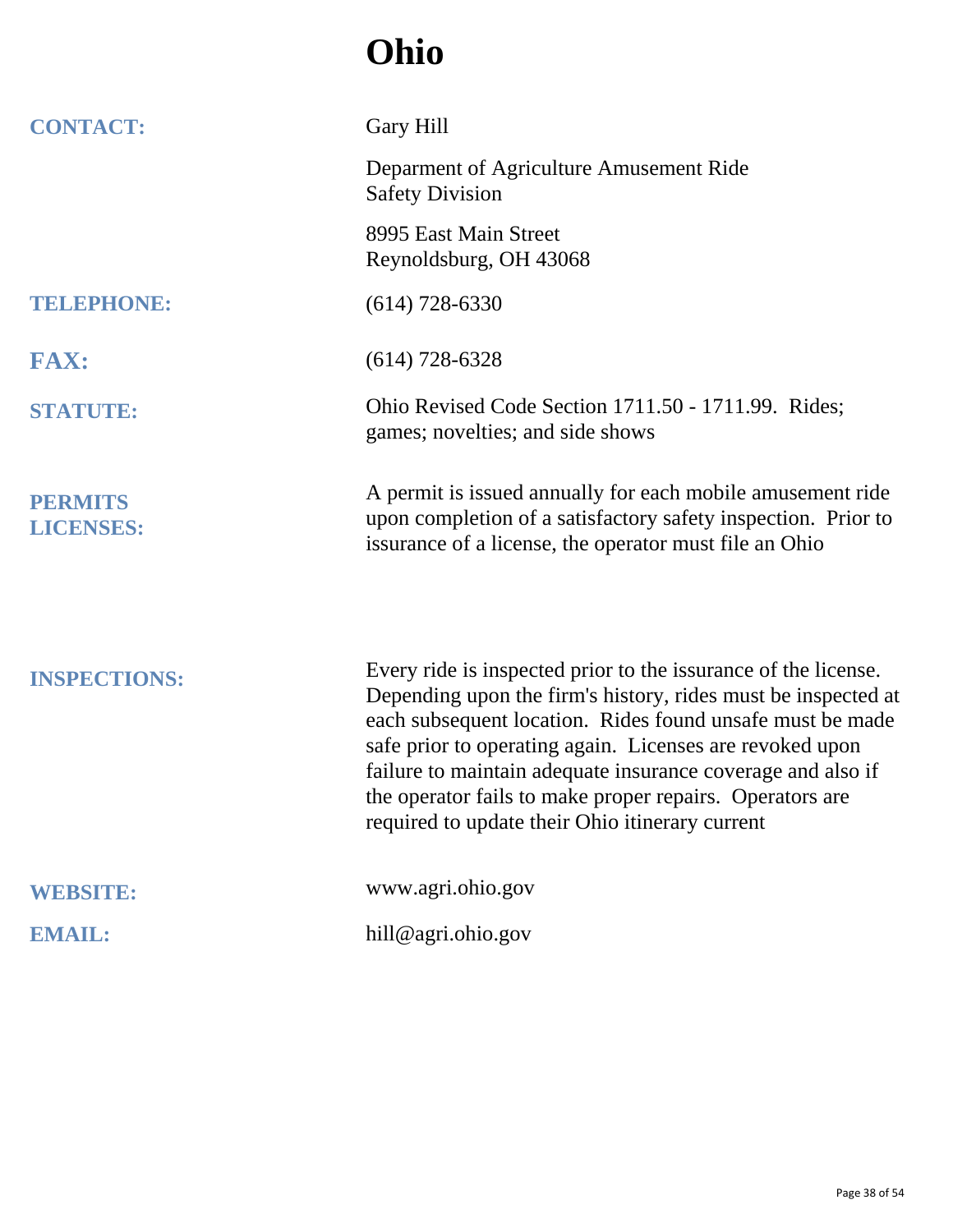### **Oklahoma**

| <b>CONTACT:</b>                    | Angelia Cobble                                                                                                                                                                  |
|------------------------------------|---------------------------------------------------------------------------------------------------------------------------------------------------------------------------------|
|                                    | Department of Labor Safety Standards<br><b>Division</b>                                                                                                                         |
|                                    | 3017 N Stiles, Suite 100<br>Oklahoma City, OK 73105                                                                                                                             |
| TELEPHONE:                         | $(405)$ 521-6561                                                                                                                                                                |
| <b>FAX:</b>                        | $(405)$ 521-6025                                                                                                                                                                |
| <b>STATUTE:</b>                    | Oklahoma Amusement Ride Safety Act Title 40 O.S. Section<br>460 thru 469 and Adopted Rules dated February 14, 1984;<br>'86; '87; '90; '91; '00; '02; (Rules recodified in 1993) |
| <b>PERMITS</b><br><b>LICENSES:</b> | Annual registration. Certificate of Operation issued each<br>mobile and fixed locations - each ride is to be registered with<br>the Oklahoma Labor Department                   |
| <b>INSPECTIONS:</b>                | Inspection required by state inspectors: a) Mobile - each time<br>set up; b) Permanenet - annual. Insurance is required                                                         |
| <b>WEBSITE:</b>                    | www.labor.ok.gov                                                                                                                                                                |
| <b>EMAIL:</b>                      | angelia.cobble@labor.ok.gov                                                                                                                                                     |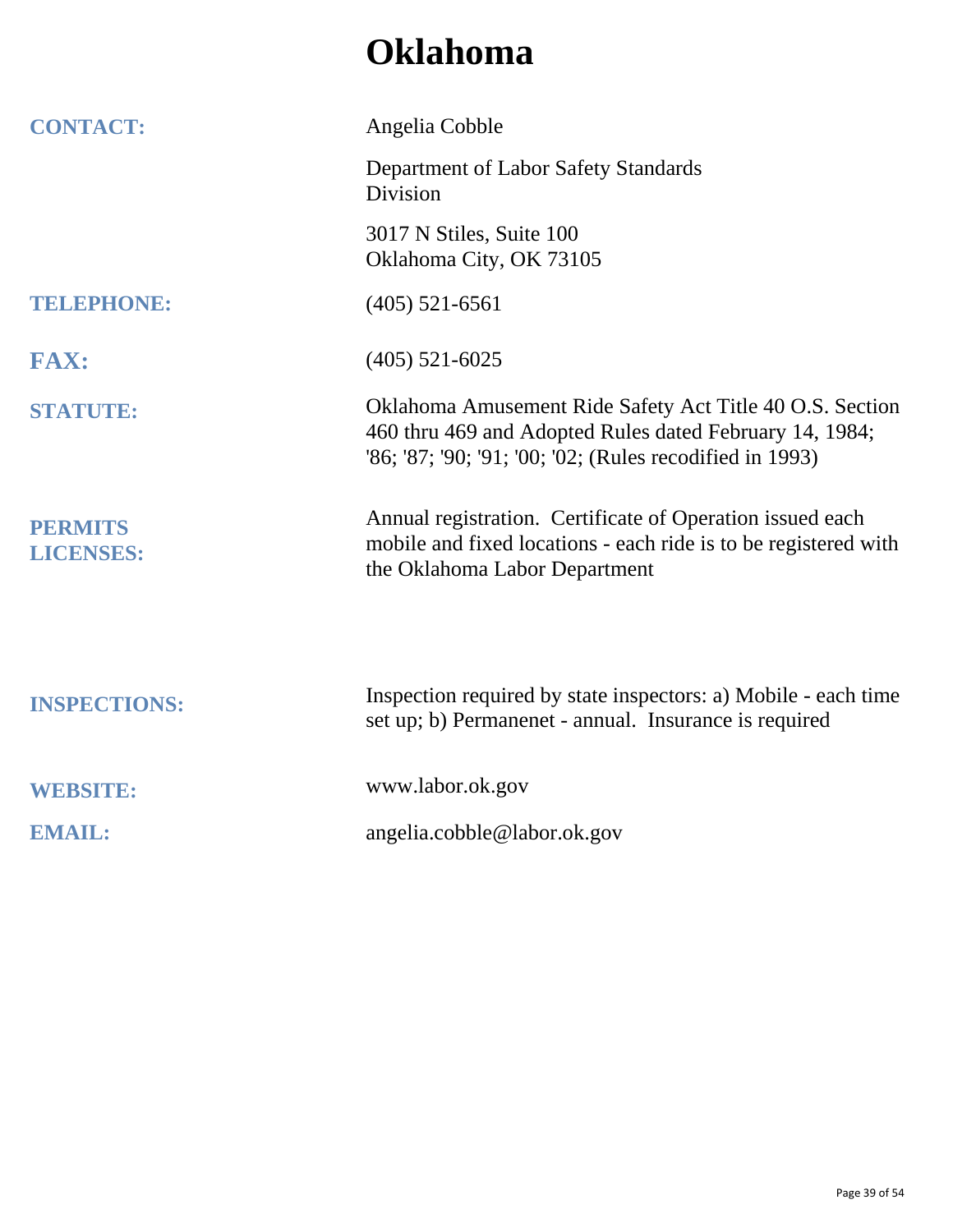## **Oregon**

| <b>CONTACT:</b>                    | Celina Patterson                                                                        |
|------------------------------------|-----------------------------------------------------------------------------------------|
|                                    | <b>Statewide Services Building Codes Division</b>                                       |
|                                    | 1535 Edgewater NW, P.O. Box<br>14470, Salem, OR 97309                                   |
| TELEPHONE:                         | $(503)$ 373-0855                                                                        |
| <b>FAX:</b>                        |                                                                                         |
| <b>STATUTE:</b>                    | Oregon Revised Statutes 460.210 to 460.230 and<br>Departmental Administrative Rules     |
| <b>PERMITS</b><br><b>LICENSES:</b> | Annual permit for operation of all amusement rides and<br>devices.                      |
|                                    | Annual inspection of fair, carnivals, circuss, etc. state wide.                         |
| <b>INSPECTIONS:</b>                | Annual inspection of all amusement rides and devices that<br>receive operating permits. |
| <b>WEBSITE:</b>                    | www.bcd.oregon.gov                                                                      |
| <b>EMAIL:</b>                      | celina.r.patterson@state.or.us                                                          |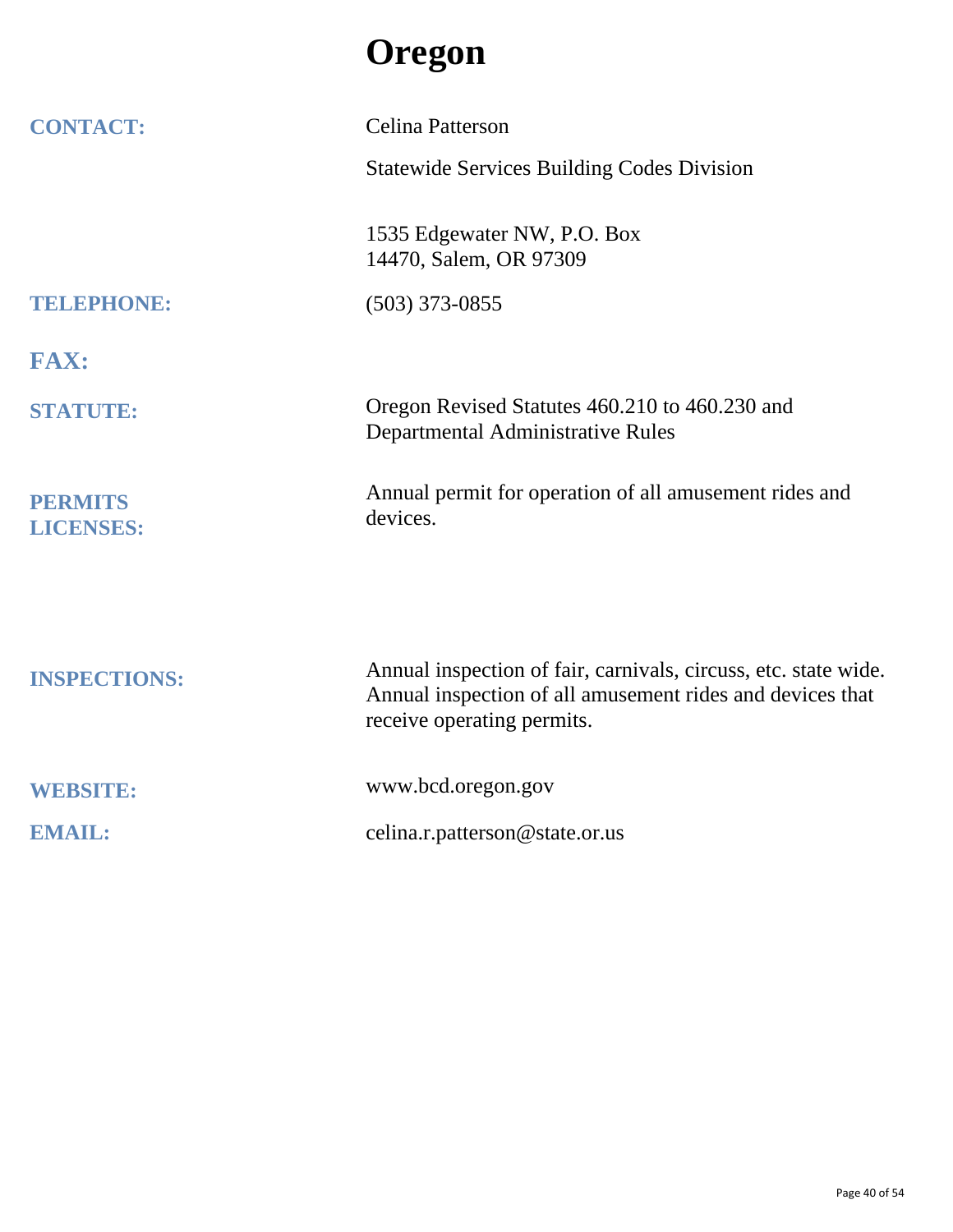## **Pennsylvania**

| <b>CONTACT:</b>                    | <b>Walter Remmert</b>                                                                                                                                                                                                                  |
|------------------------------------|----------------------------------------------------------------------------------------------------------------------------------------------------------------------------------------------------------------------------------------|
|                                    | Deparment of Agriculture Bureau of Rides<br>& Measurement Standards Amusement                                                                                                                                                          |
|                                    | 2301 North Cameron Street<br>Harrisburg, PA 17110                                                                                                                                                                                      |
| TELEPHONE:                         | $(717) 787 - 2291$                                                                                                                                                                                                                     |
| <b>FAX:</b>                        | $(717) 783 - 4158$                                                                                                                                                                                                                     |
| <b>STATUTE:</b>                    | Amusement Ride Inspection Act & Regulations. 7<br>Pennsylvania Code - Title 7 - Chapter 139                                                                                                                                            |
| <b>PERMITS</b><br><b>LICENSES:</b> | Rides must be registered with the Department of<br>Agriculture. An Itinerary an Certificate of Inspection must<br>be provided and certificate of insurance from their insurance                                                        |
| <b>INSPECTIONS:</b>                | Per the regulations. Rides must be inspected by a Certified<br>Inspector every 28 days or every set up, which ever comes<br>first. Quality Control inspections are conducted by State<br>Inspectors on a frequent and random schedule. |
| <b>WEBSITE:</b>                    | www.agriculture.state.pa.us                                                                                                                                                                                                            |
| <b>EMAIL:</b>                      | wremmert@pa.gov                                                                                                                                                                                                                        |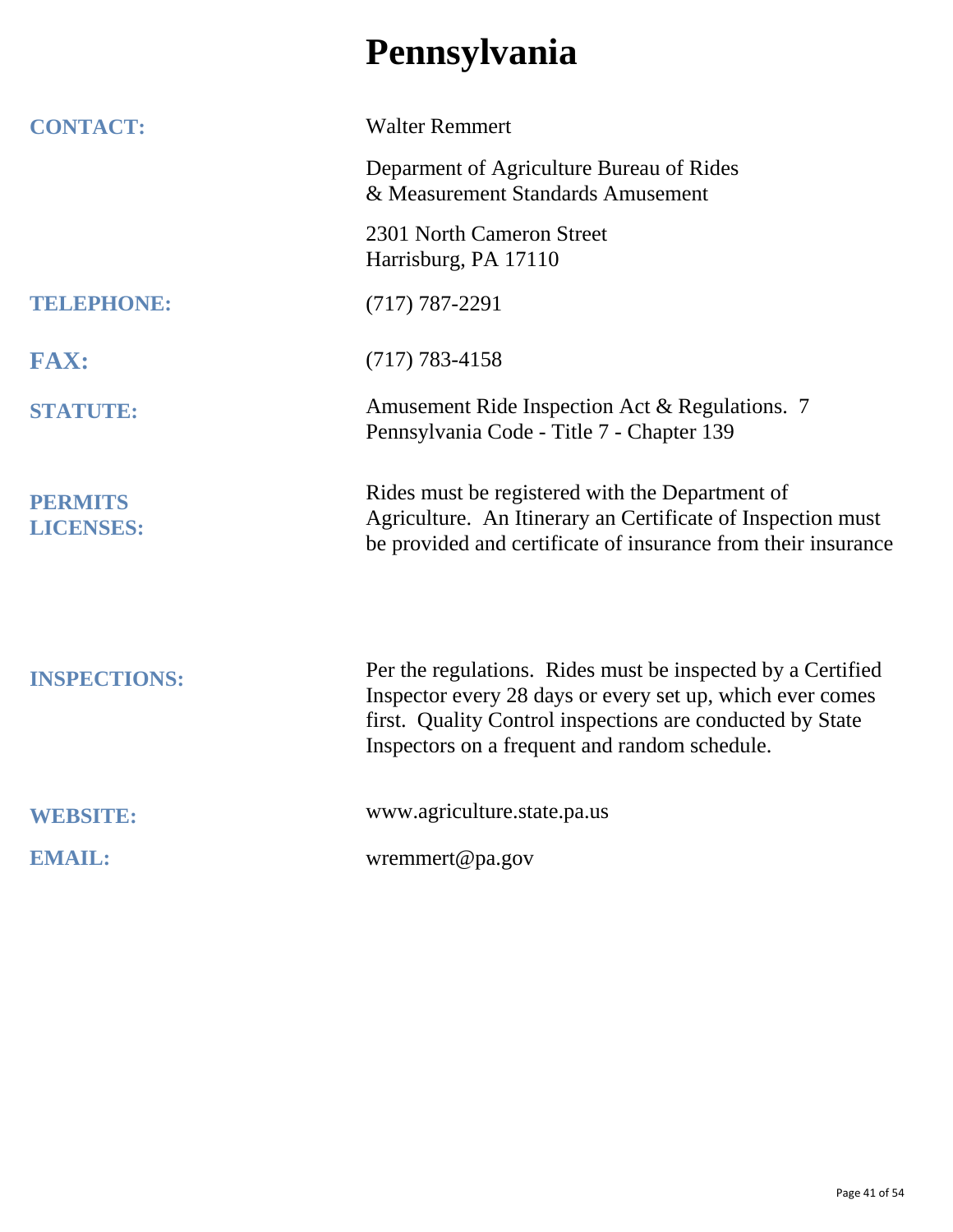#### **Puerto Rico**

| <b>CONTACT:</b>                    | Jose Rodriguez                                                                                                                                                                    |
|------------------------------------|-----------------------------------------------------------------------------------------------------------------------------------------------------------------------------------|
|                                    | Department of Consumer Affairs                                                                                                                                                    |
|                                    | P.O. Box 41059 Minillas Station<br>San Juan, PR 00940                                                                                                                             |
| TELEPHONE:                         | $(787)$ 722-7555                                                                                                                                                                  |
| <b>FAX:</b>                        |                                                                                                                                                                                   |
| <b>STATUTE:</b>                    | Since April 23, 1973, Law #5 - Permits agency to investigate<br>and take necessary action on behalf of consumer. Inflatable<br>Amusement Ride Act 111, April 17, 2003 in progress |
| <b>PERMITS</b><br><b>LICENSES:</b> | The Secretary of Consumer Affairs, part of the President's<br>Cabinet, authorizes Permits and Licenses                                                                            |
|                                    |                                                                                                                                                                                   |
| <b>INSPECTIONS:</b>                | Done by Consumer Affairs prior to permitting                                                                                                                                      |
| <b>WEBSITE:</b>                    |                                                                                                                                                                                   |
| <b>EMAIL:</b>                      | jrodriguez@daco.gobierno.pr                                                                                                                                                       |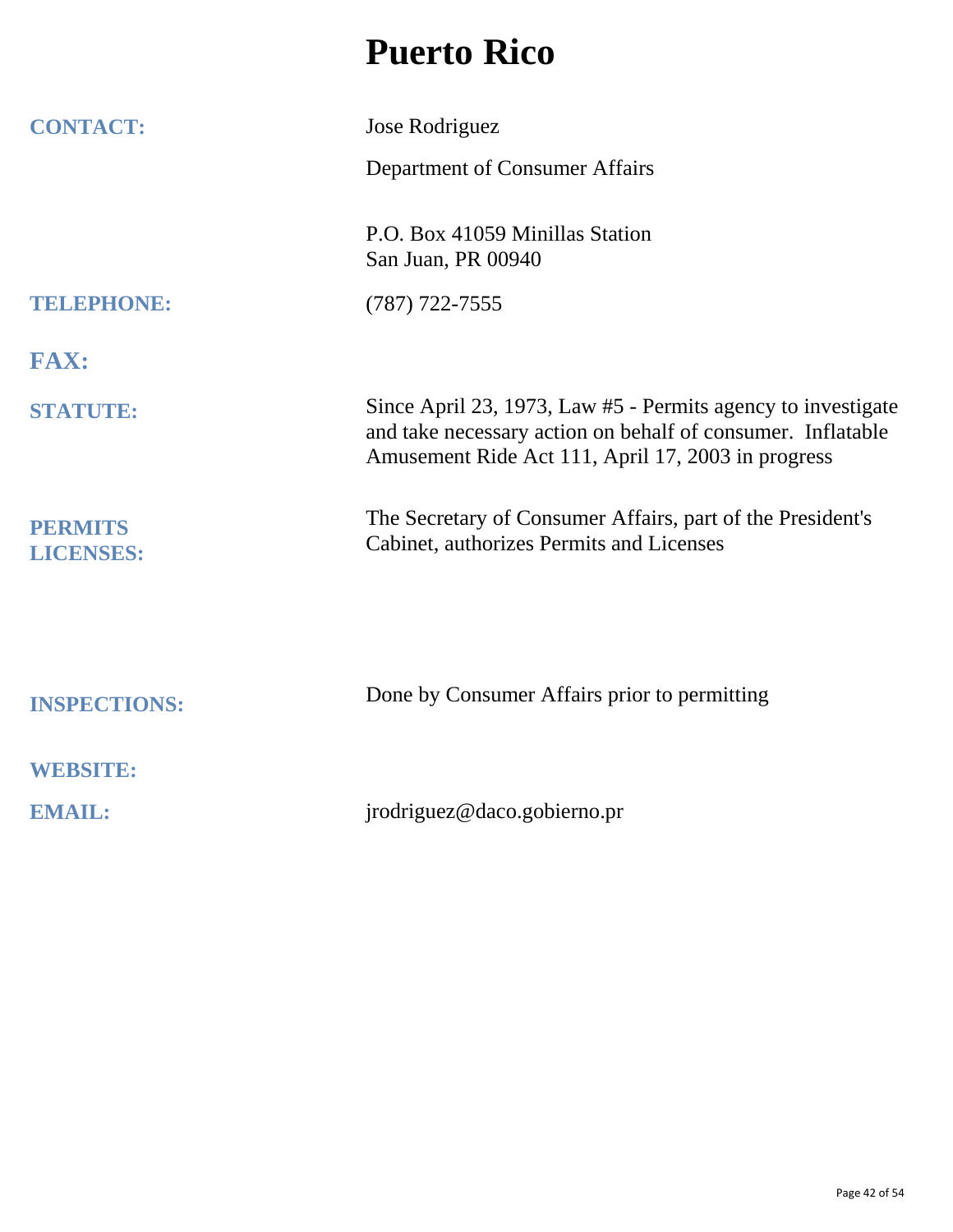## **Rhode Island**

| <b>CONTACT:</b>                    | John P. Leyden, Building Commissioner                                                                                                                                                                 |
|------------------------------------|-------------------------------------------------------------------------------------------------------------------------------------------------------------------------------------------------------|
|                                    | Department of Administration                                                                                                                                                                          |
|                                    | One Capital Hill,<br>Providence, RI 02908                                                                                                                                                             |
| TELEPHONE:                         | $(401)$ 222-3529                                                                                                                                                                                      |
| <b>FAX:</b>                        | $(401)$ 222-2599                                                                                                                                                                                      |
| <b>STATUTE:</b>                    | State of Rhode Island General Laws, Ttile 23, Chapter 34.1,<br>Short titled: Amusement Ride Safety Act                                                                                                |
| <b>PERMITS</b><br><b>LICENSES:</b> | Annual registraion requirements for each ride (permanent<br>and temporary rides included) are: 1) passing annual<br>inspection by independent professional engineer, 2) payment                       |
| <b>INSPECTIONS:</b>                | Annual inspection by independent professional engineer as<br>condition to register the ride annually, and 2) inspection by<br>the Stae Inspector for temporary amusement devices after<br>each set-up |
| <b>WEBSITE:</b>                    | www.ribbc.gov                                                                                                                                                                                         |
| <b>EMAIL:</b>                      | jleyden@gw.doa.state.ri.us or magdy.guirguis@doa.ri.gov                                                                                                                                               |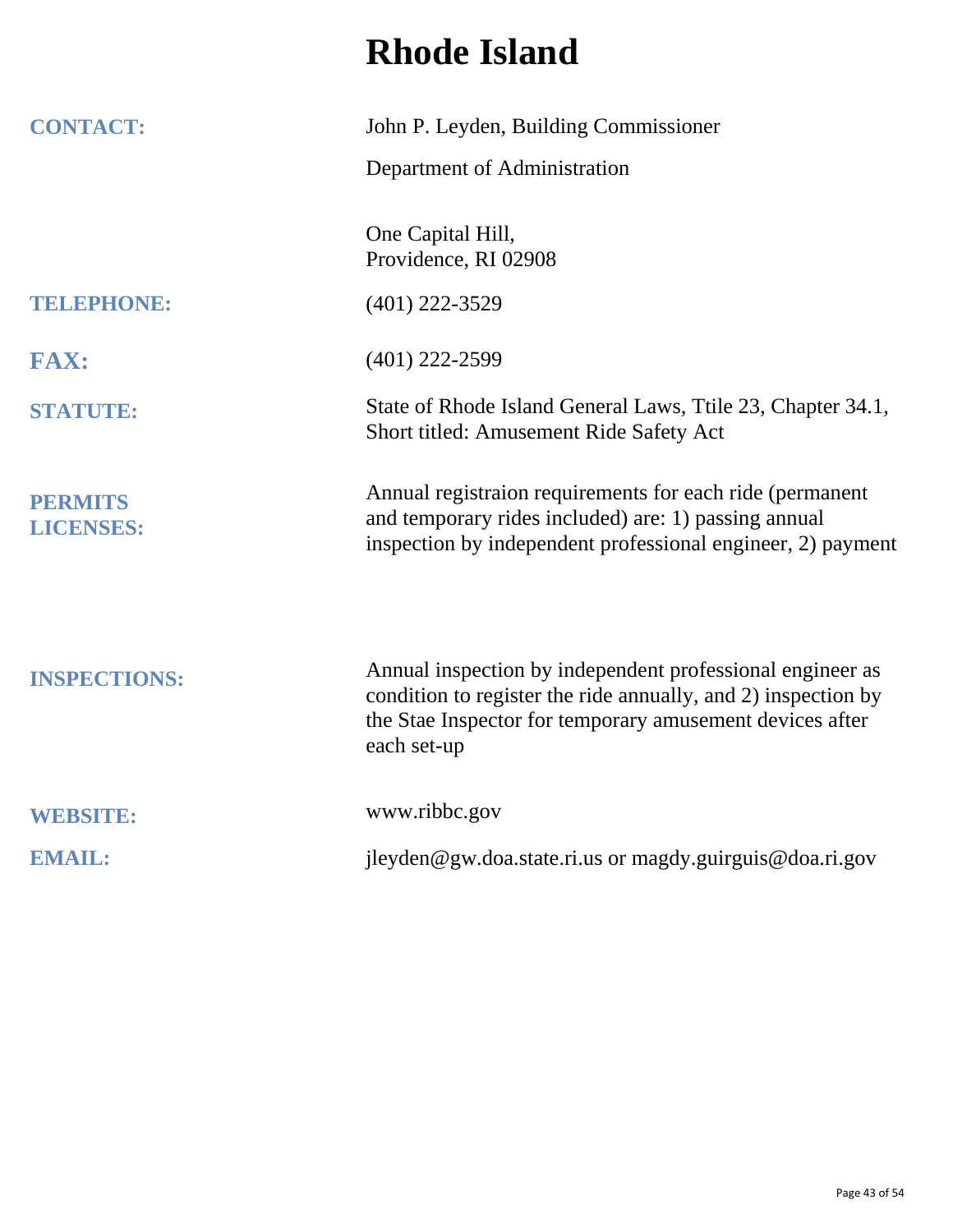## **South Carolina**

| <b>CONTACT:</b>                    | Duane Scott, Administrator                                                                                                                      |
|------------------------------------|-------------------------------------------------------------------------------------------------------------------------------------------------|
|                                    | Department of Labor, Licensing &<br>Regulations                                                                                                 |
|                                    | P.O. Box 11329,<br>Columbia,<br>SC 29211                                                                                                        |
| <b>TELEPHONE:</b>                  | $(803) 896 - 7630$                                                                                                                              |
| <b>FAX:</b>                        | $(803) 896 - 7650$                                                                                                                              |
| <b>STATUTE:</b>                    | S.C. Code of Laws 41-18-10 thru 41-18-150. S.C.<br>Amusement Ride Regulation 71-4000-49 thru 71-4950<br>Bungee Jumping: 52-19-10 thru 52-19-380 |
| <b>PERMITS</b><br><b>LICENSES:</b> | Permit required. Good for 12 months ending Dec. 31st                                                                                            |
|                                    |                                                                                                                                                 |
| <b>INSPECTIONS:</b>                | Yearly and unannounced. Operator inspections also                                                                                               |
| <b>WEBSITE:</b>                    | www.llr.state.sc.us                                                                                                                             |
| <b>EMAIL:</b>                      | scottd@llrsc.gov                                                                                                                                |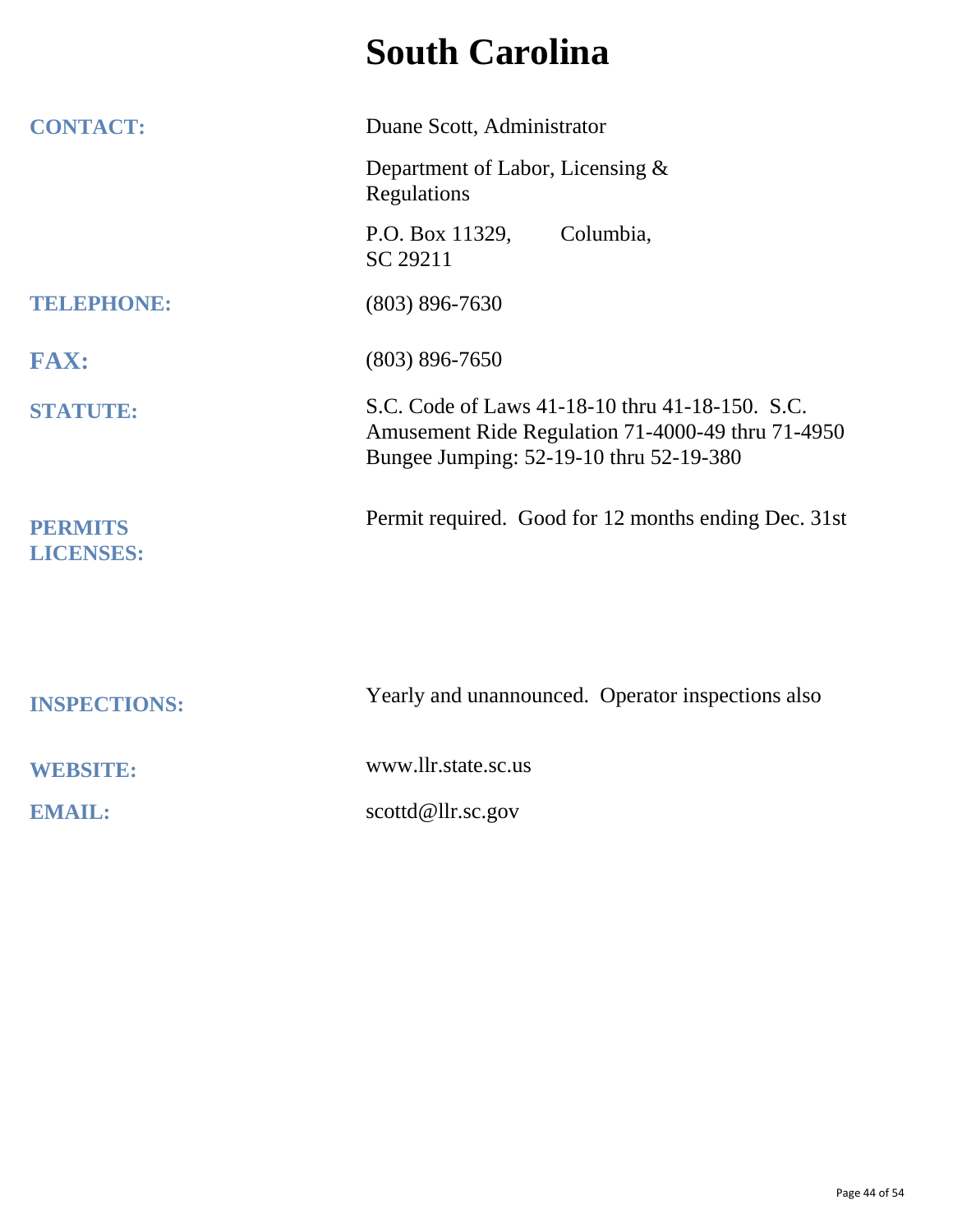### **South Dakota**

#### **CONTACT:**

**TELEPHONE:**

**FAX:**

**STATUTE:**

None

**PERMITS LICENSES:** None

**INSPECTIONS:**

None

#### **WEBSITE:**

**EMAIL:**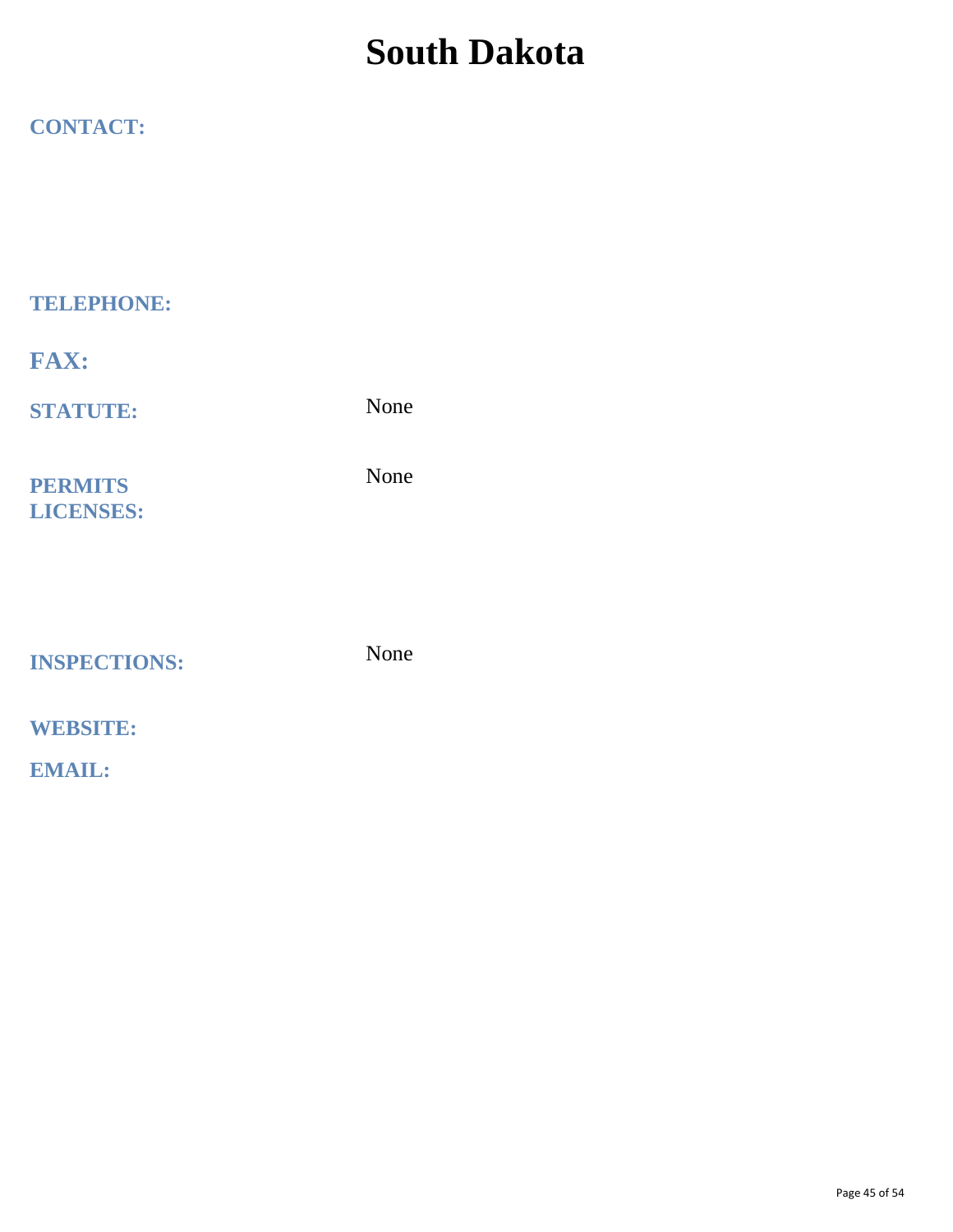### **Tennessee**

| <b>CONTACT:</b>                    | Lee Bentley, Manager of Amusement Devices                                                                       |
|------------------------------------|-----------------------------------------------------------------------------------------------------------------|
|                                    | Department of Labor & Workforce<br>Development, Division of Amusement                                           |
|                                    | 220 French Landing Drive<br>Nashville, TN 37243                                                                 |
| TELEPHONE:                         | $(615) 741 - 2123$                                                                                              |
| <b>FAX:</b>                        | $(865)$ 933-8174                                                                                                |
| <b>STATUTE:</b>                    | Tennessee Code Annotated (T.C.A.) 68-121-116 et.seq.<br>Amusement device legislation effective January 1, 2009. |
| <b>PERMITS</b><br><b>LICENSES:</b> | Must obtain a valid permit to operate in the state (T.C.A. 68-<br>$121 - 117$                                   |
|                                    |                                                                                                                 |
| <b>INSPECTIONS:</b>                | Six month on site inspection for tramways and aerial rides.                                                     |
| <b>WEBSITE:</b>                    |                                                                                                                 |
| <b>EMAIL:</b>                      | lee.bentley@tn.gov                                                                                              |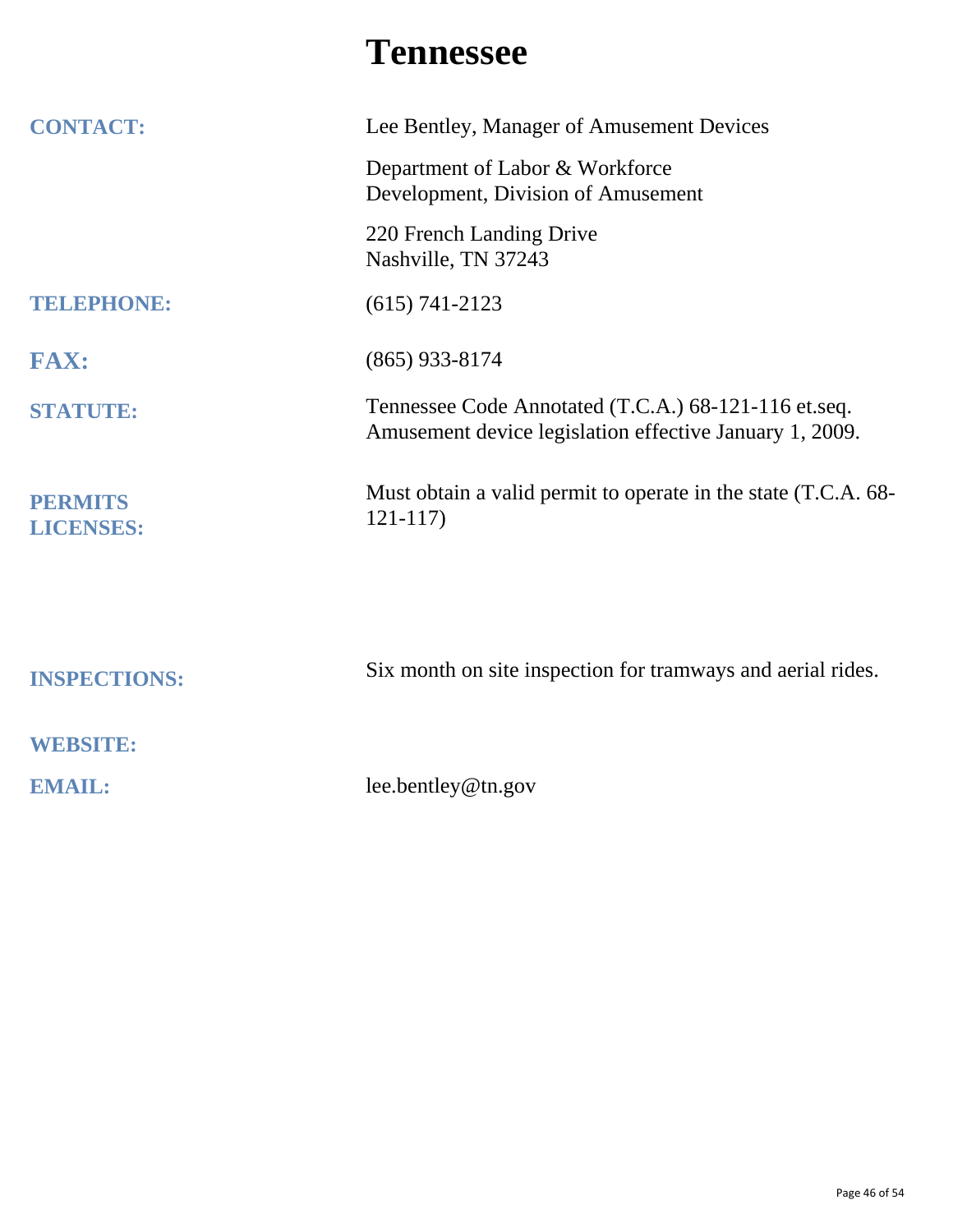### **Texas**

| <b>CONTACT:</b>                    | <b>Richard Baker</b> , Director                                                                                                                                                                                                                                                                                                                                                                                                                                                                                                                                                |
|------------------------------------|--------------------------------------------------------------------------------------------------------------------------------------------------------------------------------------------------------------------------------------------------------------------------------------------------------------------------------------------------------------------------------------------------------------------------------------------------------------------------------------------------------------------------------------------------------------------------------|
|                                    | Department of Insurance Loss Control<br>Regulation                                                                                                                                                                                                                                                                                                                                                                                                                                                                                                                             |
|                                    | 333 Guadalupe P.O. Box 149104<br><b>Austin, TX 78714</b>                                                                                                                                                                                                                                                                                                                                                                                                                                                                                                                       |
| <b>TELEPHONE:</b>                  | $(512)$ 322-2259                                                                                                                                                                                                                                                                                                                                                                                                                                                                                                                                                               |
| <b>FAX:</b>                        | $(512)$ 305-7425                                                                                                                                                                                                                                                                                                                                                                                                                                                                                                                                                               |
| <b>STATUTE:</b>                    | Occupations Code 2151. Amusement Ride Safety<br>Inspection & Insurance Act 28 TAC, Subchapter J. 5.9001-<br>5.9014, Rules to implement the Amusement Ride Safety &<br>Inspection Act. Efective January 1, 2000, regulation[s]<br>require that "a person who operates an amusement ride must<br>post signage where consumers can report an unsafe ride or<br>defective ride or an operator who is operating a ride in an<br>unsafe manner" "a contact person and number must be<br>available" "for all amusement parks, fairs, carnivals,<br>attractions at principal entrance" |
| <b>PERMITS</b><br><b>LICENSES:</b> | Insurance requirement is \$100,000 per occurrence with<br>\$300,000 aggregate for Class A Rides and not less than \$1<br>million per occurrence for Class B Amusement Rides.                                                                                                                                                                                                                                                                                                                                                                                                   |
| <b>INSPECTIONS:</b>                | Annual inspection required with inspection certificate<br>submitted to the Texas Department of Insurance for review.<br>Inspectors are required to be professionally qualified by the<br>insurer                                                                                                                                                                                                                                                                                                                                                                               |
| <b>WEBSITE:</b>                    | www.tdi.state.tx.us/commercial/indexamusement.html                                                                                                                                                                                                                                                                                                                                                                                                                                                                                                                             |
| <b>EMAIL:</b>                      | richard.baker@texas.gov                                                                                                                                                                                                                                                                                                                                                                                                                                                                                                                                                        |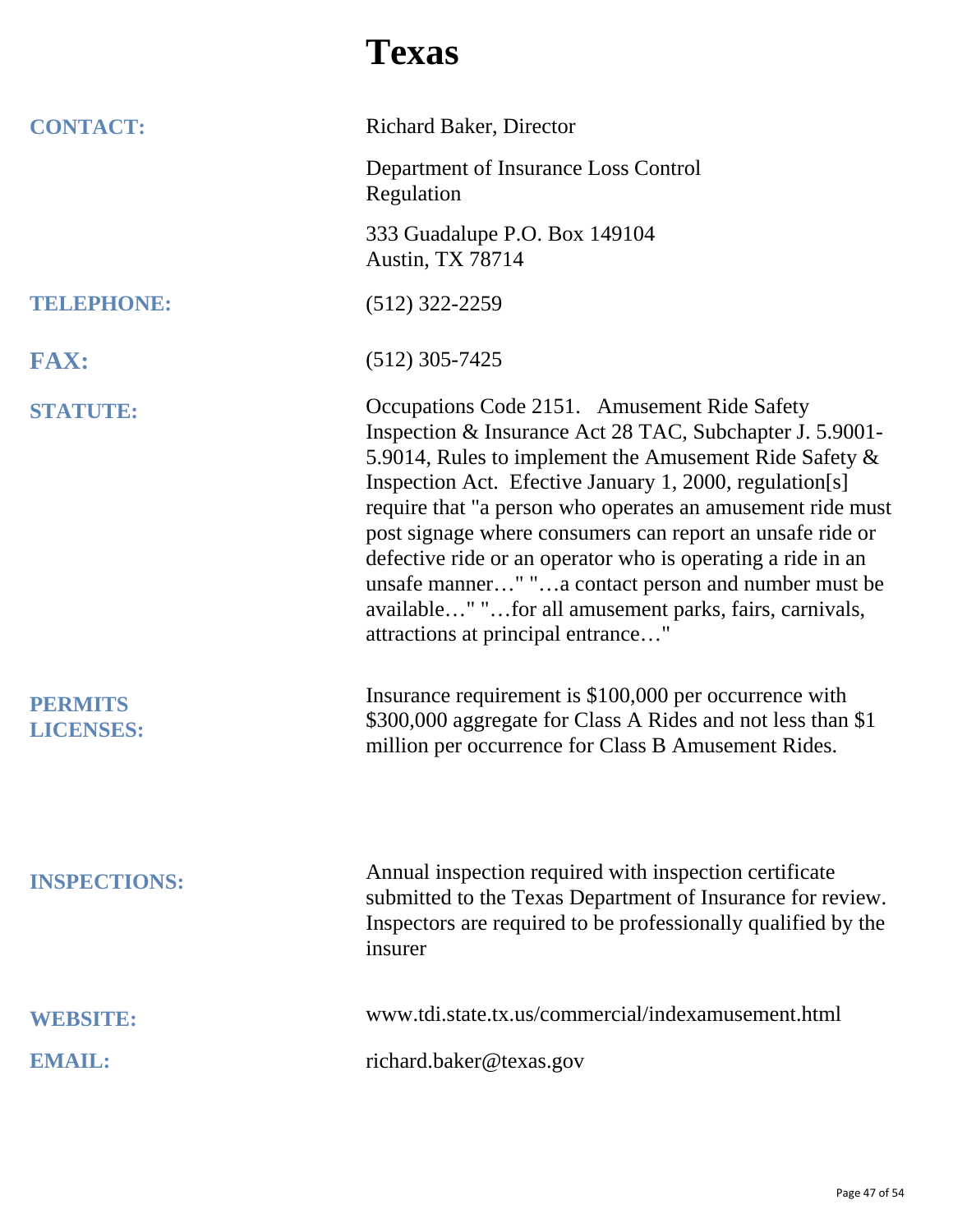## **Utah**

| <b>CONTACT:</b>                    | Kevin Olsen, Director                                            |
|------------------------------------|------------------------------------------------------------------|
|                                    | Department of Commerce Division of<br><b>Consumer Protection</b> |
|                                    | 160 East 300 South, SM Box<br>146704, Salt Lake City, UT 84114   |
| <b>TELEPHONE:</b>                  | $(801)$ 530-6601                                                 |
| <b>FAX:</b>                        | $(801)$ 530-6001                                                 |
| <b>STATUTE:</b>                    | None                                                             |
| <b>PERMITS</b><br><b>LICENSES:</b> | None                                                             |
|                                    |                                                                  |
| <b>INSPECTIONS:</b>                | None                                                             |
| <b>WEBSITE:</b>                    |                                                                  |
| <b>EMAIL:</b>                      | kvolsen@utah.gov                                                 |
|                                    |                                                                  |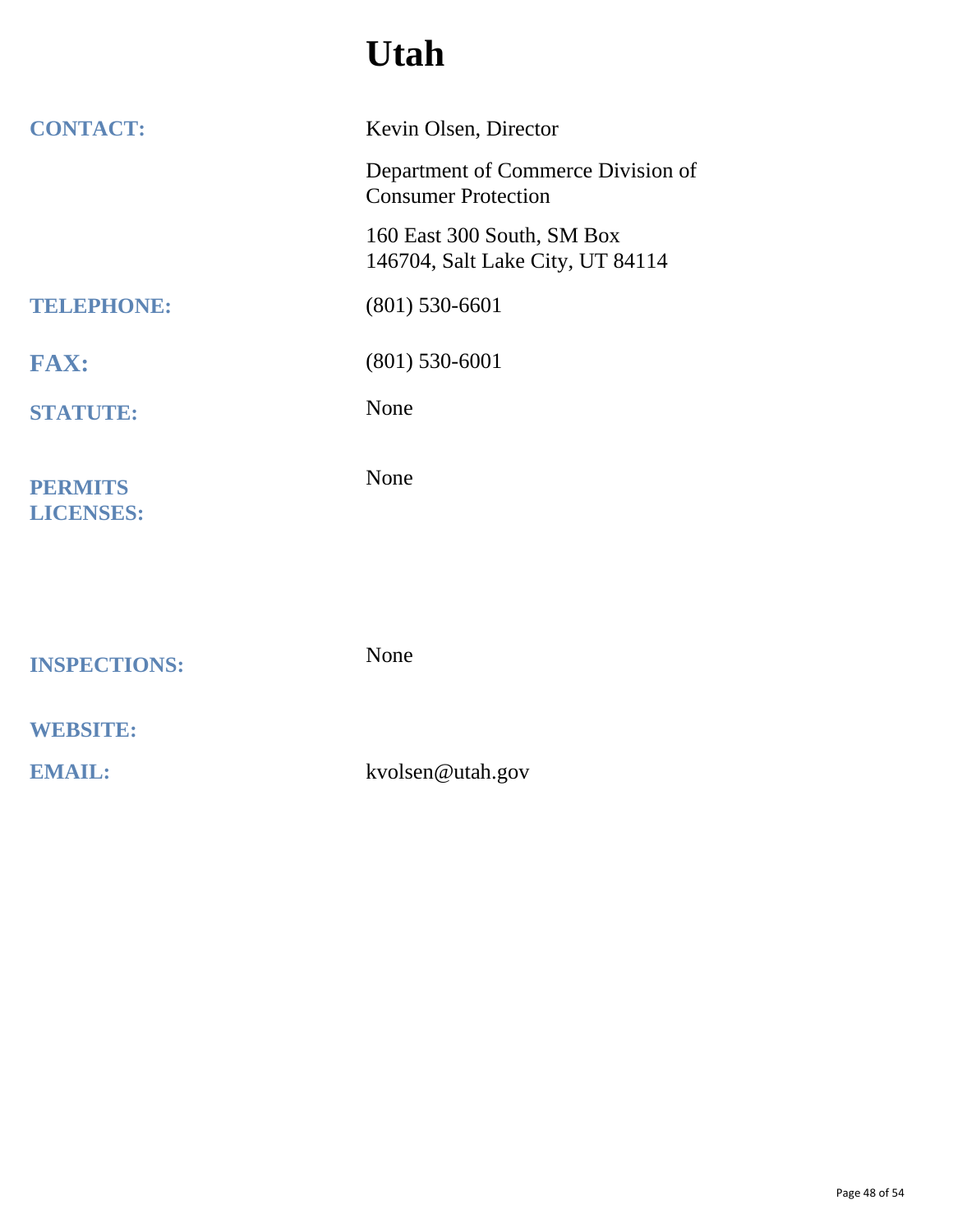### **Vermont**

| <b>CONTACT:</b>                    | Ali Sarafzade, Director                                                                                                                                                             |
|------------------------------------|-------------------------------------------------------------------------------------------------------------------------------------------------------------------------------------|
|                                    | Secretary of State                                                                                                                                                                  |
|                                    |                                                                                                                                                                                     |
|                                    | 128 State Street,<br>Montpelier, VT 05633-1104                                                                                                                                      |
| TELEPHONE:                         | $(802) 828 - 2371$                                                                                                                                                                  |
| <b>FAX:</b>                        | $(802)$ 828-2853                                                                                                                                                                    |
| <b>STATUTE:</b>                    | 31 U.S.A Section 721-724                                                                                                                                                            |
| <b>PERMITS</b><br><b>LICENSES:</b> | Certificate of operation is required, issued by Secretary of<br>State upon post of insurance in the amount of \$1,000,000 and<br>fee of \$100. The certificate is valid for 1 year. |
|                                    |                                                                                                                                                                                     |
| <b>INSPECTIONS:</b>                | None                                                                                                                                                                                |
| <b>WEBSITE:</b>                    | #http://corps.sec.state.vt.us/#                                                                                                                                                     |
| <b>EMAIL:</b>                      | ali.sarafzade@sec.state.vt.us                                                                                                                                                       |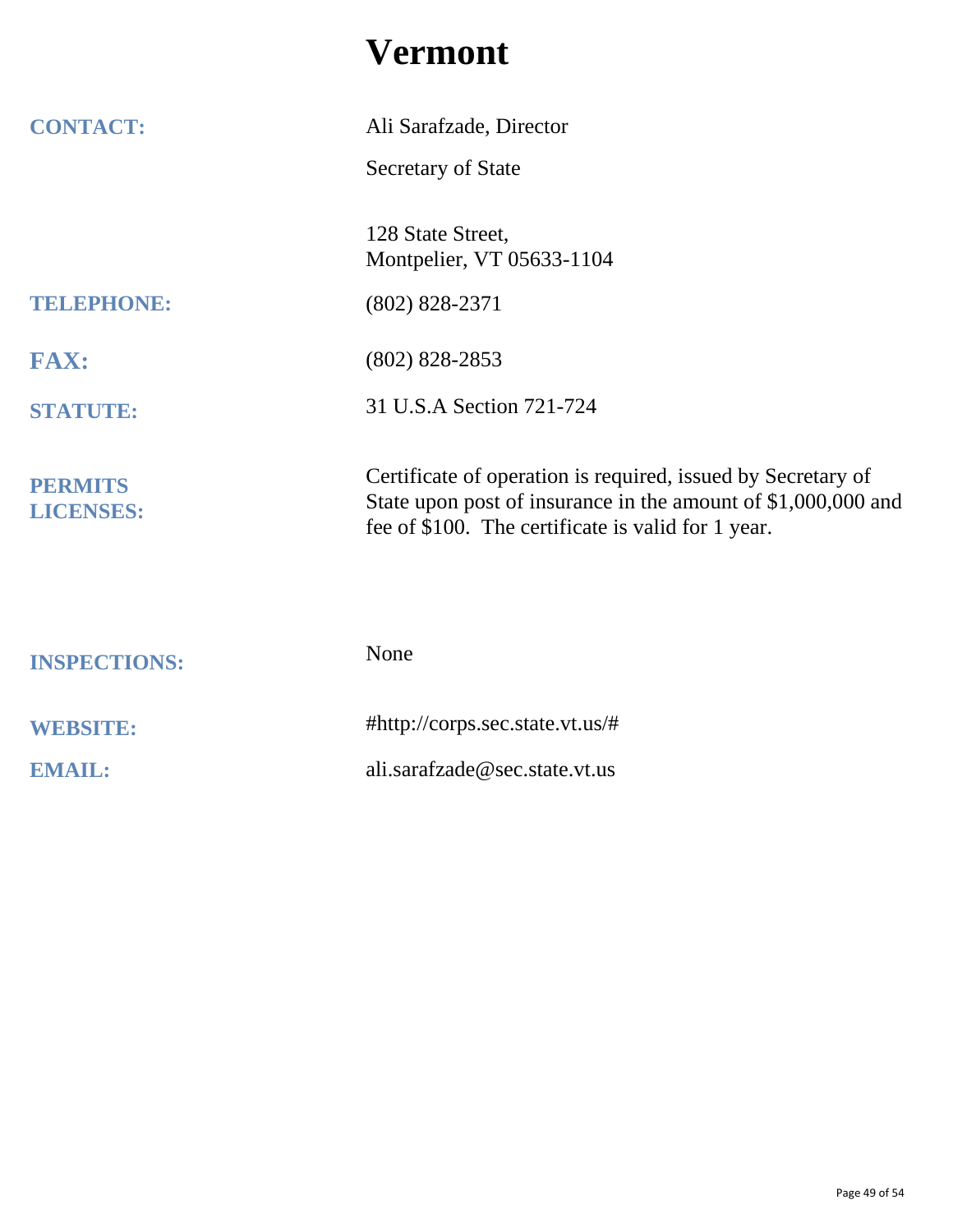# **Virginia**

| <b>CONTACT:</b>                    | Cindy Davis, State Building Code Administrator                                                                                 |
|------------------------------------|--------------------------------------------------------------------------------------------------------------------------------|
|                                    | VA Department of Housing and<br><b>Community Development, State Building</b>                                                   |
|                                    | 600 East Main Street, Suite 300<br>Richmond, VA 23219                                                                          |
| TELEPHONE:                         | $(804)$ 371-7161                                                                                                               |
| <b>FAX:</b>                        | $(804)$ 371-7092                                                                                                               |
| <b>STATUTE:</b>                    | Section 36-98.3 of the Code of Virginia and 13 VAC 5-31-10<br>through 13 VAC 5-31-290 Virginia Amusement Device<br>Regulations |
| <b>PERMITS</b><br><b>LICENSES:</b> | A permit is required from the local building department for<br>the reassmbly or operation of an amusement device               |
| <b>INSPECTIONS:</b>                | Inspections are performed only by inspectors that have met<br>Virginia's certification requirements                            |
| <b>WEBSITE:</b>                    | www.dhcd.virginia.gov                                                                                                          |
| <b>EMAIL:</b>                      | cindy.davis@dhcd.virginia.gov                                                                                                  |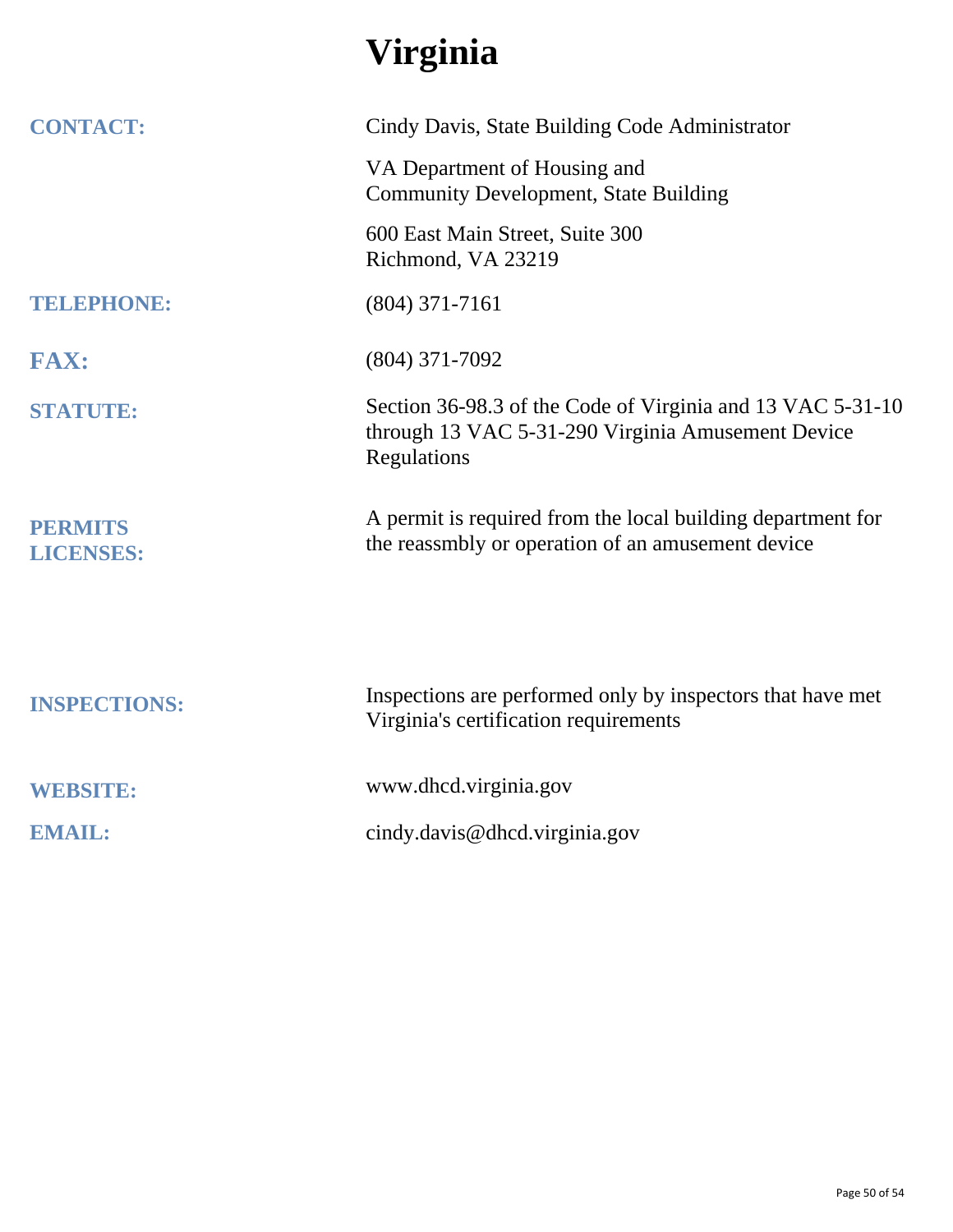## **Washington**

| <b>CONTACT:</b>                    | <b>Crystal Forsberg</b>                                                                                       |
|------------------------------------|---------------------------------------------------------------------------------------------------------------|
|                                    | Department of Labor & Industries                                                                              |
|                                    | 7273 Linderson Way SW 1st Floor<br>Tumwater, WA 98504                                                         |
| <b>TELEPHONE:</b>                  | $(360)$ 902-5259                                                                                              |
| <b>FAX:</b>                        | $(360)$ 902-5595                                                                                              |
| <b>STATUTE:</b>                    | Chapter 67.42 RCW, 19.28 RCW                                                                                  |
| <b>PERMITS</b><br><b>LICENSES:</b> | Amusement Rides require Permits and Licenses. Annual<br>operating permits                                     |
| <b>INSPECTIONS:</b>                | Annual Safety and Mechanical Inspection. Electrical<br>Inspection each "set-up". Maintain liability insurance |
| <b>WEBSITE:</b>                    | www.lni.wa.gov/trades/licensing/electrical/amuseride                                                          |
| <b>EMAIL:</b>                      | smcr235@lni.wa.gov                                                                                            |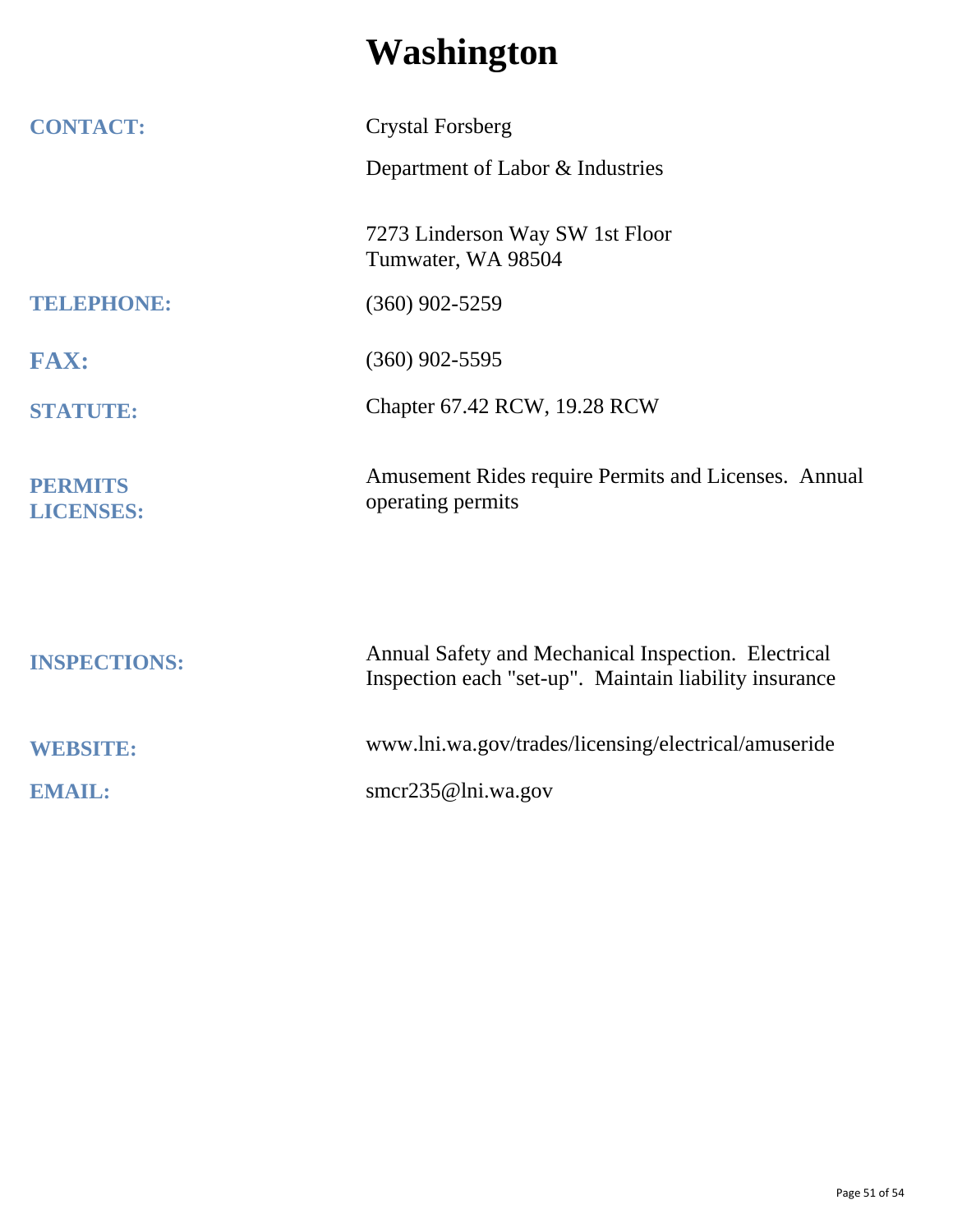## **West Virginia**

| <b>CONTACT:</b>                    | Melissa A. Richardson, Director                                                         |
|------------------------------------|-----------------------------------------------------------------------------------------|
|                                    | Division of Labor                                                                       |
|                                    | Bldg. 6 Room B749 State Capitol<br>Complex, Charleston, WV 25305                        |
| TELEPHONE:                         | $(304)$ 558-7890                                                                        |
| <b>FAX:</b>                        | $(304)$ 558-2415                                                                        |
| <b>STATUTE:</b>                    | Amusement Rides and Amusment Attractions Safety Act 21-<br>10 of the West Virginia Code |
| <b>PERMITS</b><br><b>LICENSES:</b> | Annual permit required; expires December 31 of each year.                               |
|                                    |                                                                                         |
| <b>INSPECTIONS:</b>                | Rely on insurance company inspection reports.                                           |
| <b>WEBSITE:</b>                    | www.wvlabor.org                                                                         |
| <b>EMAIL:</b>                      | melissa.a.richardson@wv.gov                                                             |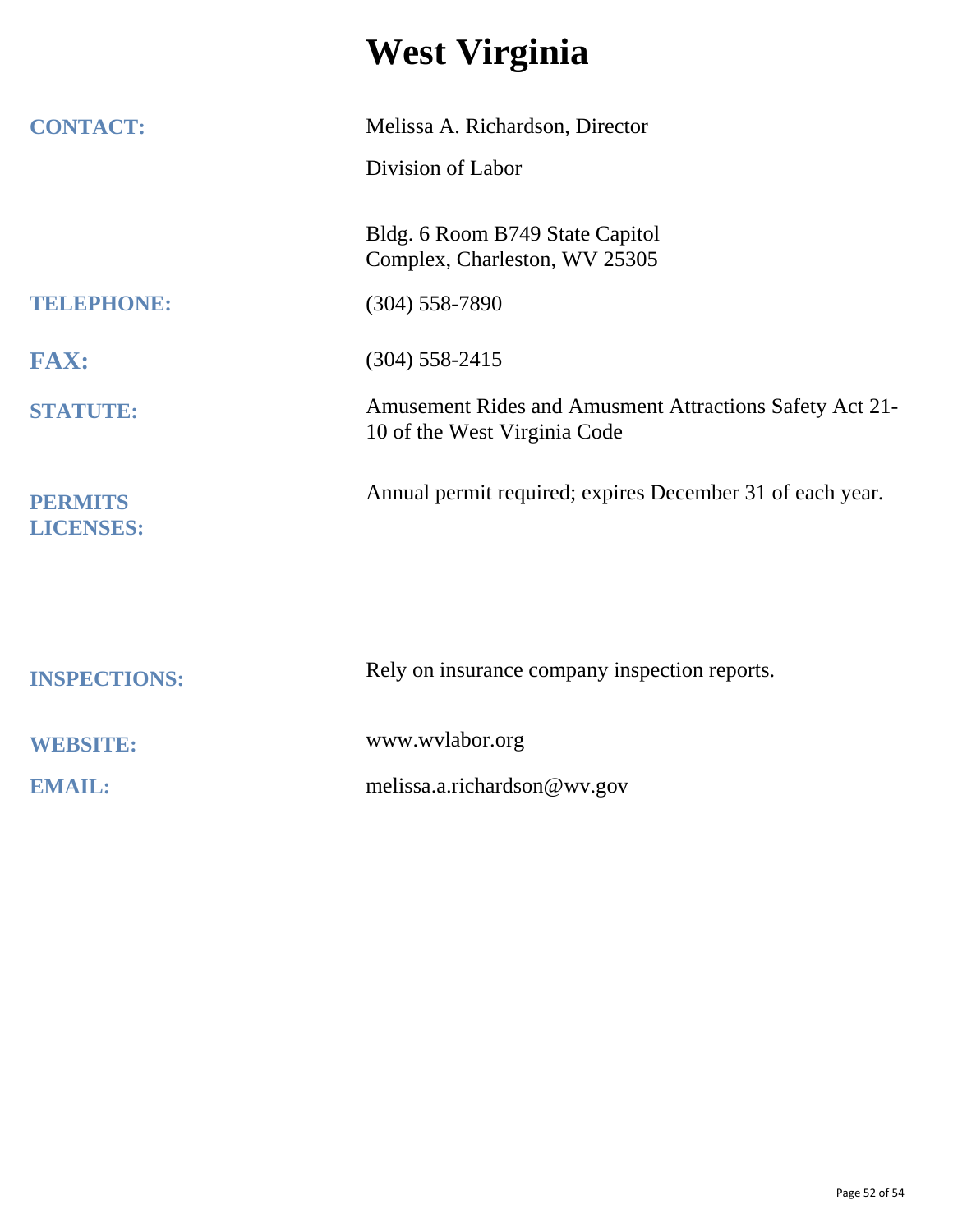## **Wisconsin**

| <b>CONTACT:</b>                    | David Vriezen, Section Chief                                                                                                             |
|------------------------------------|------------------------------------------------------------------------------------------------------------------------------------------|
|                                    | Department of Safety & Professional<br><b>Services</b>                                                                                   |
|                                    | 201 W. Washington Ave. 3rd Fl.,<br>Box 2658, Madison, WI 53701                                                                           |
| TELEPHONE:                         | $(608)$ 261-2503                                                                                                                         |
| <b>FAX:</b>                        | $(608)$ 283-7425                                                                                                                         |
| <b>STATUTE:</b>                    | Chapter 101 & Administrative Code Chapter. SPS 334 -<br><b>Amusement Rides &amp; Devices</b>                                             |
| <b>PERMITS</b><br><b>LICENSES:</b> | Annual registration required prior to opening to public.<br>Registration fee required. Proof of insurance is required per<br>SPS 334.035 |
| <b>INSPECTIONS:</b>                | Seasonal inspections for mobile and permanent rides. Re-<br>inspection when violations are found. Inspection fees<br>required.           |
| <b>WEBSITE:</b>                    | www.dsps.wi.gov/#http://www.dsps.wi.gov/#                                                                                                |
| <b>EMAIL:</b>                      | david.vriezen@wisconsin.gov                                                                                                              |